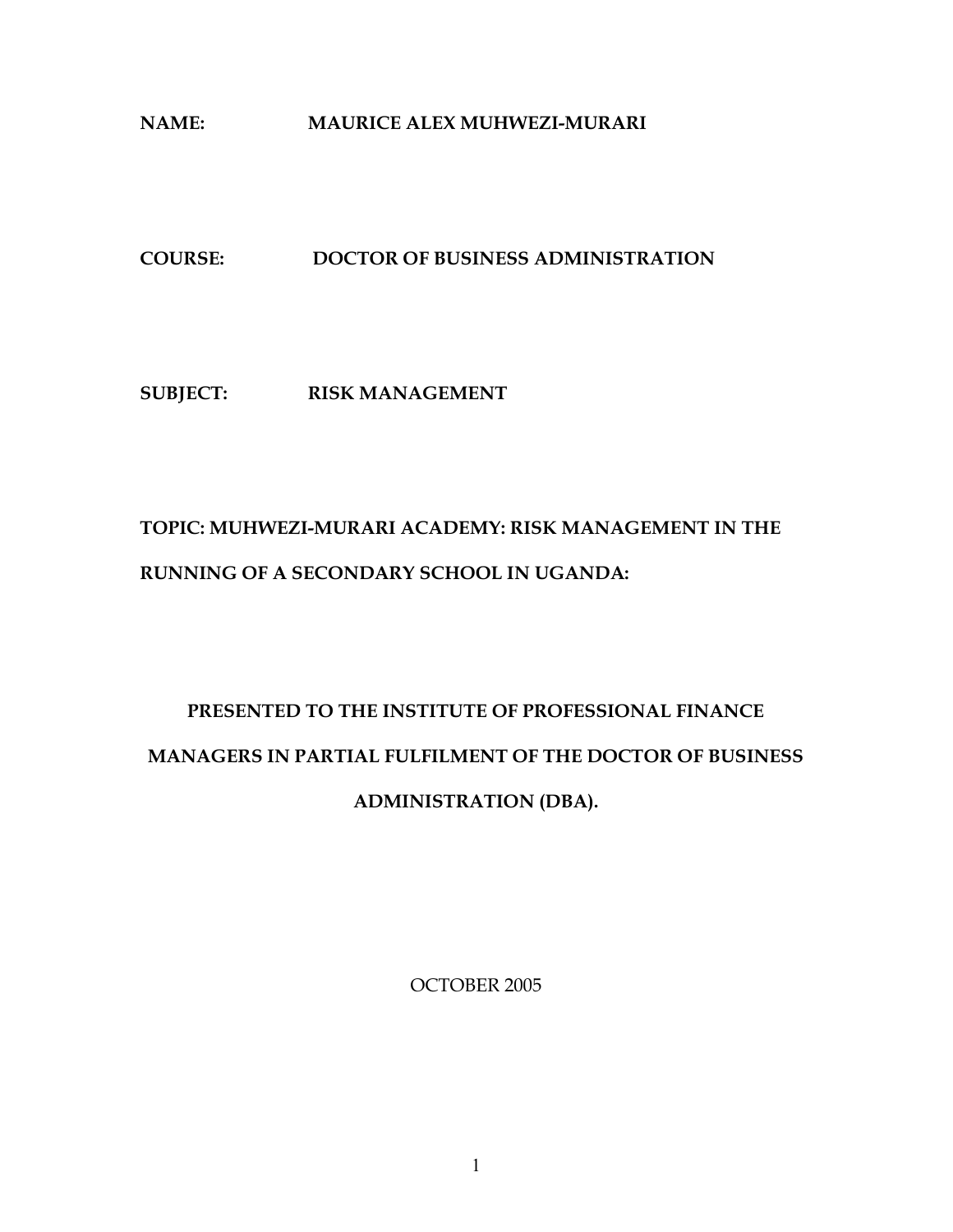| 1.0   |  |
|-------|--|
|       |  |
|       |  |
|       |  |
|       |  |
|       |  |
|       |  |
|       |  |
|       |  |
|       |  |
|       |  |
|       |  |
|       |  |
|       |  |
|       |  |
|       |  |
|       |  |
|       |  |
|       |  |
|       |  |
|       |  |
|       |  |
|       |  |
|       |  |
|       |  |
| 3.7.2 |  |
| 3.7.3 |  |
| 3.7.4 |  |
|       |  |
| 3.8   |  |
|       |  |
|       |  |
|       |  |
|       |  |
| 7.1   |  |
| 7.2   |  |
| 7.3   |  |
| 7.4   |  |
|       |  |
|       |  |
|       |  |
|       |  |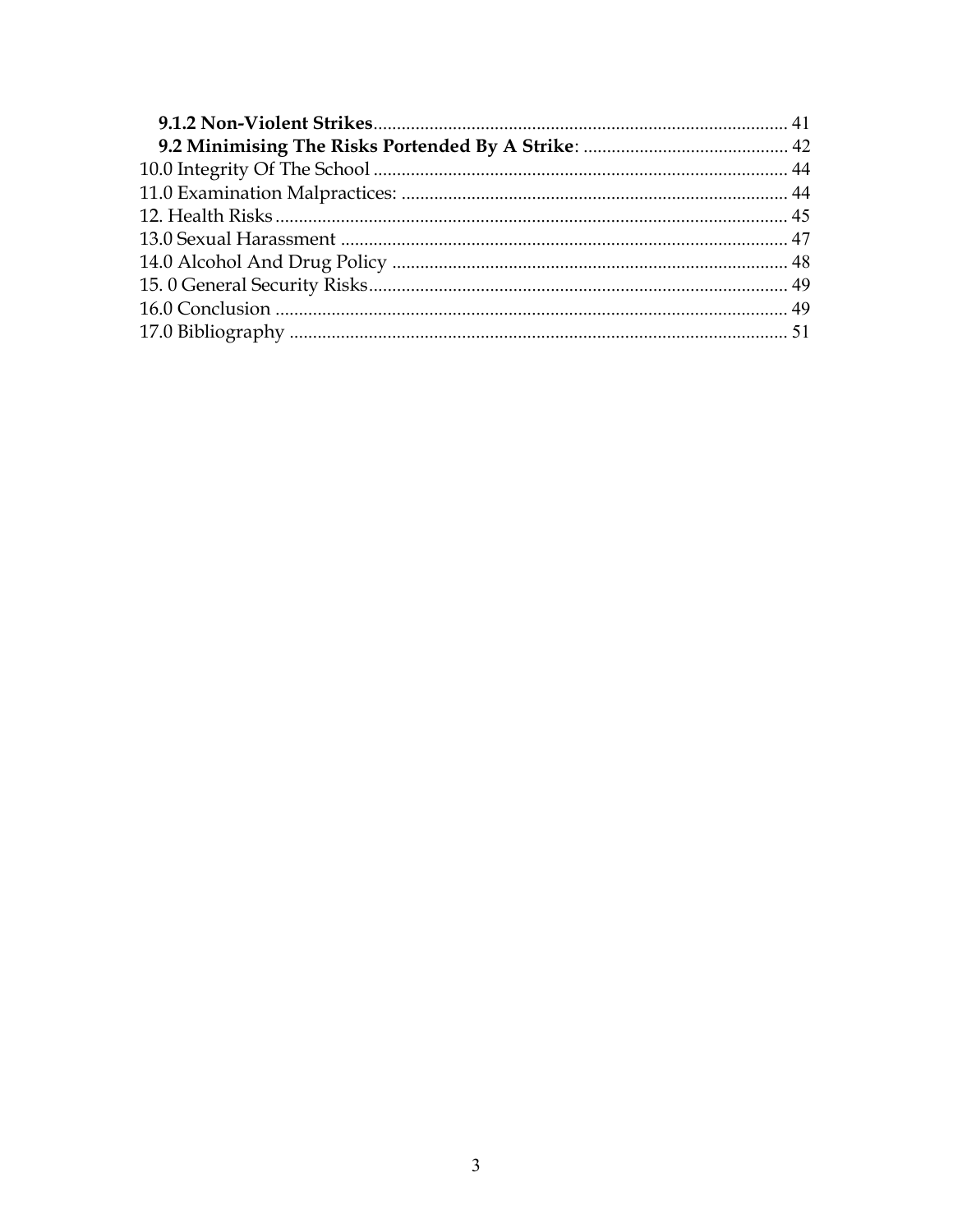## 1.0 Introduction

Muhwezi-Murari academy is a school project to be established in a place called Kakerenge, eighteen miles North of Kampala City. It is meant to be having six classes from senior (form) one to form six. It will consist of both boys and girls at all levels.

A risk may be defined as the variability that is likely to occur to the future returns from an investment. (I. M. Pandy p 517) risks thus arise in investment evaluation because we cannot anticipate the occurrence of future possible events with certainty and consequently cannot make any prediction about the cash flow sequence. In other words, by definition, "the term 'risk' is generally used to mean exposure to the chance of an injury or loss.

In finance, the term (risk) is used in general to refer to the chance of receiving less than was expected." (Danayanda, p. 115). It is in the general sense that it is used in this paper. In business projects, there are two most discussed principal sources of risk. According to (2002, p. 526) the two are business risk and financial risk. Business risk relates to the variability of profit before interest and taxes.

The financial risk on the other hand, represents the risk emanating from financial leverage. "When a firm employs a high proportion of debt in its capital structure, … it carries a high burden of fixed financial commitment. Equity shareholders, who have a residual interest in the income and wealth of the firm, are naturally exposed to the risk arising from such fixed commitments." (Chandra 2002, p. 26).

The factors that influence business risk include: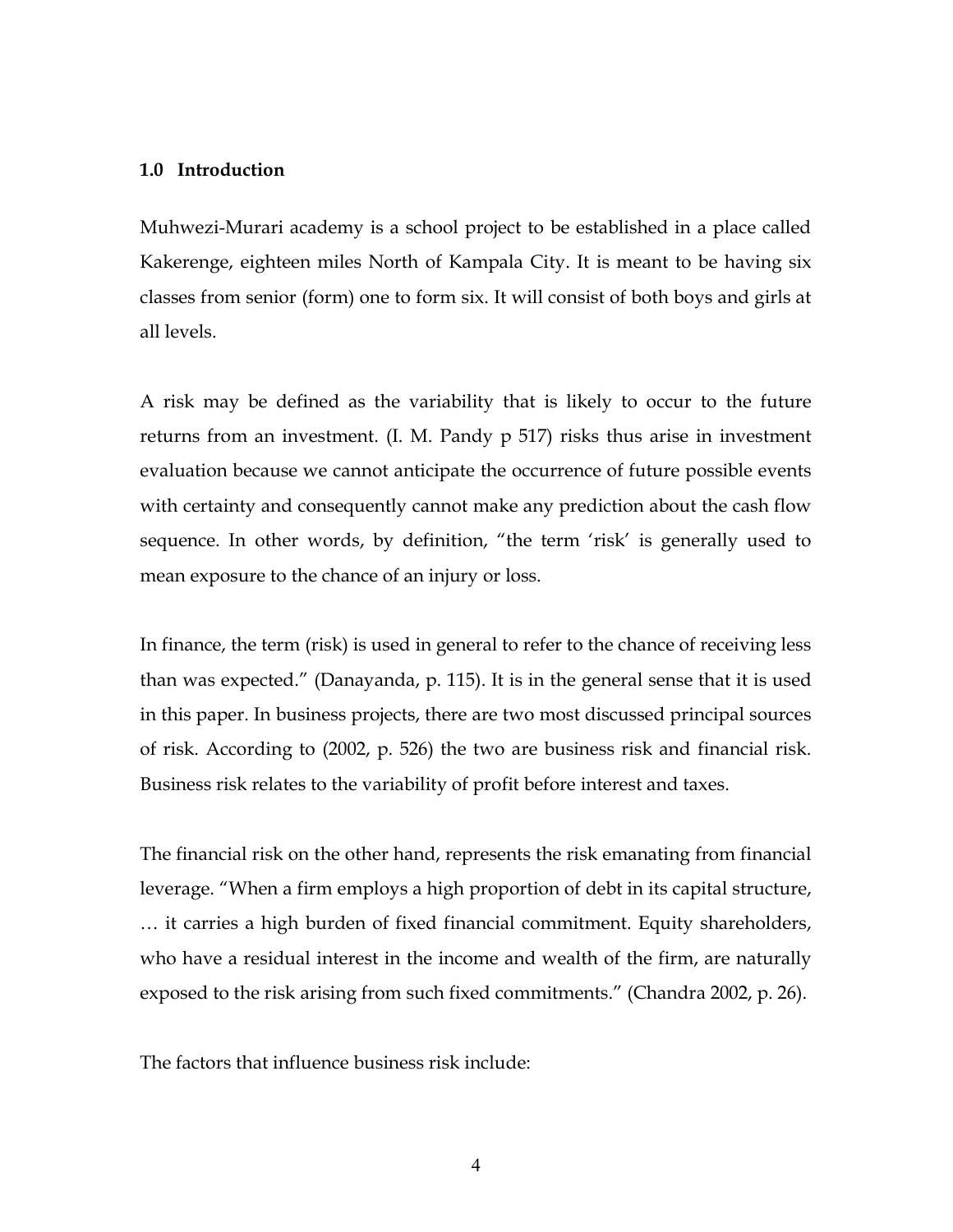According to J.C. Van Horne (P 11), a risk can be defined as the possibility that the actual return will deviate from that, which was expected. In other words a risk is the surprise element in the actual return, the other element being the outcome.

A risk in an investment means a measure of uncertainty about the outcome (K.D Hughes P. 414) there is no single organisation that has the ability to either completely control, influence or foresee all possible changes in the environment and this exposes the business to different categories of risks.

A school as a project under consideration is one of such business investments that have numerous risks just like many other businesses. Therefore before undertaking the investment in the school it is important that such risks be identified. Then various remedial actions are taken in time to minimise chances of occurrence of such risks. This helps in realising the expected cash flow. A number of risks that a school business may be exposed to include the following: Managerial risk, financial risks, student failure risk, fire, health risk, strikes, theft risk, environmental risk, bad publicity and safety risk.

## 2.0 Managerial Risks:

The human resource risk is an example of a broad category of risks that arise when dealing with people. The human resource risks are those that are usually associated with the performance of labour in the organisation. Due to human nature, there are risks such as friction among employees, low levels of motivation, industrial action, accidents, low productivity, high levels of staff turnover, lateness for work, absenteeism and many others. These may affect the performance of the organisation in different ways so the management has to take care of such to avoid other risks such as those below from emerging.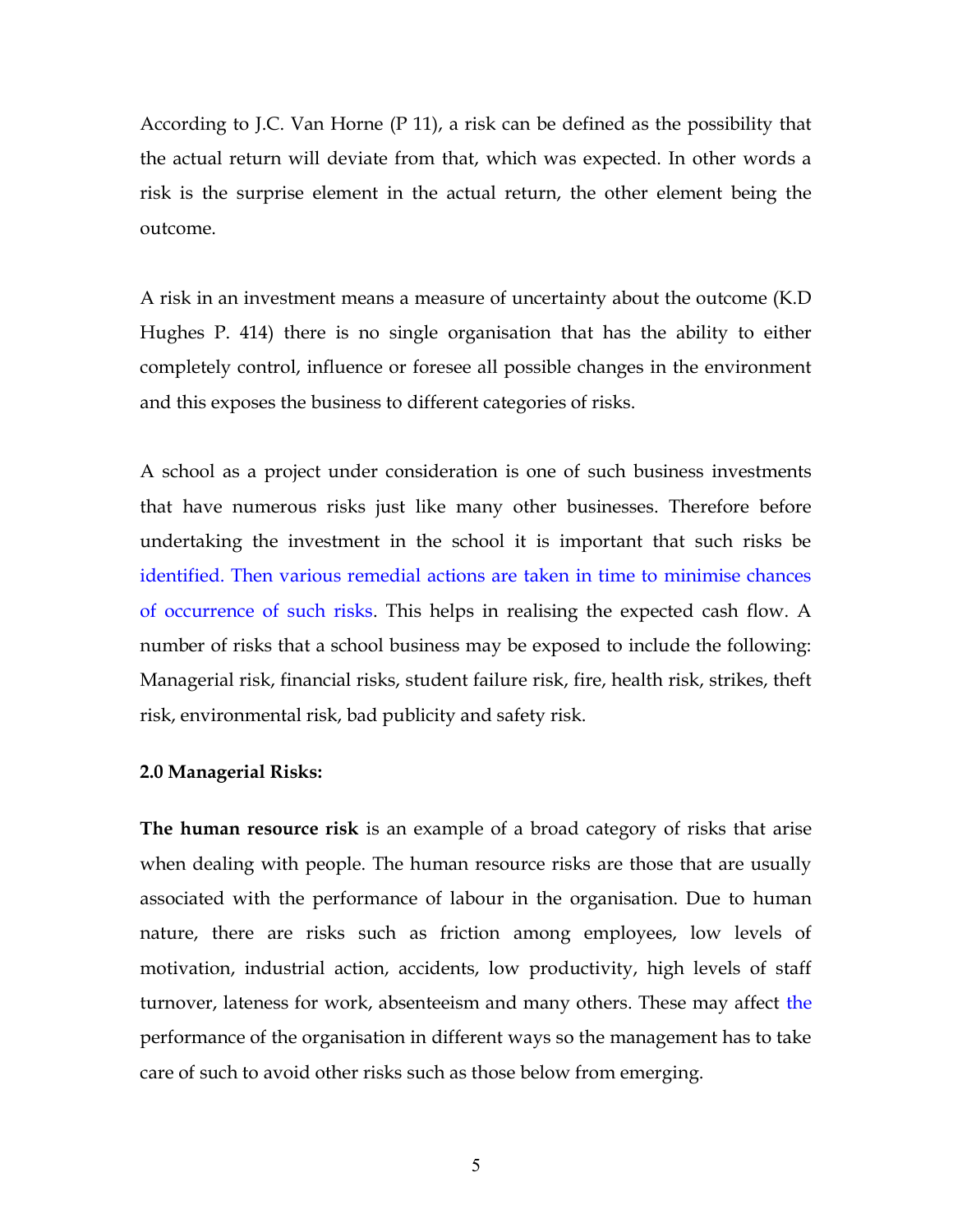Management is very important for the realisation of organisational goals and objectives. Poor management is most likely to lead to the failure of a business. It is therefore the responsibility of the entrepreneur to recruit the best-suited people forming the team that will aim at achieving set goals.

In the case of a school, the management consists of the following categories of people each of whom has to make a contribution to the realisation of organisational goals. A gap arising from one area may result in a deviation from the expected. The following is a list of the different categories of people who form the managerial team of the school and are expected to work hard towards the realisation of the school's goals.

- Director, Board of Governors
- Head Teacher
- School administration
- Teaching Staff
- Non-teaching Staff

Each of the identified categories of people has a task to perform in contributing to the school goals in such a way that risks are minimised.

## 2.1 The Director and the Board of Governors

The Director and the Board of Governors play a leading role in setting up the goals that give a sense of direction to the management. The Board of Governors also formulates policies to guide the conduct and behaviour of the staff in the school. It recruits the staff it considers best to help them reach the desired school goals and motivates them.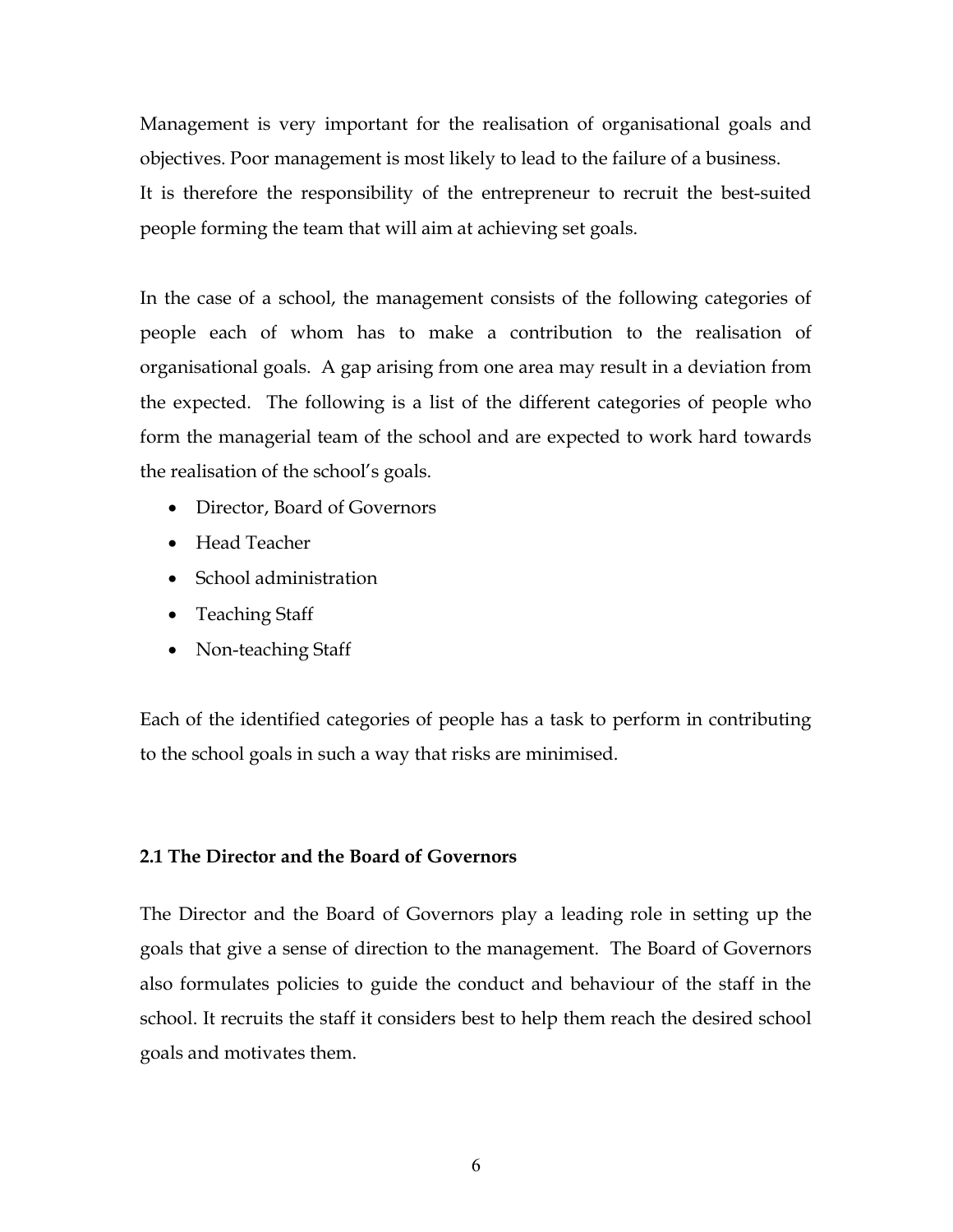Failure of the Director and Board of Governors to perform their tasks exposes the school to the risk of managerial failure. For example if the management selected a head teacher with poor managerial skills, the school would fail to meet its set goals. The Director and Board of Governors therefore constitute an important section in the management of a school.

In addition the Board has to provide for the students' welfare in terms of good food, social infrastructure, teaching, health, accommodation, library facilities and other needs, which are fundamental to the functioning for the school. By doing so they manage the risk of having an inadequate number of students in the school.

To mitigate managerial failure, the Director together with the board of Governors should formulate clear policies and procedures to guide the recruitment process of the students, teaching and non-teaching staff. They have to create teamwork by motivating the staff.

## 2.2 The Head Teacher

The head teacher is the Chief Executive Officer of the school. He/she coordinates and oversees the day-to-day running of the school. He/she is the pillar of the school. So, he is the key risk manager and successes or failures will largely depend on him/her. The decisions of the head teacher will determine the extent to which the school is exposed to the various risks. Therefore, one strategy of proper risk management lies in the selection of an effective head teacher.

To avert the risk of having a managerially poor head teacher, the board has to study the qualifications, experience, past history and social life of the applicants.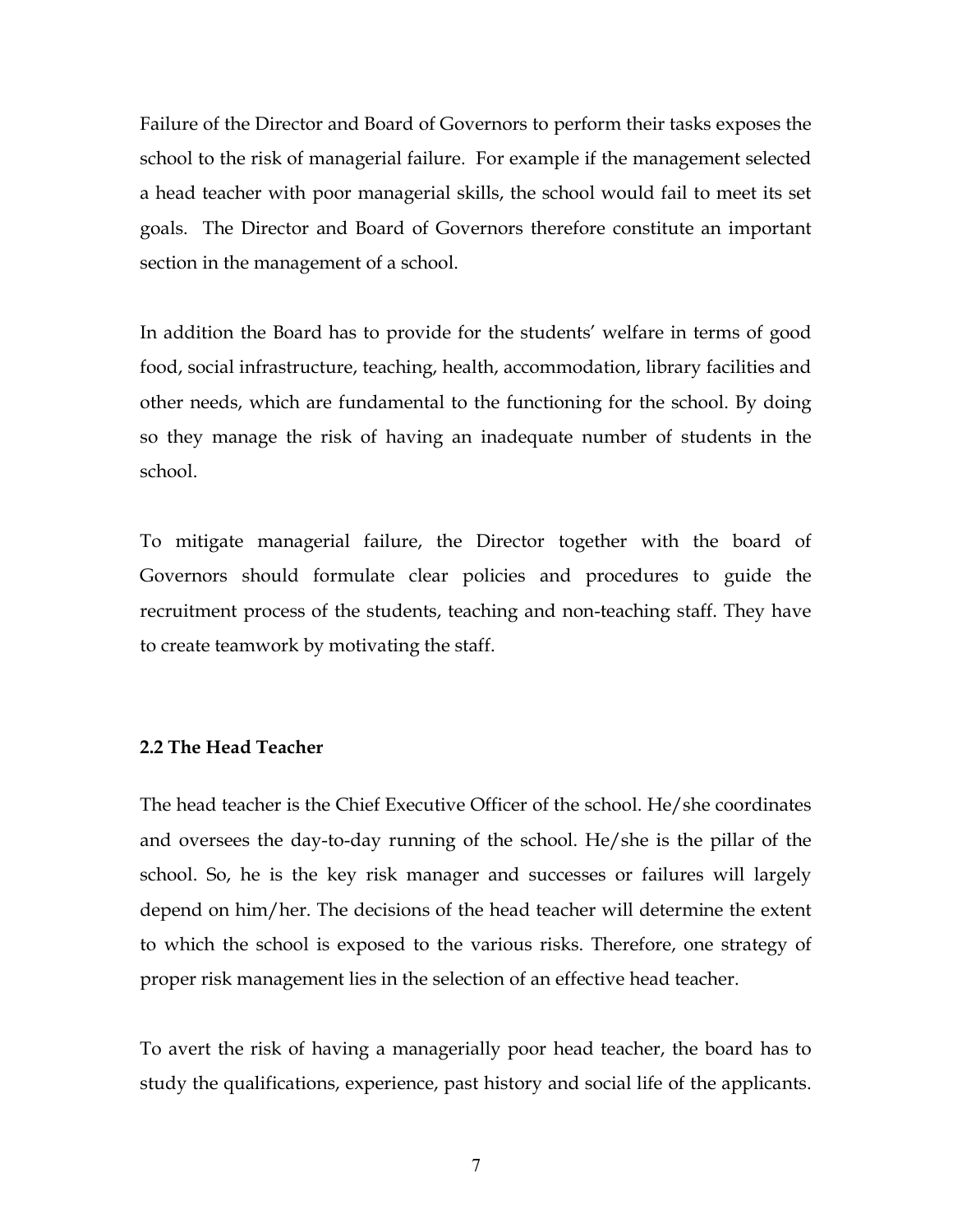For this to happen, the board should have the capacity to do the selection. In situations where the board may not be able to select, it could use recruiting agencies.

## 2.3 School Administration

Having set the organisational goals, and recruited necessary and sufficient manpower to operate the school, the school then focuses on ways and means of meeting its goals. This is attained by selecting teams from the teaching and nonteaching staff to serve on various committees. Such teams in the case of a school usually consist of: the Welfare, Discipline, Academic Sports, Religious and Entertainment committees.

When these teams work jointly, the risk of the school failure is greatly minimised. However, if there is no goal congruence amongst the team, the risk of failure is high. For example if the team does not take a unified stand on matters of discipline, the goal of academic excellence may not be attained. As a result the school will fail to attract sufficient numbers of students. This exposes the school to the risk of financial failure.

The school administration must make sure that there is close supervision of staff to ensure that all the staff members perform as expected. The school administration must ensure that the teaching staff members carry out their activities normally on a regular basis. Administration must also enforce the rules and policies that were set up by the Board of Governors and the Director to provide for the welfare of the students and ensure security. By so doing they will be managing risks that might affect the school business.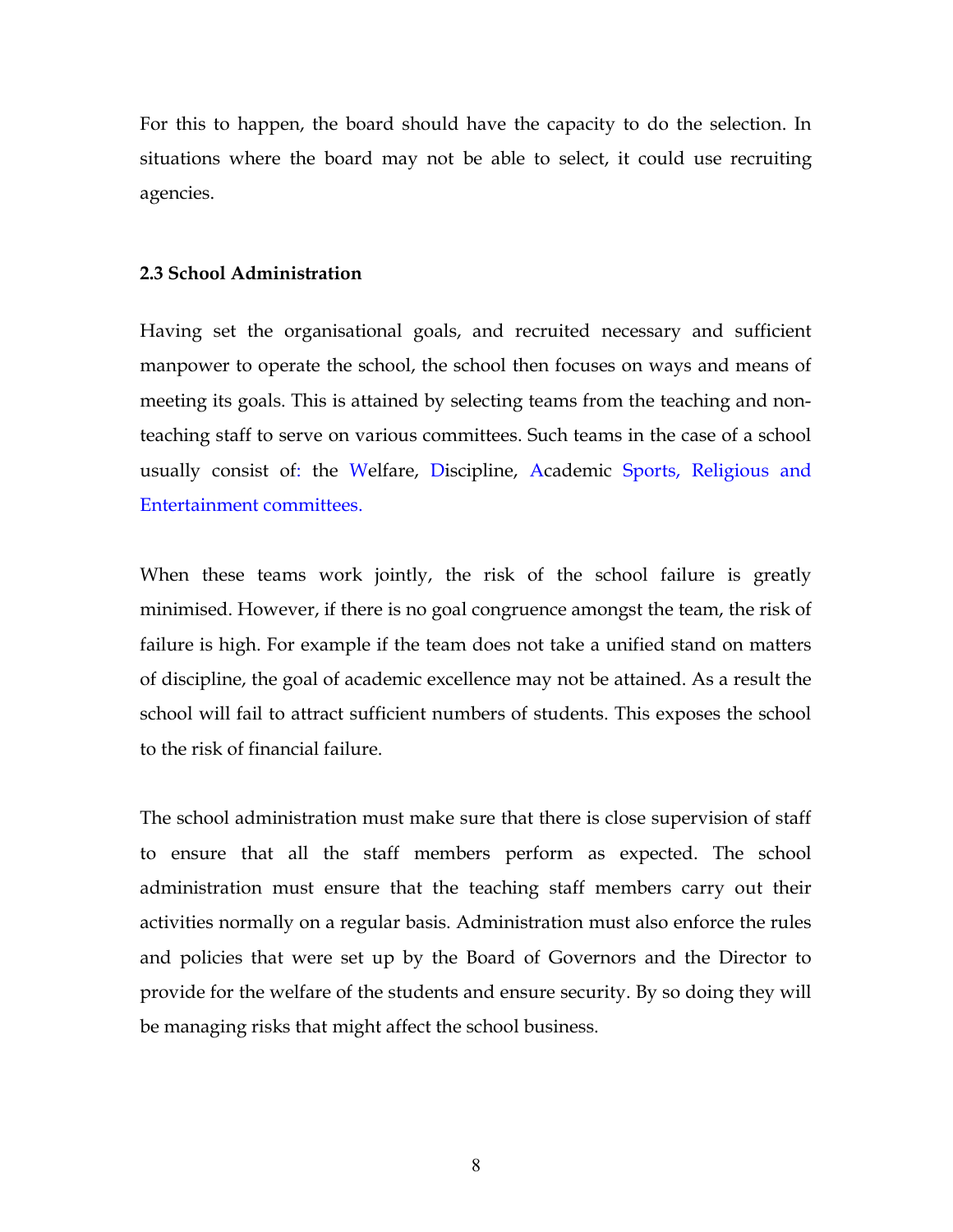## 2.4 Teaching Staff

The core product offered by a school is teaching. Therefore, the quality of teaching will be reflected in the final national results both at ordinary and advanced levels. The quality of teaching will be the biggest determinant of the number of students and the amount of fees chargeable. This makes the staff a key factor in risk management.

A result oriented teaching staff will have a high passing rate, which will enhance the reputation of the school. A de-motivated staff on the other hand will lead to a high student failure rate. A dishonest staff may cheat the school on time by allocating it to other businesses.

A good teaching staff will be self-motivated and will also enhance discipline in the school. This is critical in attaining a high student pass rate. Additionally, a good teaching staff team makes it easier to enforce policies and regulations necessary for the success of a school. Such policies and regulations include both curricular and co-curricular activities.

## 2.5 Non-Teaching Staff

These consist of the school bursar, cooks, cleaners, the librarian, nurse, domestic bursar, storekeeper the Secretary, watchmen, messengers, gardeners and some other unclassified staff. Without this team of people, the school cannot function. Therefore, the quality of non-teaching staff will also determine the kind of risk exposures faced by the school. For example, a team of poor cooks can lead to a strike, which can result in property destruction and closure of the school.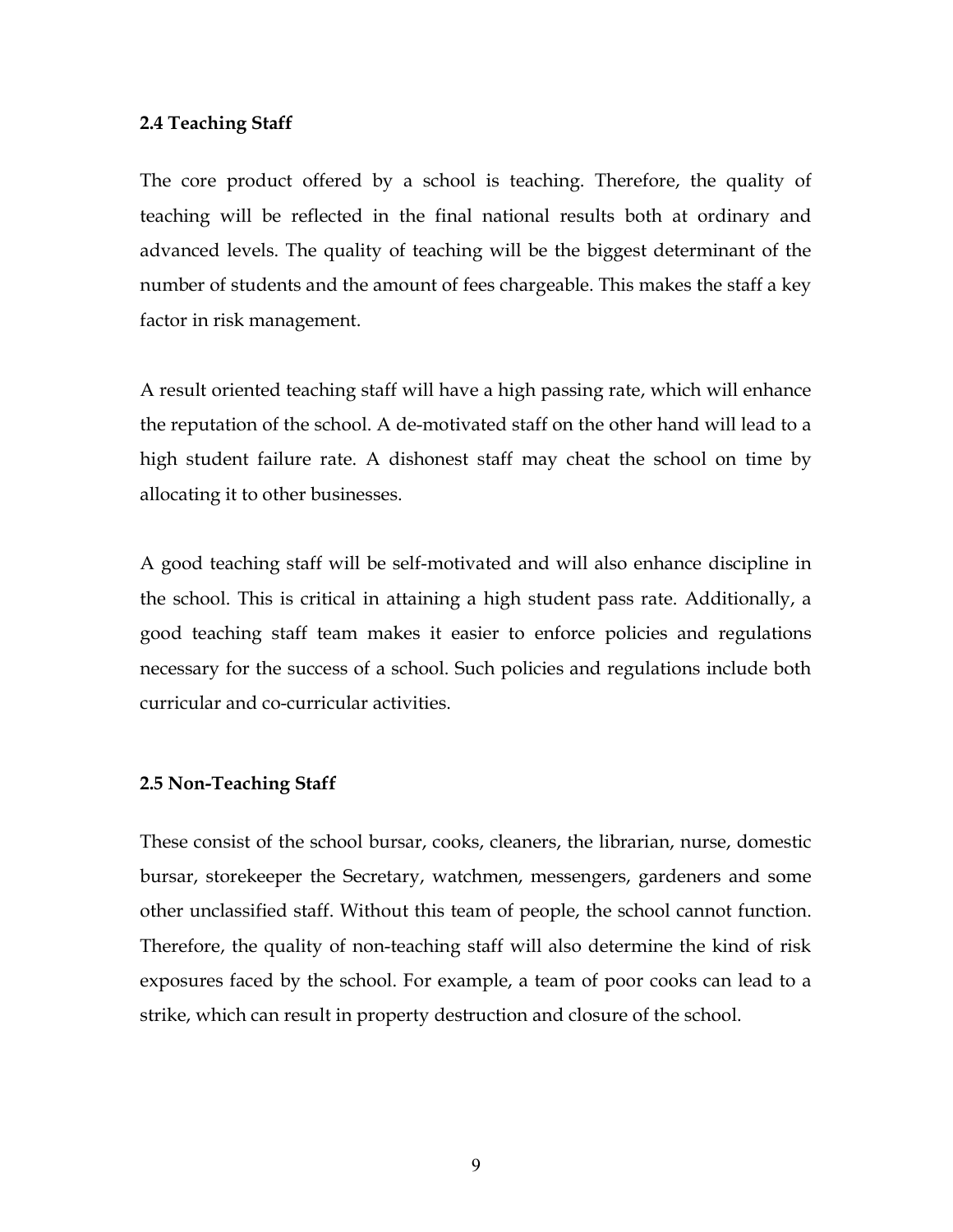Motivated non-teaching staff members deliver quality services thus enhancing the success of the school. On the other hand a de-motivated non-teaching staff will frustrated the efforts directed to attaining the school's set objectives.

To minimise the risk of having an incompetent non-teaching staff, the school administration has to be satisfied with the qualifications, experience, past history and social life of the applicants. If the administration lacks the capacity to carry out the selection, then recruiting agencies may be used.

Remuneration should be competitive enough for the school to attract and retain highly competent staff.

A school cannot operate without dealing with people. The Management ought to realise that dealing with people exposes the school business to enormous risks.

## 2.5.1 Industrial Action:

This is A Risk that must be well addressed especially if the employees are organised in trade unions. The non-teaching staff can come up with particular demands that the school management and administration should address. Their actions may be in form of sit down strikes as usually is the case or may on some occasion turn violent. In some cases they go to levels of filing court suits against the school.

Such industrial actions especially strikes are likely to affect the performance of the students or even affect the reputation of the school. In turn this may affect the public image of the school hence causing the parents to withdraw their children from the school. This withdrawal of children subsequently affects the cash flow of the school.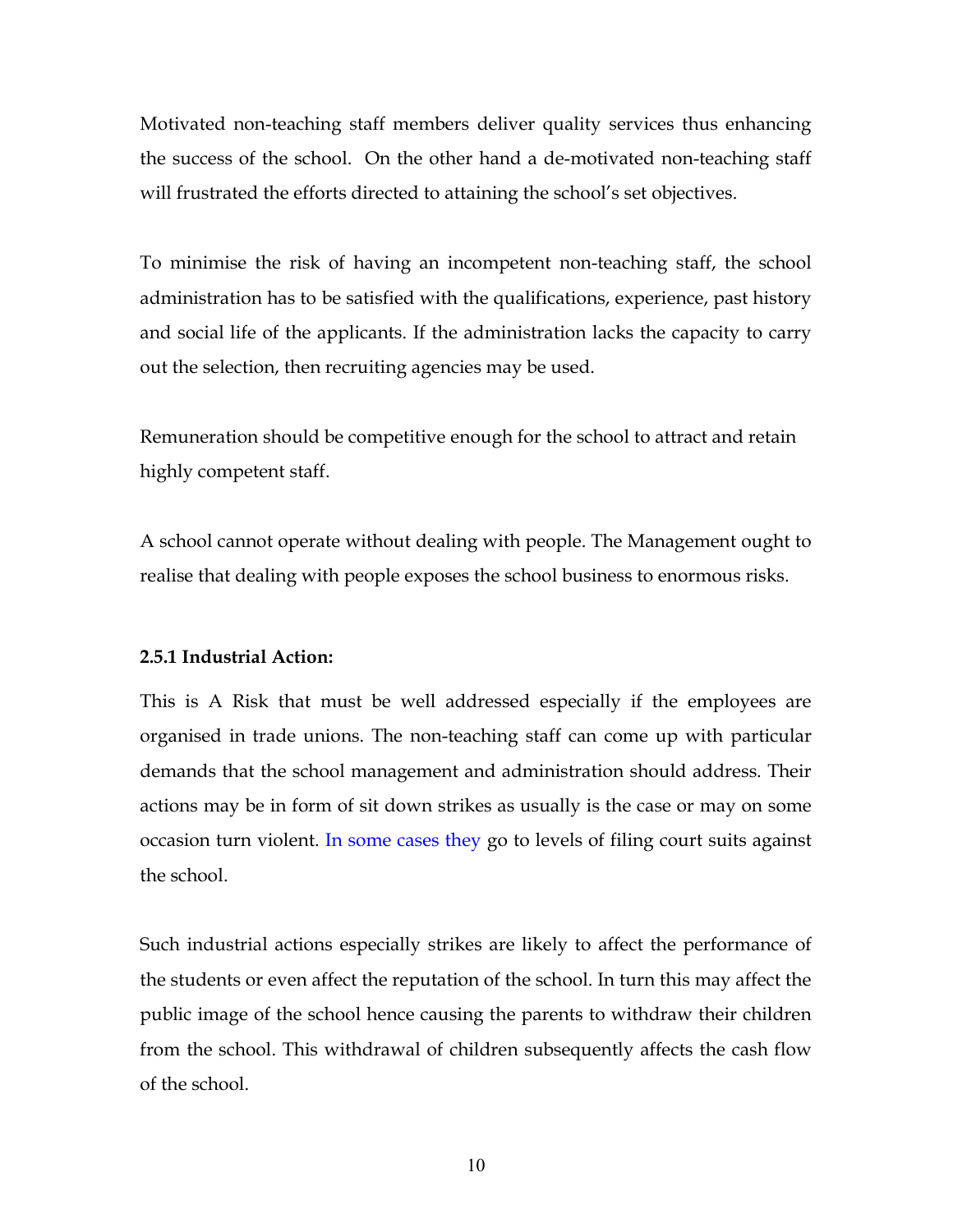#### 2.5.2 Friction Among Employees:

Friction among employees is another risk that arises from relations among people. This friction could be between the administration staff, administration staff and the other employees or the management and the employees. Such risks should therefore be foreseen and action taken or polices put in place to address such cases if they are to come up.

## 2.5.3 Low Levels Of Motivation Among Staff:

Low levels of motivation have the potential of generating another risk that the management of the school must guard against. Without adequate motivation, the staff members are bound to work for the sake of working. This may also result into other risks such as accidents, lateness for work and discouraging teamwork which teamwork is very instrumental in the realisation of organisational goals. Therefore the management and the administration have to ensure that the staff members are well motivated to perform their tasks the success of the school.

There have been cases whereby the teachers have been rewarded for every highly attained grade in the subject that they teach. This is normally meant to motivate them to keep up the spirit. This also usually encourages them to work even harder to maintain or attain better results. As a consequence, more students are attracted resulting into raising the cash flow of the school. The school administration and management should show the employees that they care about their health and safety.

Faced with the above risks associated with managing people, the management and administration should put in place measures that aim at mitigating or completely addressing such risks. It is only then that even if the predicted situation occurs they are able to address it as soon as possible so that it has very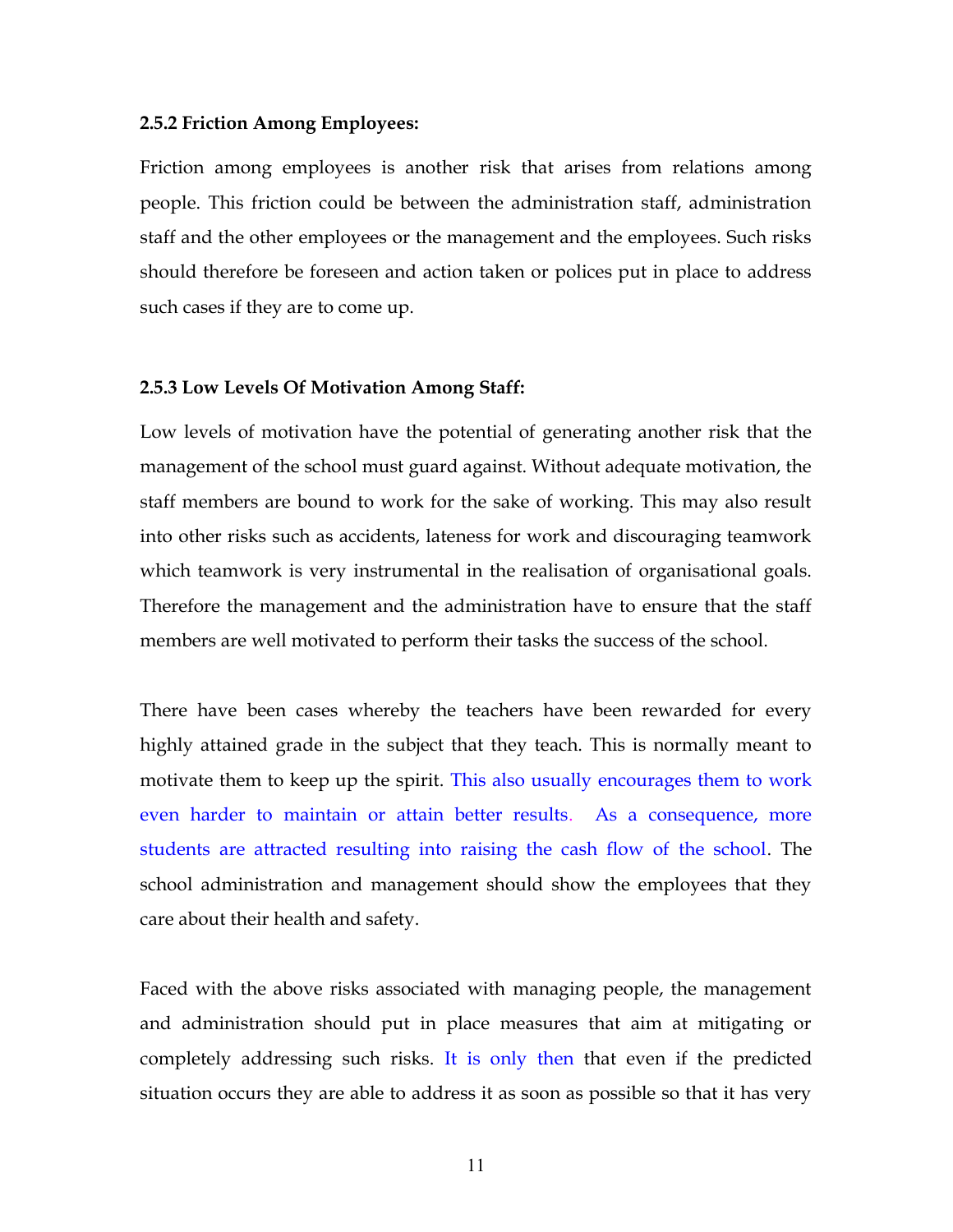little effect if any. The following measures can be adopted to address the human resource associated risk:

An employee assistance program is one of the tested, and widely used strategies for assisting employees and their families with personal and work relate concerns that they may experience from time to time.

Since such problems have an effect on the performance of the employees. Therefore, the school administration and management should adopt this program. If not attended to, problems such as absenteeism, high staff turnover, lateness to work, friction among employees and workplace accidents may cause losses to the business.

Adopting an Employee Assistance Program helps in addressing the human resource risk in the following ways:

- The provision of independent confidential professional general counselling services that are accessible to all employees and their immediate families.
- Awareness briefings, training programs and other services tailored to meet the needs of the client organisation as outlined in the national guidelines for Employee Assistance Programs.
- Evaluation in cooperation with students, parents, suppliers of the services that are provided in order to ensure a high quality service provision and as a basis for reporting to the clients.

The Employee Assistance Program should address both the personal issues such as alcohol and drug abuse and dependency, emotional issues, family and relationships, financial and health. It should also deal with work related matters such as administrative issues, equal employment opportunities, environment,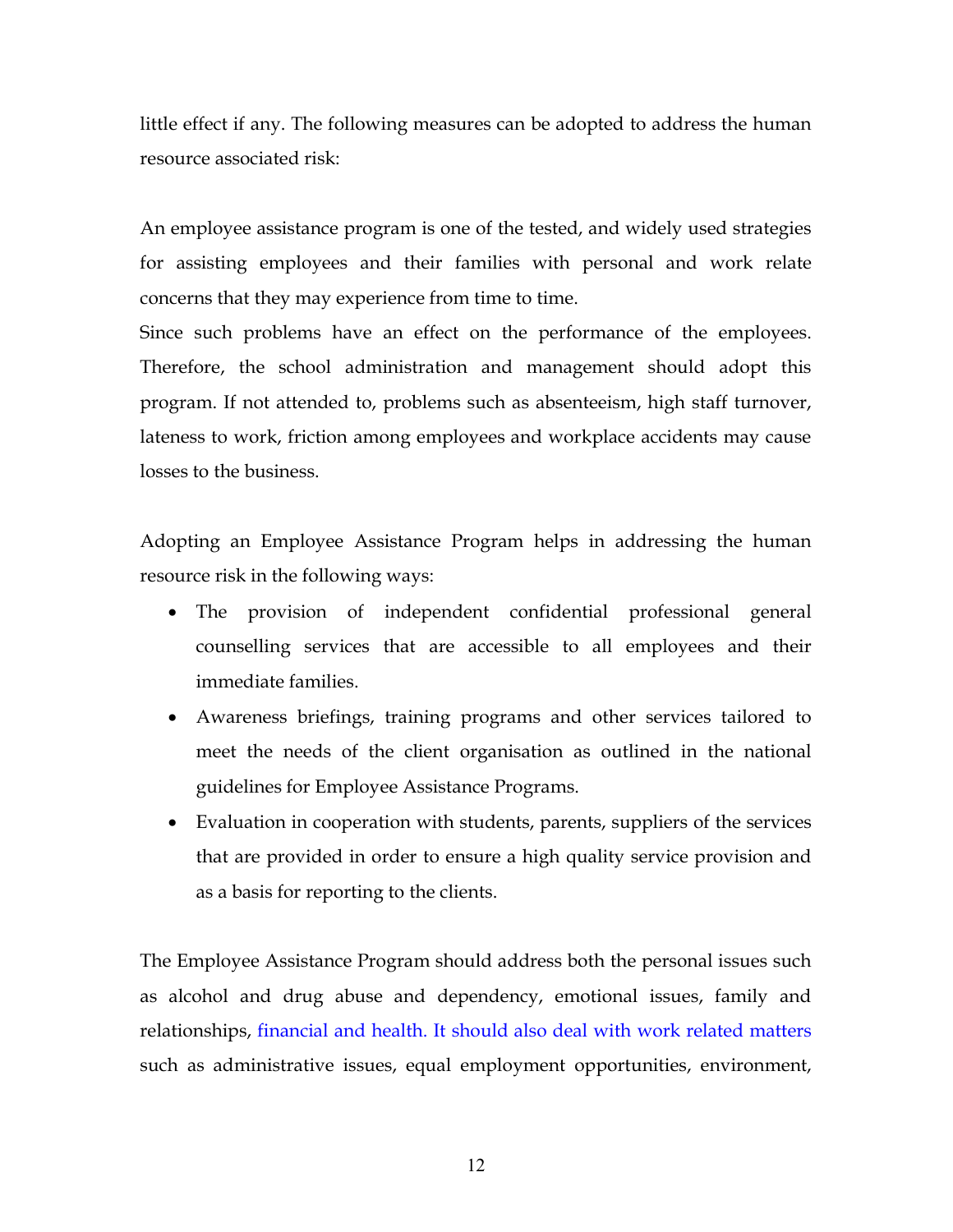harassment, work-interpersonal conflicts, stress, work vocation work retirement and redundancy.

## 3.0 Finance Management

#### 3.1 Financial Malpractices:

Many times unscrupulous school administrators partake in financial fraud. This involves mainly cheating the students of their money without providing the services they deserve. A number of newspaper reports have disclosed misallocation of examination fees. The result of this has been that the unsuspecting students are denied the chance to sit their National examinations and are left with no option but to sit the exams the following year if at all.

The results are undesirable indeed. Often time students turn violent and more often than not the situation degenerates into a strike, the risks of which have been have elucidated above.

Most times, owing to the seriousness of the matter, students in this kind of situation attract the attention of the media and local politician. This damages the image of the schools in question and many parents shun it. In some cases, the Uganda National Examination Board (UNEB) has allowed such students to sit the examinations without paying registration. This in itself causes a financial loss to the school. It also causes very bad publicity to the school. Besides, quite clearly the school will have gotten itself into some legal dispute with the cheated students.

The other form of financial malpractice that is common with schools in Uganda is where a member or members of staff with access to the school's money convert it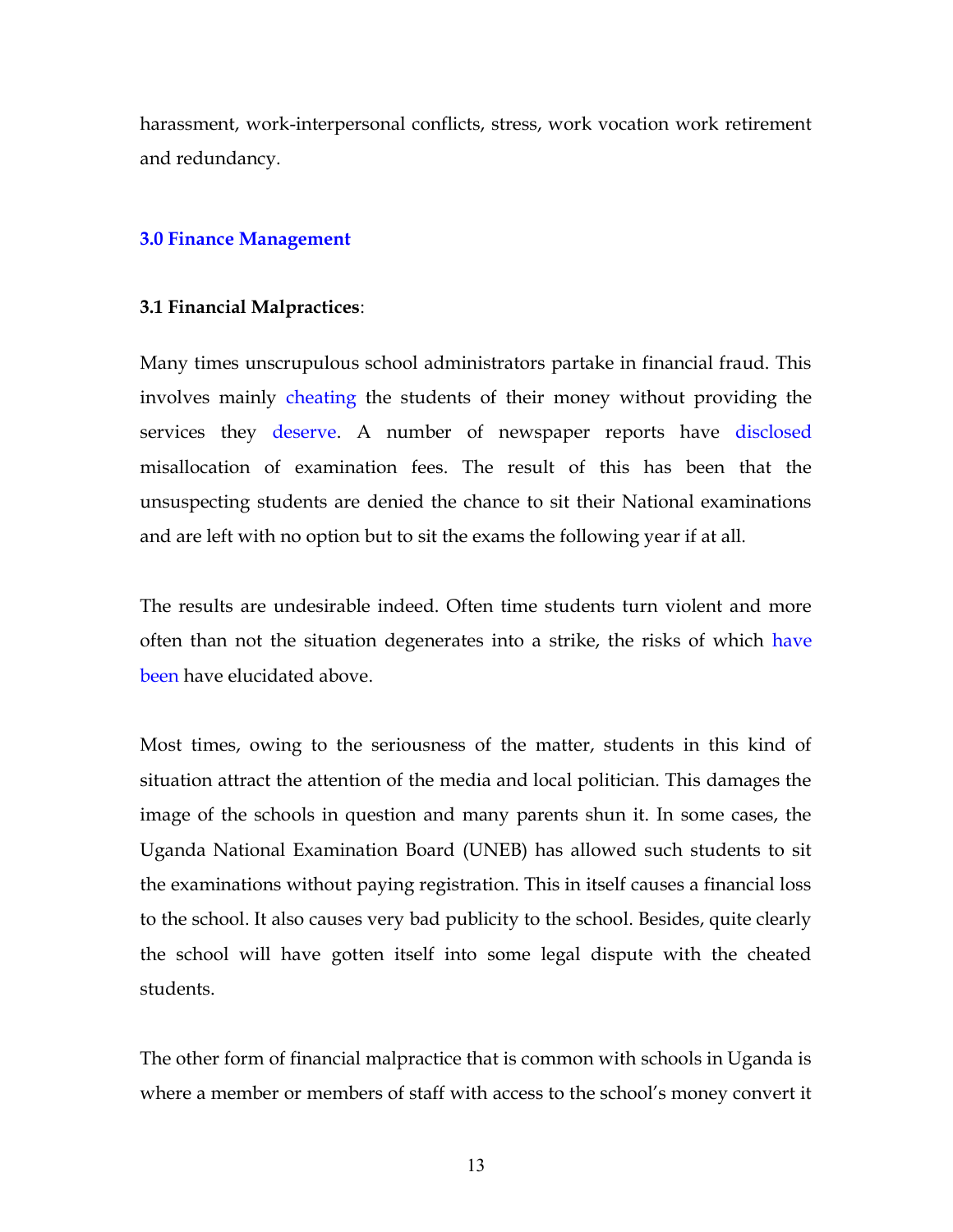to personal use. Many times this practice has been with such offices in schools as Bursars, Accountants and Headmasters.

Firstly, the school will as a result be short of cash to meet the day-to-day running of the school. Unless the school has sufficient financial resources, it will need to borrow in order to run the school. The school will consequently be indebted to the students who will have paid all their school dues. This prospect will certainly cause financial loss to the school.

It also negatively affects the image of the school if a member of the staff has stolen from the school.

## 3.2 Financial Risks

Financial risk "represents the risk emanating from financial leverage. When a firm employs a high proportion of debt in its capital structure… it carries a high burden of fixed financial commitment" (P. Chandra, p. 526). However, in this thesis, the financial risk is used in a generic sense to include the failure to manage finances in the school apart from the financial leverage.

For a school, some risks emerge from the collection and disbursements of funds. These include:

- Embezzlement and misappropriation of funds
- Under declaration of the student numbers
- Debt recovery
- Fraud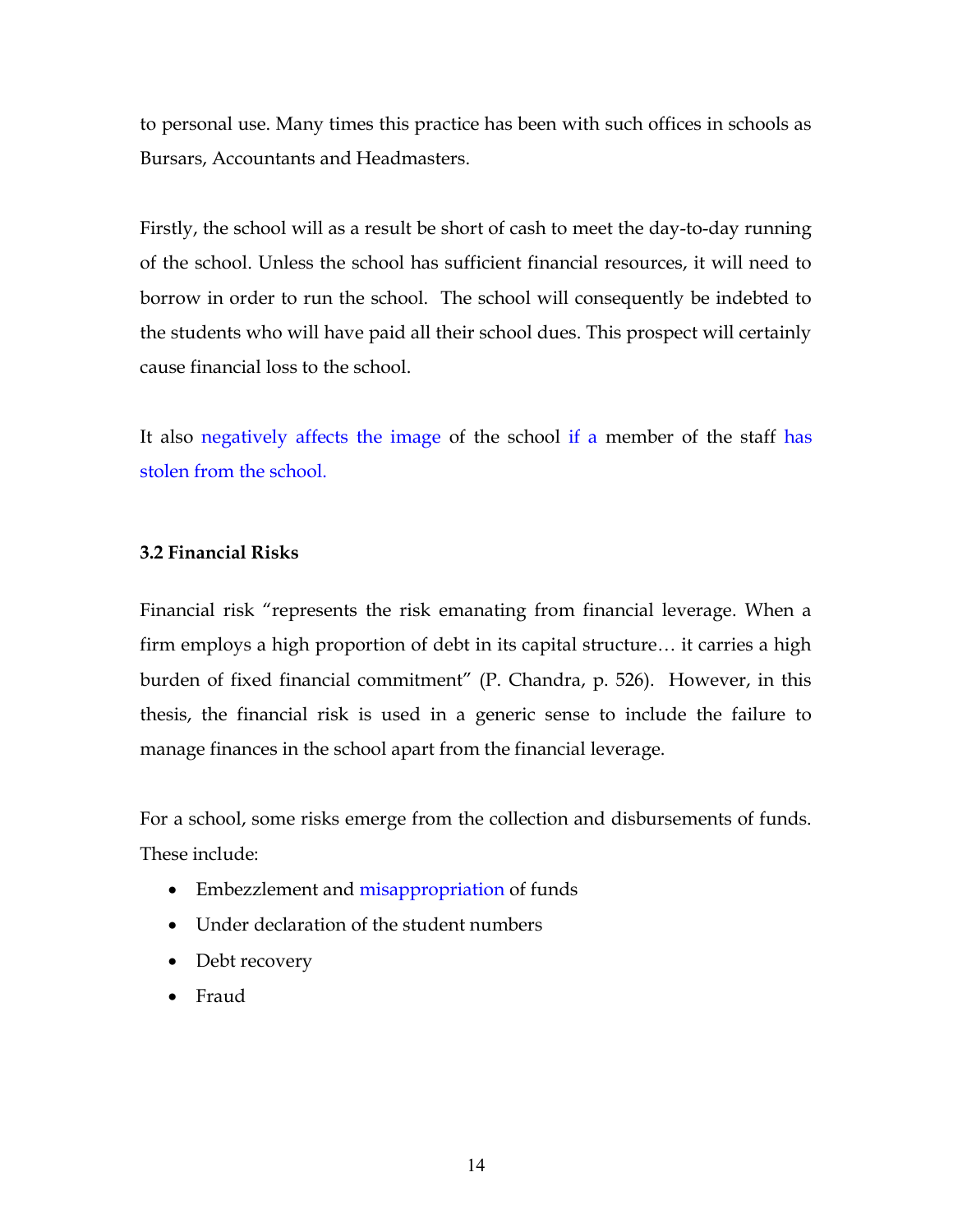All the above risks have implications to the performance of the school. The realisation of the organisation goal by generating problems that cut across all the sectors of the school system a follows.

## 3.2.1 Embezzlement And Miss-Appropriation Of Funds:

Embezzlement and miss-appropriation of funds is likely to arise from the school administration that has access to financial resources. This happens especially in situations where there are no internal controls. The officer responsible for handling finances should be clearly designated. It also occurs when there is no adequate segregation of duties. Handling of finances in schools is primarily the duty of the School Bursar. However he/she should collect the money, carry out payments as authorised and record all the transactions.

Mishandling of finances in most cases arises from lack of professionalism and/ or unethical practices when handling funds. It could also be due to either lack of financial management training or avarice. Whatever the reason for mishandling of finances, the vice must be dealt with seriously. Head teachers are not necessarily trained in financial management. This is why the head teacher of Muhwezi-Murari Academy will not be assigned the responsibility of handling finances.

To guard against the risks of embezzlement of funds, there should be strict financial procedures. This will eliminate all the weaknesses that may arise. There should be good controls in handling school resources. All fees payments to the school must be banked directly by the students or their parents. No cash payments should be accepted at the school.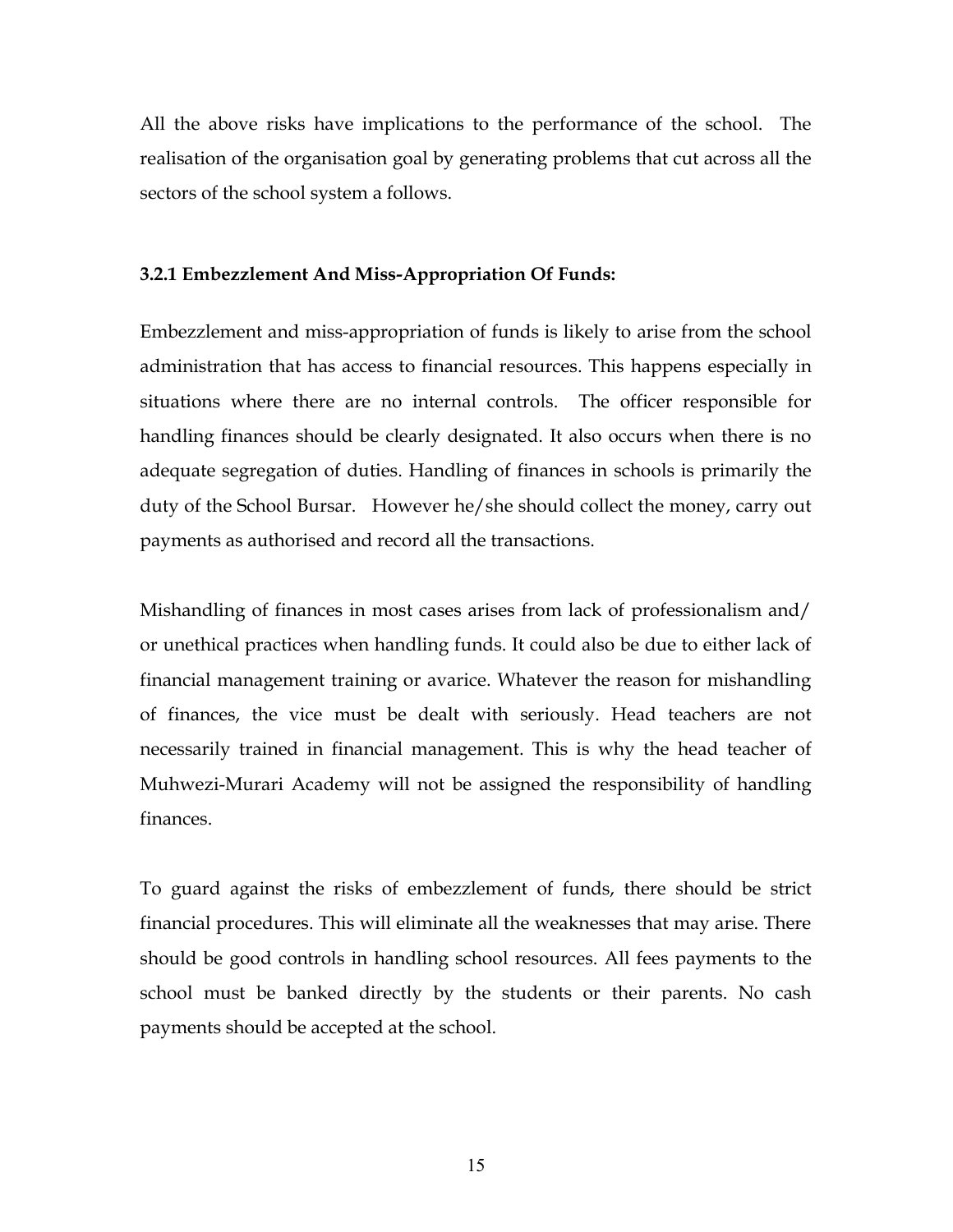There should be more than one signatory to all the school accounts. This will reduce the possibility of a single person withdrawing money meant for school activities and converting it to personal use or to unrelated activities. However even with all such controls it is important that trusted persons are employed to handle financial resources because there are no controls to collusion.

The financial risks always emanate from the failure of the structures to understand and manage the resources properly. The other reason is that the organisations either lack or do not enforce financial regulations. In some cases, the managers also lack the discipline of financial resource management. In the case of Muhwezi-Murari Academy, the following measures will be put in place:

#### 3.2.2 Under-Declaration Of The Student Numbers

Under-declaration of student numbers is another act that is most likely to lead to the loss of financial resources. Under-declaration of students occurs when the official school register contains fewer students than are actually in school. The rest of the students who are out of the register pay their fees in the account of the head teacher or any other officer responsible for the running of the school.

This is usually done by the school headship in connivance with the School Bursar. The money diverted is shared among the parties concerned. This is a common practice in private schools and has severe implication to the running of the school in terms of feeding, amenities, teachers, and so on. Under such circumstances, the school management budgets for fewer students compared to the actual numbers. This has serious implications to the performance of the staff and the students.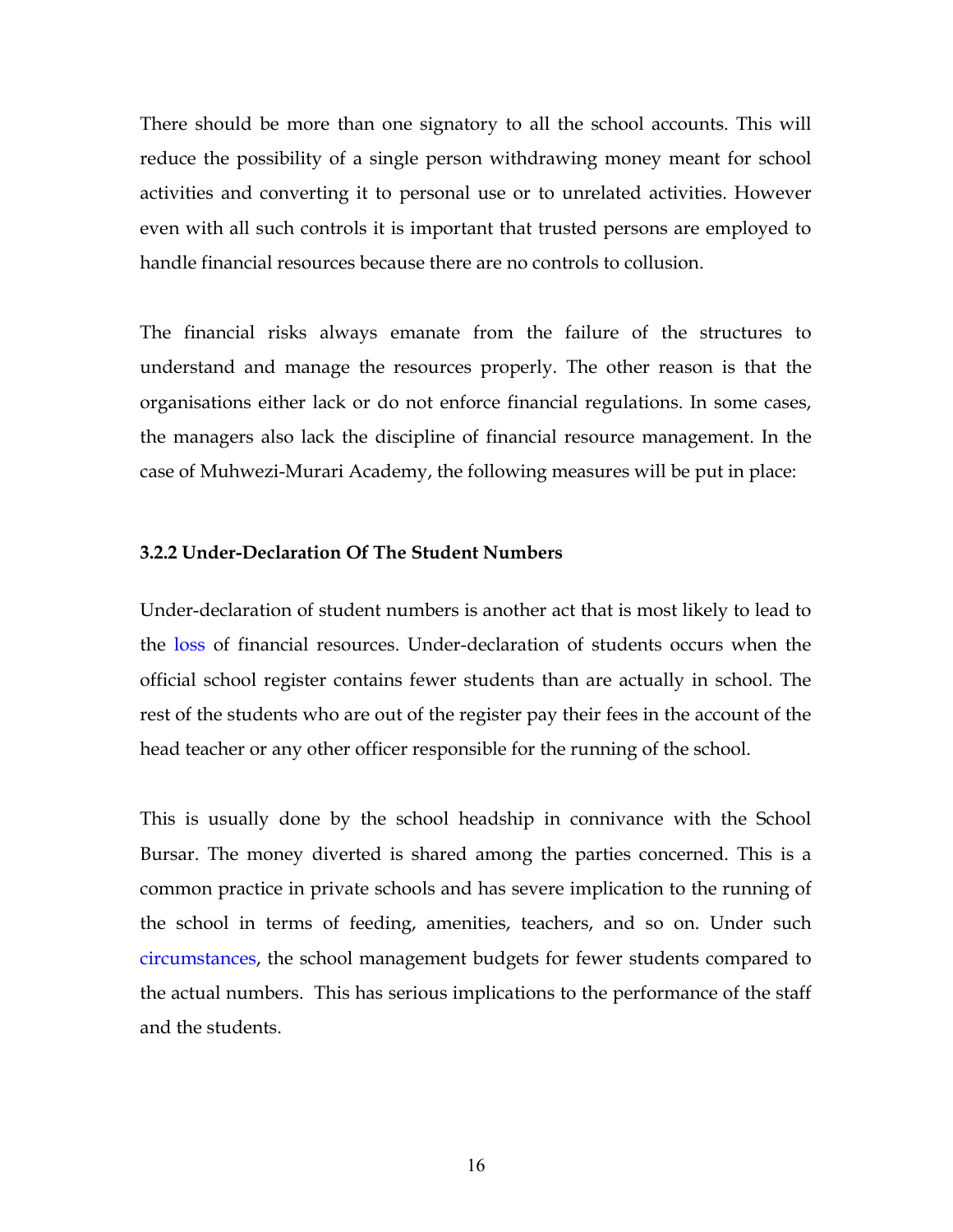The school management should devise means of minimising student under declaration as much as possible by conducting surprise class visits and head counts that may reveal any such discrepancies if they exist. Also by ensuring that all the money for the school is deposited in the banks

## 3.2.2.1 Effects Of Students' Under-declaration:

Under-declaration leads to under budgeting for the school. Budgeting brings difficulty in the following areas:

- Financial loss: the school makes losses in terms of fees. Students pay to wrong accounts to the detriment of the owners of the school.
- □ Feeding: feeding is one of the areas in which gross under-budgeting can be done if the numbers are not correctly reflected.

For example, in one school, 620 were declared, when the school actually had 720. The estimated food was for 620. 100 more students would report at meal times to share food for which they had not been budgeted. This usually resulted in underfeeding of the children. Consequently, the students raised the matter with the management to the detriment of the head teacher who was responsible for the misreporting. Though the headmaster lost his job, the damage of the school was already done. It became very difficult to recover the money from him and most parents were disgruntled with the failure of the school to properly nourish their children.

 Providing fully for social amenities: Schools are supposed to provide social amenities especially recreation. However, if the correct number is not known, then, it becomes difficult to provide for them adequately.

## 3.2.3 Debt Collection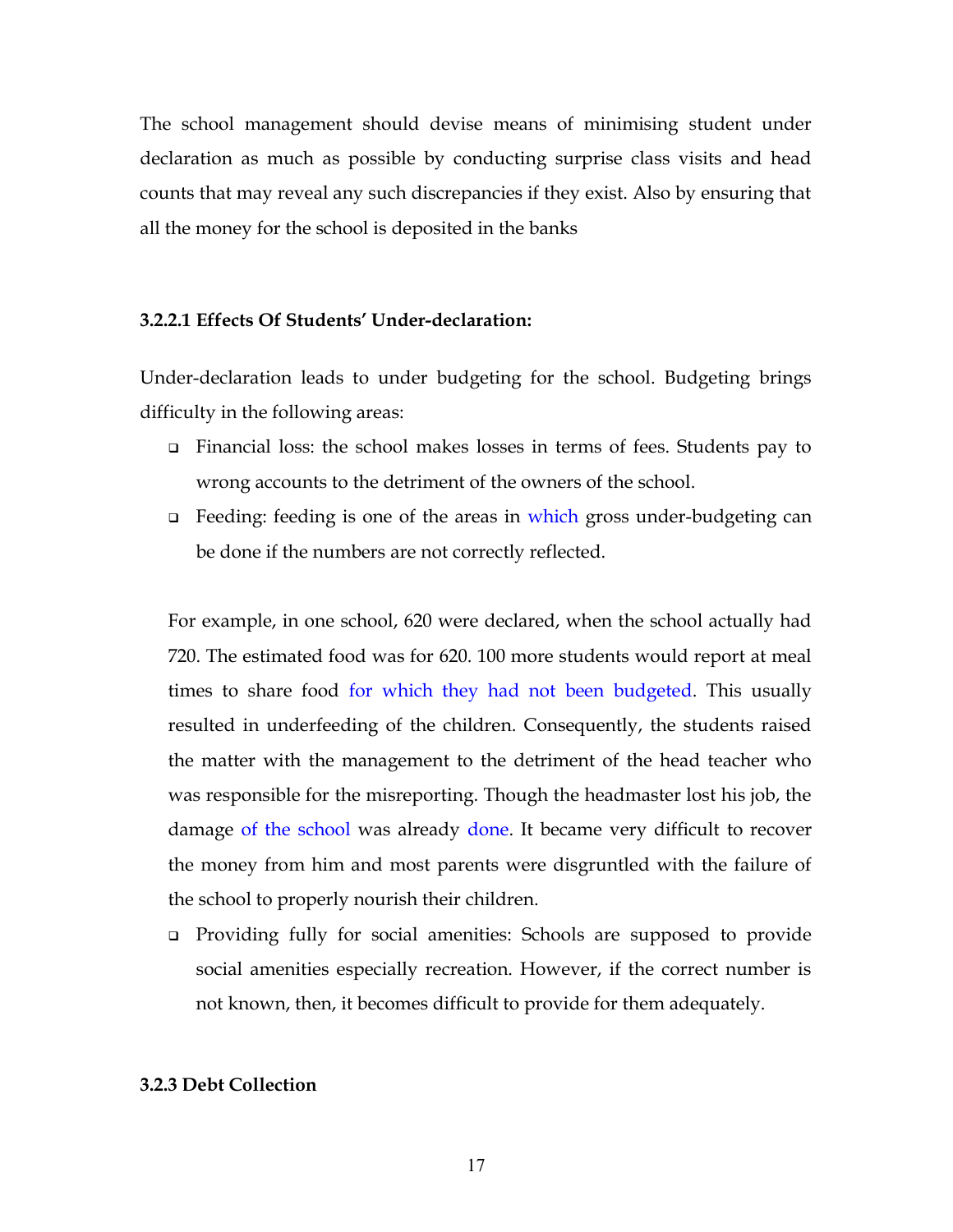#### 3.2.3.1 Timely Debt Collection:

Given the general economic situation in Uganda, people tend to send children to school without the fees requirements. This affects the liquidity of the school and hence its activities. However, though it is very difficult to carry out business without debts completely, debt **collection** must be as vigorous as possible. For purposes of this project, 'debtors' will refer to students who will report before they pay school fees partially or in full.

To avoid the risk of loss of revenues through fees defaulting, the school should make clear statements on when school fees should be paid up in full. If the school is to offer any grace period, it should be clearly stated by circular and the deadline not exceeded. What is important to note however is that debts owed to the school should be collected as first as possible to avoid financial loss through bad debt.

The school shall therefore put in place a policy regarding debt recovery such that financial resources are collected as soon as possible from the debtors. At the same time will not haste to make payments to the creditors since this only serves to their advantage to improve on the cash flow and to maintain their liquidity level.

#### 3.3 Inflationary Risks

Inflationary risks are economic environmental risks that the entrepreneur should be able to foresee. It should be observed that the school just like any other single business has no control over the economic forces and inflationary tendencies in the economy. Yet, these have a great effect on the cash flow.

According to Hughes, et al (P 417), "During periods of inflation, there is a risk that the financial return on investment will not keep pace with the inflation rate".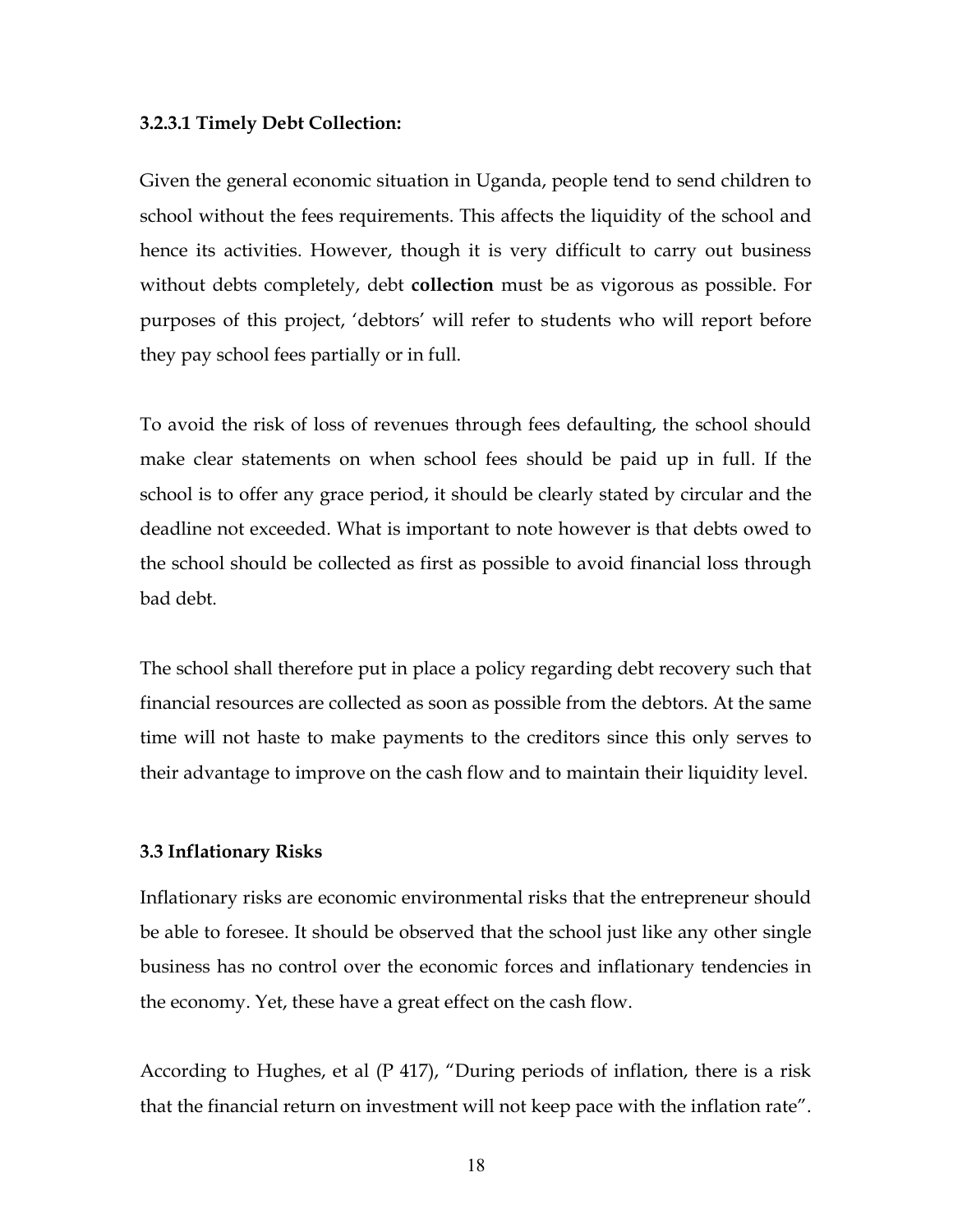This explains why the school management will be very vigorous in debt recovery to avoid loss in money value due to the passage of time.

It is also important to note that school business is complex in terms of controlling money value because fees are determined at the beginning of he year. In situations of high inflationary rates, by the end of the year, the fees paid cannot make the business succeed. However, in case of this project, fees will be adjusted as and when there are serious inflationary situations.

In financial management, debts that take long to be recovered turn out to be costly to the business especially in situation of high inflationary tendencies. In an inflationary situation, money loses value every day that passes. Even when debts are recovered they may not have the same value as it had when the service was rendered.

For example, if a student had a 60,000 shilling debt in the past year that could have been used to buy a bag of flour but has been outstanding and there prevails an inflation rate of 6% per annum in the economy. If the student is able to pay that money at the end of the year that amount in real value will not be able to buy the 100kg bag of flour. Hence, one would need to add more 3,600 shillings to purchase the same amount of flour. So in essence a loss of 3,600 shillings is incurred and this has an effect definitely on the cash flow.

## 3.4 Business Failure Risk

Business failure occurs to many investments and a school is no exception. Business failure can result from one or a combination of the following:

- a) Poor management
- b) Unsuccessful products
- c) Competition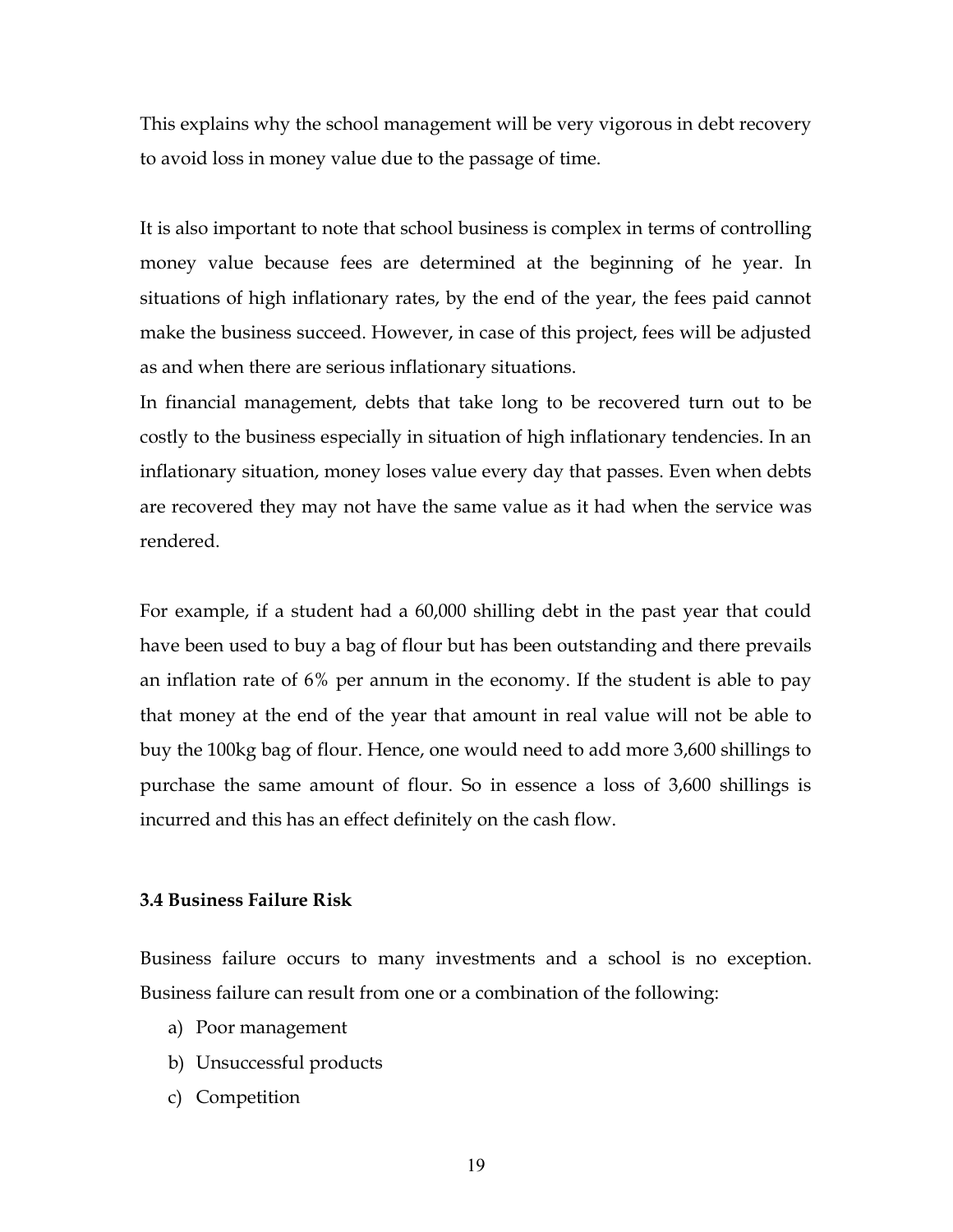#### d) Customer ignorance and

e) Other elements that may render a business less profitable.

Once a business fails to address the risks underlined above, it also fails to meet its operational costs. This will consequently affect the cash flow of the school and the pay back period. It may also affect the capacity of the shareholders to repay the loans, if any were used for the initially investment. Under such circumstances, the business may be declared bankrupt. In such a condition, the total investment generates very limited value for the shareholders.

Given that such risks may emerge resulting in total loss of the financial resources, there is need to shield the school business against them if they have been predicted. They should be prepared for in advance to avert the consequent losses.

## 3.5 Fraud Related Risks

The term fraud in the school situation will be used to mean the deliberate deception, trickery, or cheating intended to gain advantage over the school. In the present world there are lots of challenges that if not dealt with, may result into big financial losses and therefore has to be handled properly.

In the school situation risks of fraud emerge from both the students and the administrators. There are always attempts by some students to avoid making payments for the services rendered to tem at the schools. This is done in various ways with the most common being making of false pay slips or even issuing fake personal cheques or bank draft. Therefore if the financial documents such as bank statements are not often reviewed on a regular basis the fraud may not be detected.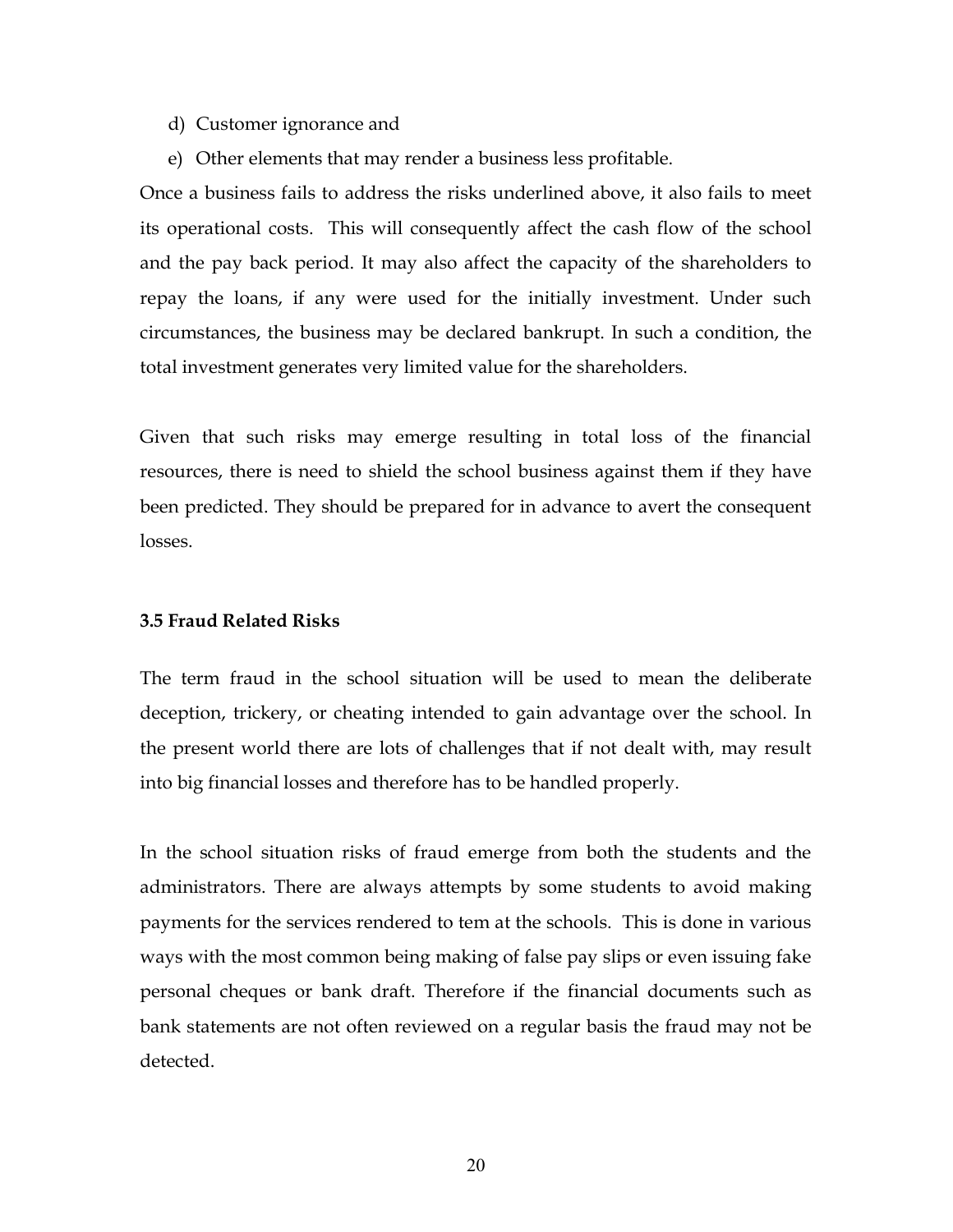Another cause of fraud from the student emerges when there are cases of dual studentship such that a student is enrolled in more than one school at a time. In such cases the students always attend their lessons in one school and then when it comes to sitting for exams they go to other schools. Such cases usually result into financial losses.

Other cases of fraud may arise from school debtors who may not necessarily be students but may issue fake pay documents, which may be dishonoured, thus result into financial losses. Having identified the financial risks, there is no better way to deal with such risks than avoid them. The only way to address this is by setting up strict financial policies and tough disciplinary measures.

In some schools, some students have been involved in forging documents either by changing figures on pay slips, or forging pay receipts. To avoid this type of risk, constant monthly bank reconciliation should be carried out to ensure that the figures on the students pay slips correspond with the actual payments made in the bank. Serious penalties shall be instituted for the culprits to discourage others from committing the same offence.

## 3.6 Strict Financial Regulations

In order to avoid the financial risks involved in the running of the business, the management is putting in place very strict financial regulations as follows:

## 3.6.1 Authorisation

Authority to incur expenditure and make payments chargeable to the school shall be conferred to the Director by the Board of Directors by virtue of: -

(i) Allocations made in a budget by a decision of the Board, or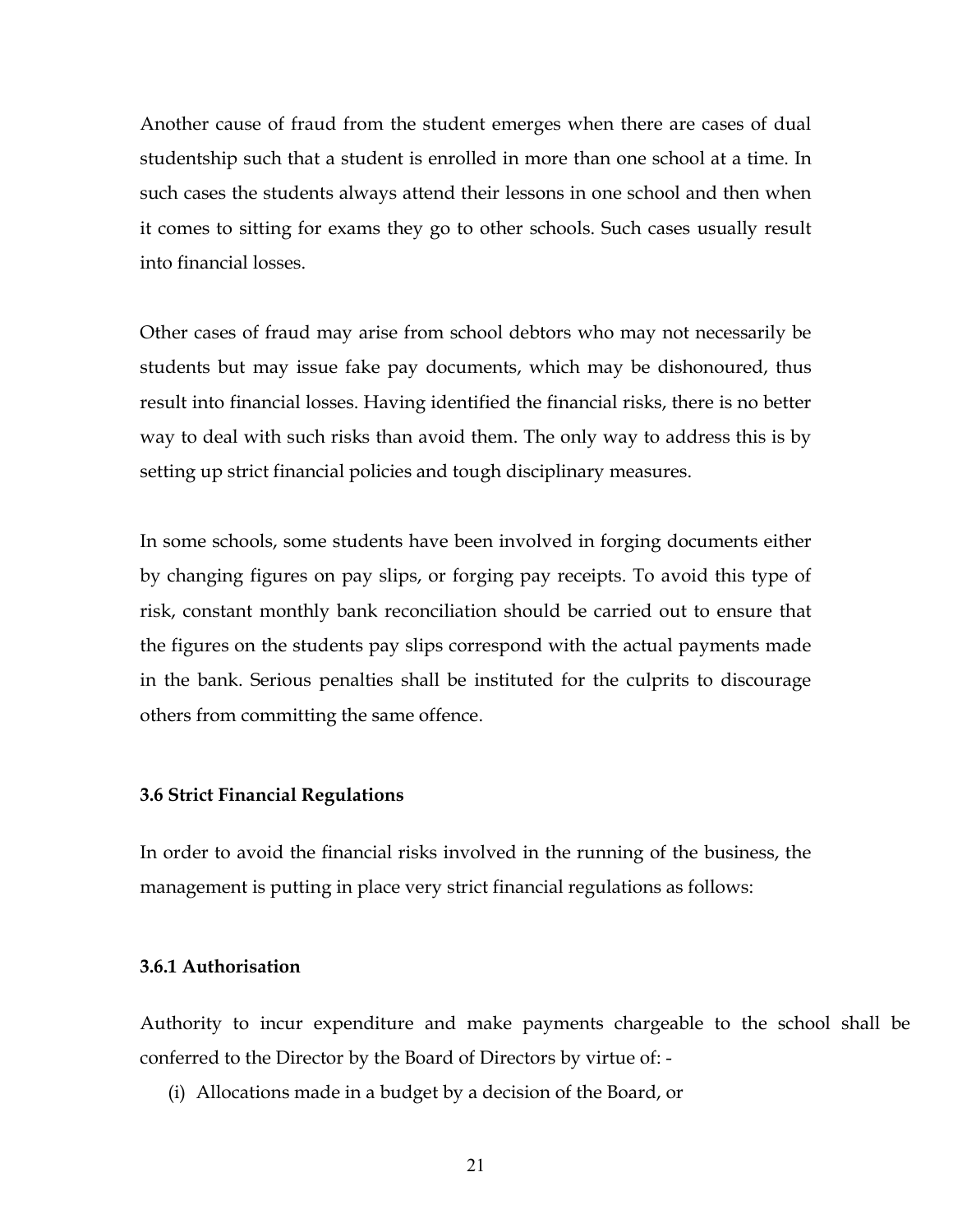(ii) Any other financial decision adopted by the Board, which provides the authority to incur obligations in accordance with the limits, specified in the decision.

Authority to incur obligations and make payments for specific donor funded projects shall be conferred to the Head teacher through Terms and Conditions contained in the Funding Agreement.

The Director or Headmaster tasks shall remain their overall responsibility where it is stated as such in the financial regulations and accounting manual of the school.

## 3.6.2 Accounting Codes and Classifications

The school management shall institute and apply an acceptable classification of the Accounts and codes. This classification shall recognise the distinct nature of transactions with respect to cost centres and recurrence, direction of cash flow (inflow or outflow), and financing. This classification shall accordingly recognise assets, liabilities, capital, income and expenditure.

This provision is meant to avoid situations where one may make mistakes in the name of not knowing the standards required by the school. It also helps in determining easy capturing of the figures of the cash inflows and outflows.

## 3.6.3 Books of Accounts

The school shall maintain adequate and proper books of accounts to keep track of all income and expenditures of the Institute. These books of accounts shall be maintained at Muhwezi-Murari Academy offices.

## 3.6.4 Bank Accounts of the School

22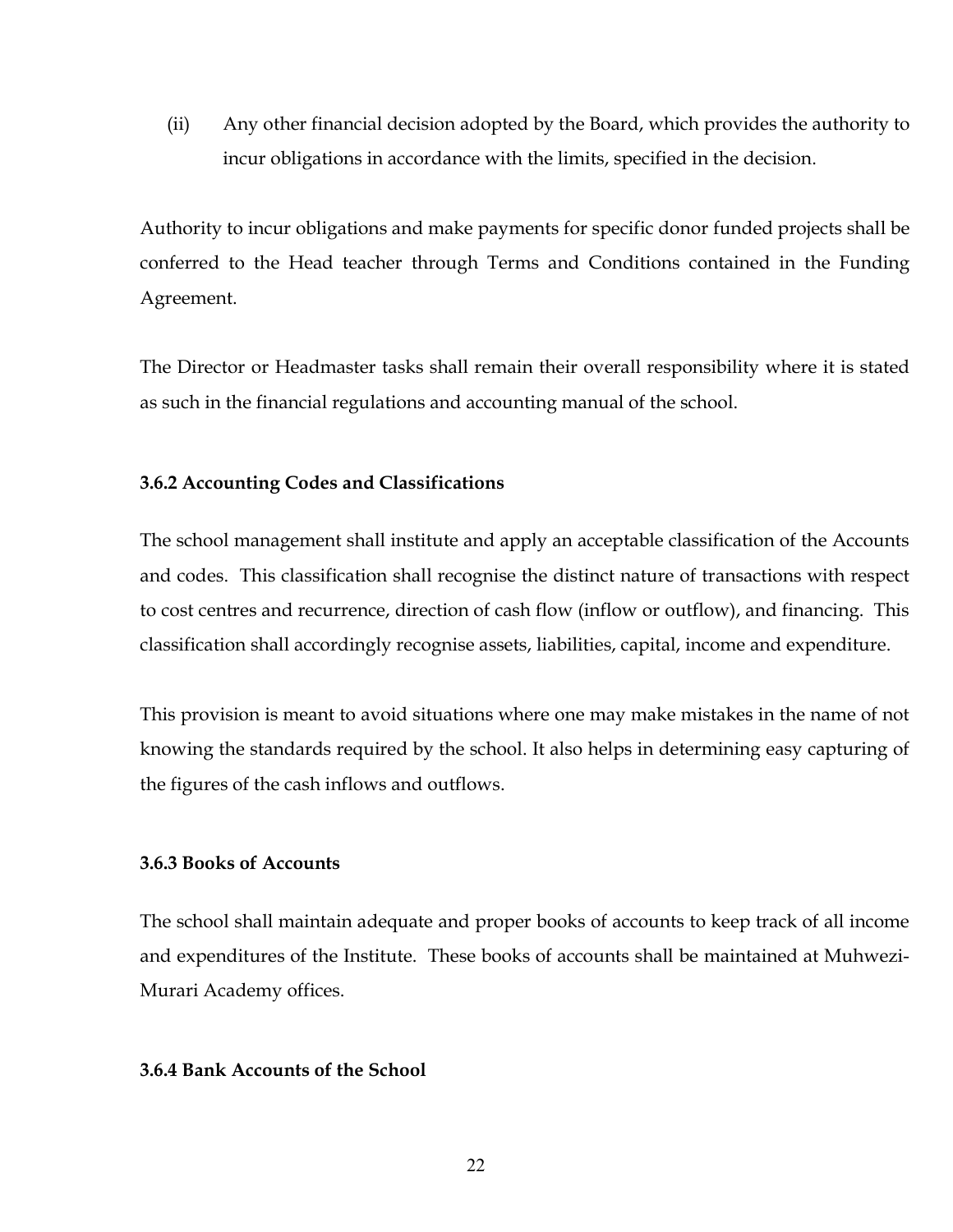The Board of Directors will be the only authority to request a bank to open or close a bank account. No one other than the Board will apply for a bank account opened in the name of the school.

## 3.6.5 Custody of Revenue Source Documents

All source documents shall be kept in a safe and any receipts and issues shall be recorded in a Register of Source Documents kept by the Director. Their issue shall be subject to requisitioning by the Bursar, who shall in turn keep all such documents under safe custody. The responsible officer shall only issue new source documents after receiving full accountability for those previously issued.

## 3.6.6 Cash/Cheque Receipt Recording Procedures

Strict receipt recording procedures will be put in place to avert any possible fraud. The measures shall include:

- Official Receipts: an official receipt to acknowledge all Cash/Cheque receipts shall be issued at the time the transaction occurs.
- Serialization and Issue of Receipts: All receipts shall be written out in triplicate and serially pre-numbered. The original copy of the receipt shall be issued to the customer (student) while the duplicate shall be used to post the relevant cashbook. The triplicate shall remain as a counterfoil for audit trail purposes.
- Coding of Receipts: A code relating to revenue type shall be affixed to, all such transactions and accordingly written onto the official receipt.
- Use of Cheques to Settle Accounts: Cheques shall be preferred to cash. All cheques received shall be crossed. In the event that some are received open, they shall immediately be crossed.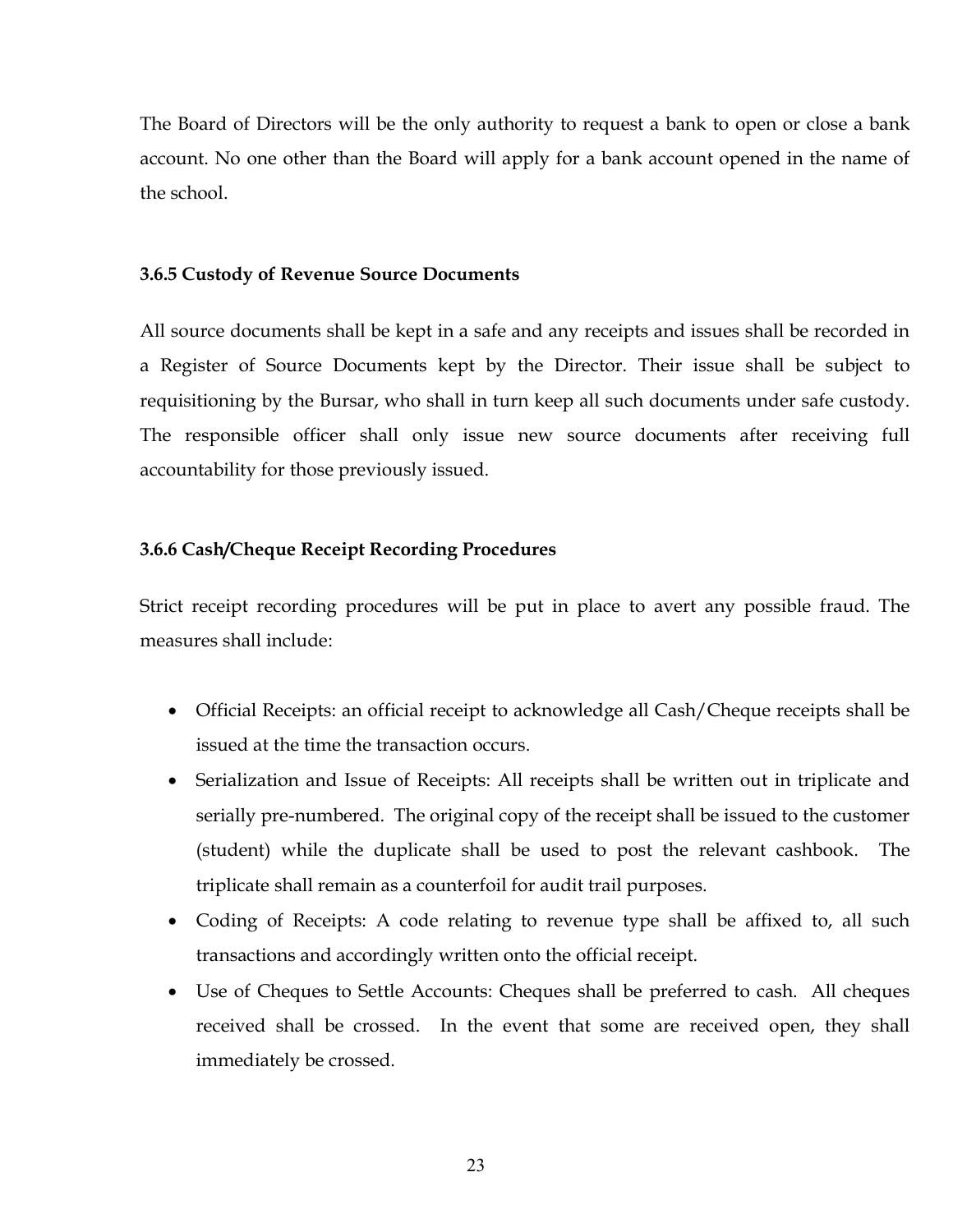- Monthly Collection Report: The Bursar's office shall prepare a summary of all monthly collections, certified by the Bursar, forwarded to the Director. This summary shall provide a breakdown by receipt category.
- Custody of Cash/Cheques received: All cash/cheque receipts shall be kept in case safes in the office. Adequate security shall be provided for all the school cash/cheque received.
- Banking of Collections: All cash/cheque collection shall be banked intact and promptly on specified school bank accounts, but in any case not later than the next working day.
- Dishonoured Cheques: Dishonoured cheques shall be advised to the Director immediately and notified to the customers, but will not be returned to them until full recovery of amounts involved has been made. The dishonoured cheques shall be kept in safe custody and used to assist in recovery of outstanding debts.
- Receipt by post/mail: In order to ensure quick and adequate control over monies received by mail/post, the following procedures shall be followed in recording and bringing to book of such monies.
- Recording of incomes: Immediately a receipt Cash, cheques, money or postal orders is received the officer responsible for incoming mail shall record it in the register.
- The register will be returned to the officer opening mail who will ensure that a receipt has been issued for each receipt or a remark made in column.

At regular intervals the register will be checked by an Auditor to verify, that monies recorded in the register has been brought to account – by examining the copies of receipts to cashbook and Bank Statement.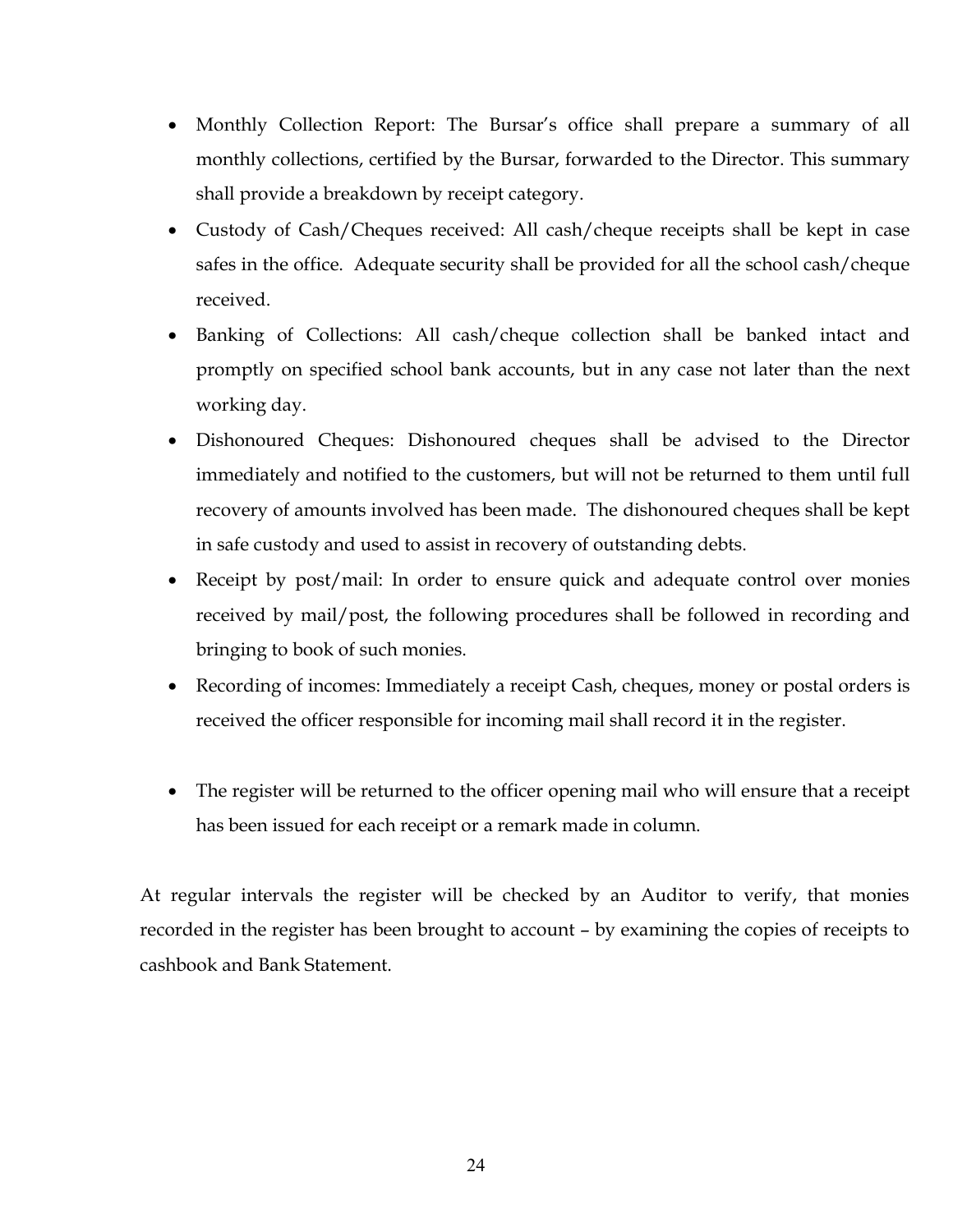#### 3.6.7 Internal Control Systems for Revenue

An internal control system shall be operated to ensure that there is adequate "separation of duties" between cash collection, custody, banking and verification of records. The Internal auditor shall have access to all records pertaining to revenue transactions, together with explanations that may be considered necessary at any time. Spot counts of physical cash, cheques and other revenue instruments shall be carried out at least twice a month.

#### 3.6.8 Control of Cheques

A person who is not responsible for initiating or approving any documents, which give rise to payments, shall write cheques, and all the cheques shall be crossed. All cheque books, unused and, used, shall be properly safeguarded by restriction of access to the chequebooks. Unused and in use chequebooks shall be kept in the safe and accessed only by an officer authorized by the Finance Department. Used Cheque books shall be properly safeguarded under key and lock.

## 3.6.9 Bank Confirmation Letter

A bank confirmation letter shall be prepared to show all the cheques written for a particular date and thereby confirm them to the bank. A copy of the letter sealed and duly signed by the Director, shall be sent to the bank upon which cheques will be drawn.

## 3.6.10 Expenditure Reporting

To facilitate control of expenditures, the following reports shall be prepared.

• Monthly Recurrent Expenditure report showing Budgeted Expenditure for the year, actual expenditure for the month by expenditure head, budgeted proportionate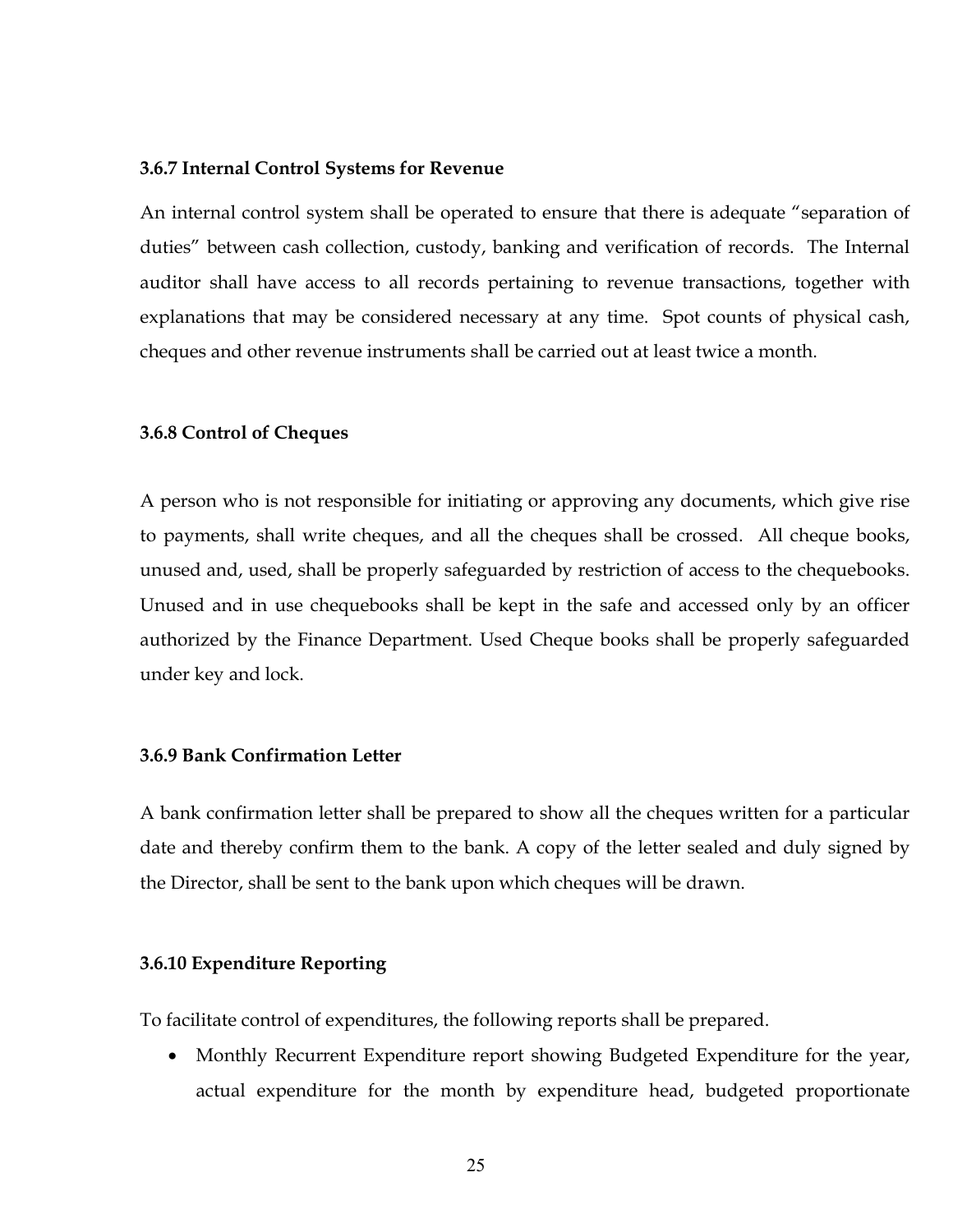expenditure for the month, variance, cumulative actual expenditure for the current financial year, cumulative proportionate budgeted expenditure for the current financial year.

 Quarterly Capital expenditure report showing Budgeted Expenditure for the year, actual expenditure for the quarter by expenditure head, budgeted proportionate expenditure for the quarter, variance, cumulative actual expenditure for the current financial year, and cumulative proportionate budgeted expenditure for the current financial year.

The Bursar will prepare a Statement of Financial Position every fortnight showing Bank Balances, fees' Accounts, Pending Commitments and any other information relevant to the Board's financial position for the period under review. The Director will examine the statement to ensure that the balances are adequate to meet the estimated expenditure for the rest of the year. Where balances appear inadequate to meet planned expenditure, spending shall be restricted in order to cover the remaining period of a given Financial Year.

## 3.7 Procedures For Procurement And Stores

## 3.7.1 Procurement

One of the problematic areas in the control of financial risks and fraud in organisations and companies relate to procurement. Procurement in this thesis shall be defined as "an operation aimed at the acquisition of goods and/or services". It include, among other things, the drawing up of the specifications for goods and services, sourcing, requesting for quotations, tendering, evaluation and award of orders/tenders.

The school will have to purchase so many items especially scholastic materials, beds, furniture, mattresses and services such as security, canteen management services etc. It will also buy food for the students as well as firewood.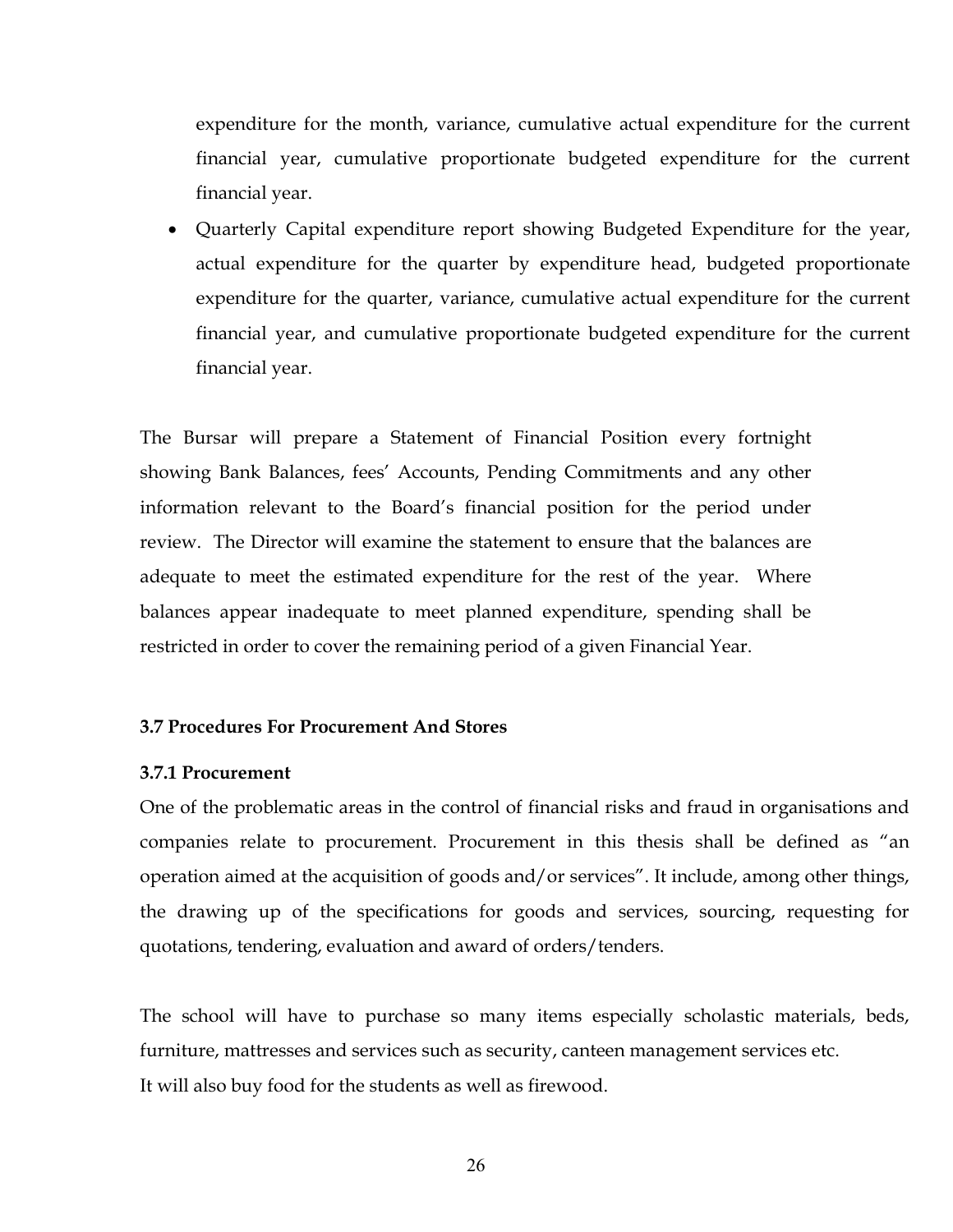The following procedures shall be observed in the procurement process:

## 3.7.1.1 Supply from Stores:

Where the goods or services requisitioned are available in stores, the end user shall directly requisition for them from stores using a Stores Requisition Note (GRN) raised in triplicate, duly approved and authorised by the Section Head to the stores section. The stores officer shall release/deliver the required goods to the user who shall acknowledge receipt of goods by signing on the Stores Requisition.

## 3.7.1.2 Purchase Requisition for Goods and Services:

The user in his/her respective department shall initiate a request for goods or services through the use of a serially pre-numbered Purchase Requisition Form (PRF).

The user who initiates the requisition shall also detail technical specifications for the goods and services. The requisition shall have to be approved before delivery can be made. Purchase from external suppliers shall include purchase from a recommended supplier's list for regular supplies and tendering for major and irregular purchases.

## 3.7.1.3 External Procurement:

Procurement of goods and services shall be adjudicated and expenditure authorised for any single cost above United States Dollars Five Thousand (US\$5000) by Tender Committees. There will be two tender committees: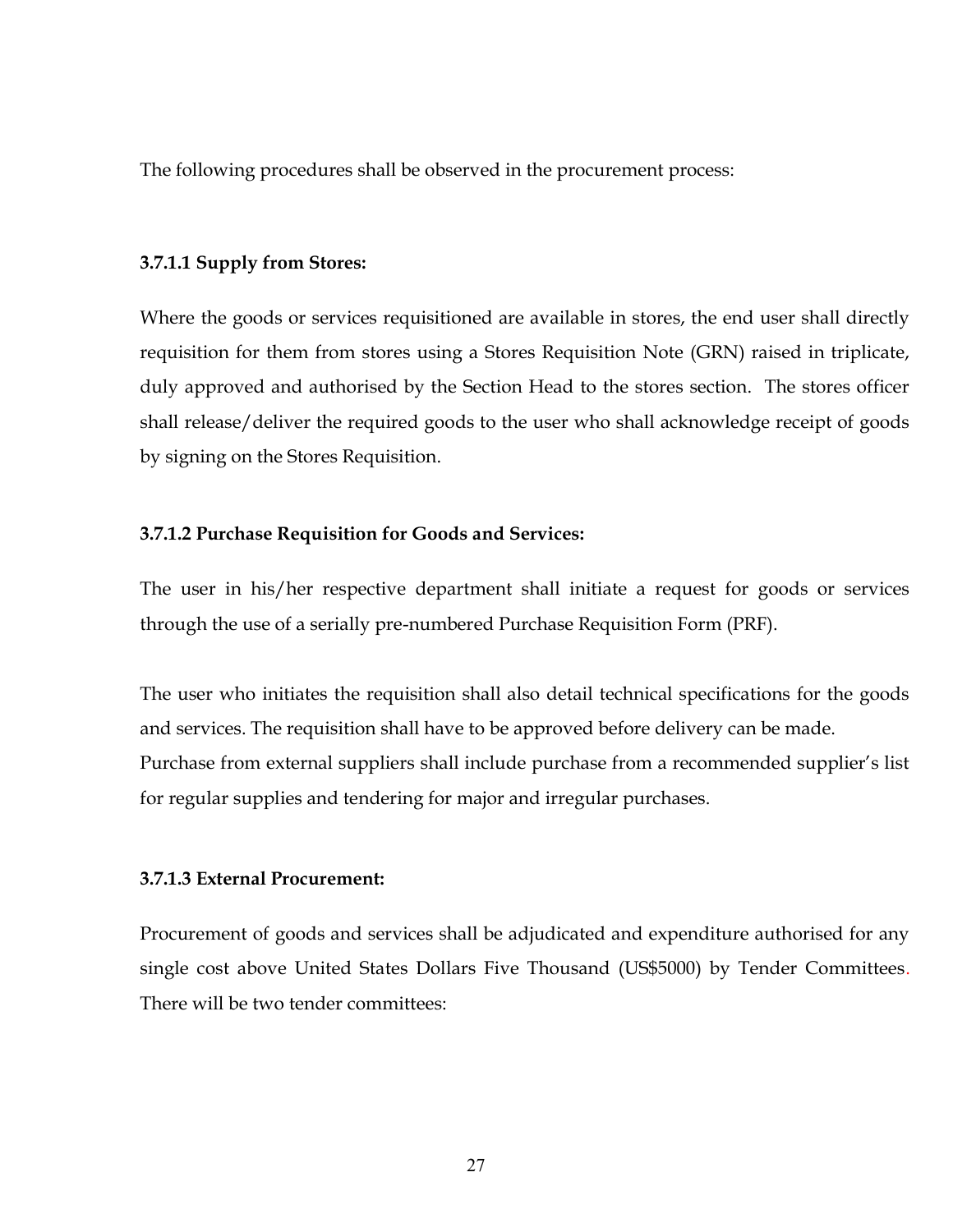## 3.7.1.4 Internal Tender Committee:

This will handle all procurements done through quotations. The Quorum must be predetermined and ensured at every meeting. The Director shall chair this Committee.

## 3.7.1.5 External Tender Committee:

External tender committee will handle all procurements done through Open tender adverts. The Chairman of the Board of Directors shall chair this committee.

## 3.7.2 Inventory Management Of Fixed Assets

To avoid losing school property, as far as is practicable, all fixed assets shall be clearly labelled with agreed identification marks and codes according to classification. Serial numbers shall be given to each of these assets. The coding and numbering shall take into account the location of the assets and how they were allocated there. The received inventory item shall be distributed to the requesting department or section. The requesting officer will confirm receipt in writing and the inventory item will be added to his/her office list of inventory items. Any transfer from one room to another must be authorised through a transfer form by the Director.

When inventory items are disposed of, there shall be a clear record indicating the mode of disposal. The disposal must follow the authorised channel and follow the disposal procedure put in place by the Board of Directors. (WFP, 2000)

## 3.7.3 Section Record Of Fixed Assets:

A record of Fixed Assets shall be held and maintained to indicate a date of receipt description and serial number and current location. Authorisation of the transfer shall also be kept.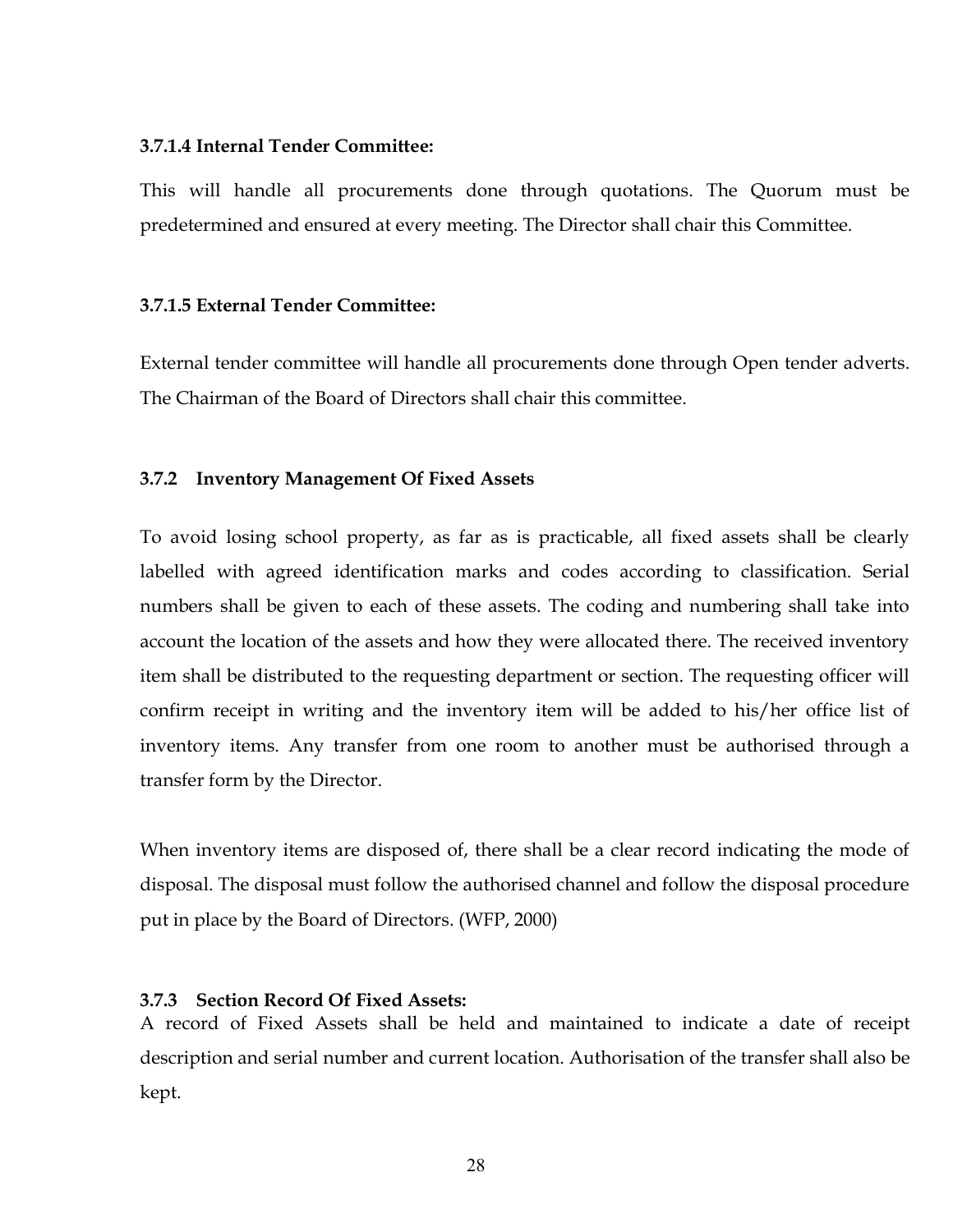#### 3.7.4 General Ledger Record For Fixed Assets:

The Headmaster shall keep proper record of assets, in line with the provisions of the school's Accounting Policies, in the General Ledger. The posting of entries shall follow the normal procedure of transactions posting following completion of procurement of the Fixed Assets. The Director shall keep proof of ownership to Fixed Assets such as title deeds, lease deeds, and motor vehicle logbooks in safe custody.

#### 3.7.5 Depreciation Of Fixed Assets

In line with Muhwezi-Murari's operating accounting policies, fixed assets shall be depreciated at predetermined rates. The annual charge for depreciation shall be raised by use of a journal voucher that shall be certified by the Accountant verified by the Accountant. Such depreciation or amortization charge shall then be "expensed" in the Income and Expenditure Statement. The Non-Current Assets so charged, shall be shown in the Balance Sheet at the appropriate Written Down Value (WDV) denoting the difference between the cost and accumulated depreciation.

#### 3.7.6 Budgetary Controls:

The approved master budget shall form the Key Control Document for the school. For purposes of controlling expenditures, the following procedures shall be observed:

## 3.7.6.1 Request for expenditure in line with Budget:

All requests for expenditure shall be carried out in line with budgetary provisions for each section, and each Section Head shall be required to ensure that the section budget has not been overspent with respect to the goods/services requisitioned.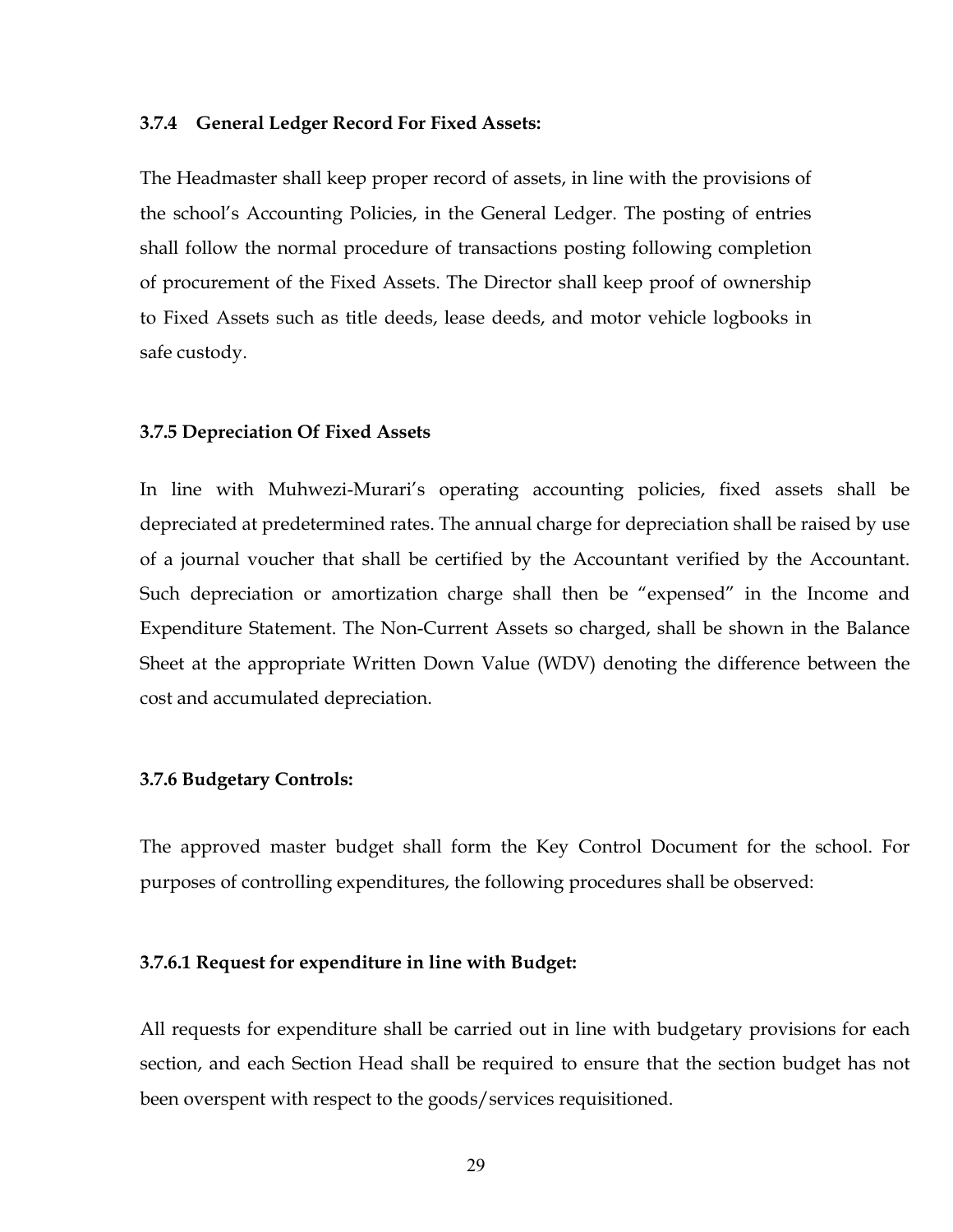## 3.7.6.2 Budget Review and Supplementary Estimates:

Authority to incur commitments relating to unforeseen/extraordinary expenses and transfers between appropriations shall be issued by the Director in consultation with the Chairman of the Board provided appropriations and such commitments are reported at the next Board meeting.

Supplementary and revised budget proposals shall be submitted to the Director for consideration and the Board for approval within the financial year. This will be prepared in the same format as the approved annual budget.

A budgetary review shall be carried out on a half yearly basis, and where the need arises; applications for supplementary budgets shall be made at the time of the review. In cases of extraordinary situations or emergency requirements, a Departmental Head anticipates that the requirements to be incurred under a given budget line are far in excess of the estimates so included, he/she shall liaise with the Bursar to seek authority for supplementary financing from the Board. The supplementary estimate shall only become available for use with full authorization of the Board.

## 3.7.6.3 Budget Reallocations:

When it becomes necessary to incur additional expenditure on a particular sub-head or to create a new one altogether and enough savings on other sub-heads can be made available for this purpose, the Director may authorize reallocation, that is to say, a reallocation of provision between the sub-heads concerned as long as such reallocation does not contravene the initial intentions of the Board in approving the original votes concerned.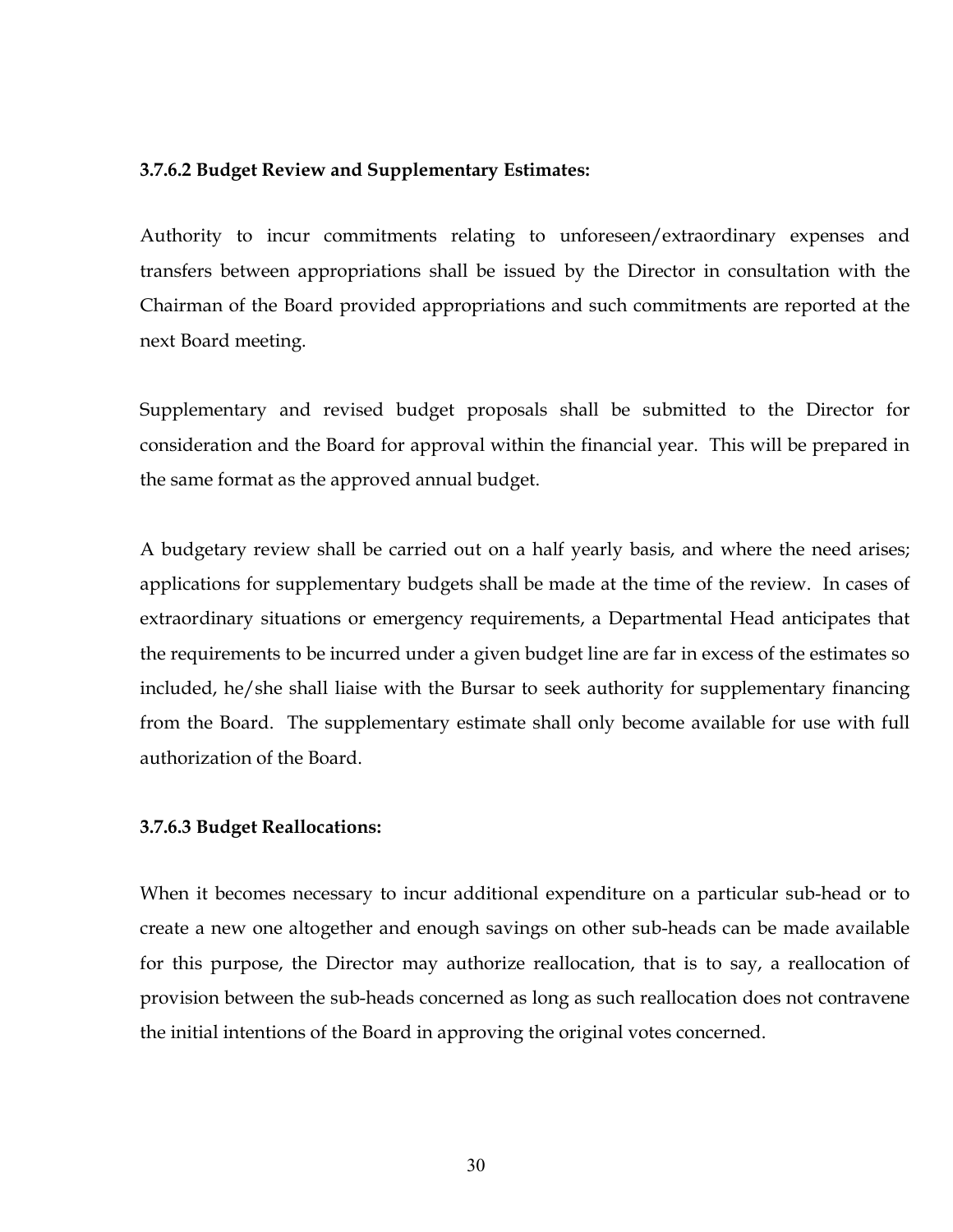#### 3.8 Periodic Risk Based Auditing

Some organisations and companies appoint Internal Auditors but do not give them sufficient latitude to handle their business. For Muhwezi-Murari Academy, the internal auditor will be expected to base his auditing on risk. This is because recent corporate scandals have indicated the need for internal audit work to address critical business and management issues that drive an organisation's success.

Internal auditing plays a role of providing assurance to the board of governors. It is understood that through the audit function governance, risk and control are adequate and effective within the organisations. For this to happen, internal auditing in the school will adopt a risk based auditing approach.

The internal auditor will be compelled to regularly assess risks and provide control measures in good time. The auditor will have to assess the inherent and control risks for material financial statement assertions. (Handbook of Internal auditing… p. 376). The accounts of the school will be audited every year by an independent external audit firm to confirm that the project is still on course. The external auditing also is expected to add value to the running of the accounts of the school.

## 4.0 The Risk Of Fire

Fire is another risk that has affected schools in Uganda in the past few years. For example, fire gutted one dormitory at Naalya Secondary School in 2004 in which a student lost his life. A lot of students' property was also lost to the fire. This forced some parents to withdraw their children blaming the school for failing to secure their children and their property. In the same year, another dormitory at Kings' College Budo was also gutted by fire and a lot of property was lost. The year before, fire also gutted a dormitory of Nabisunsa Girls' school and all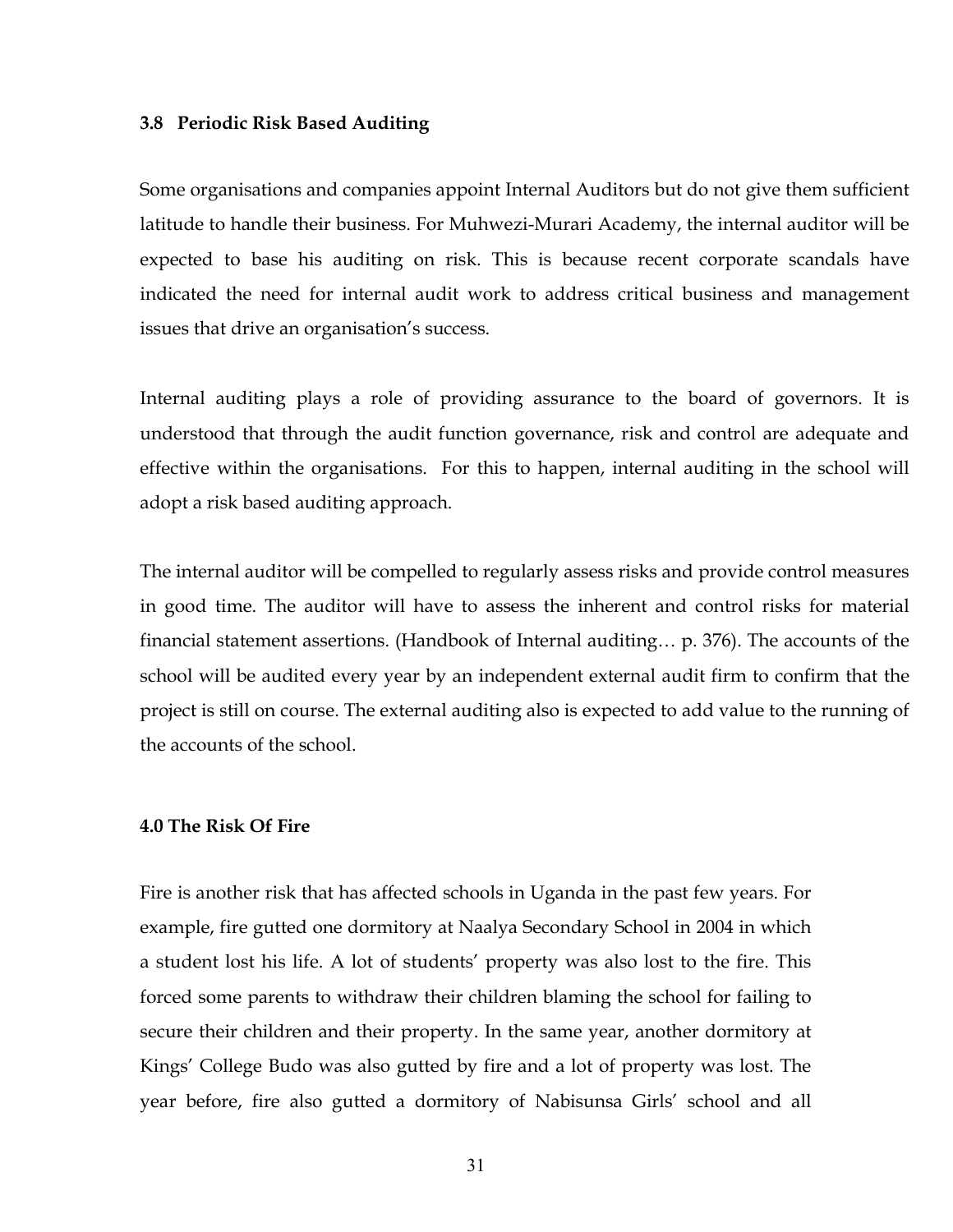property therein was destroyed. Many other schools also lost their students' property to fire in the past three years. Therefore, considering fire, as a serious risk is not a far-fetched idea.

Dealing with this risk needs to have the school insured. The school also will identify sources of fires and take necessary steps to minimise fire occurrences. For example, poor wiring may cause electrical fires. Therefore, wiring must be properly done and regularly tested.

Another source of fire may be candle use in dormitories. To minimise this risk, candles shall be prohibited in dormitories in preference for torches. Cooking using dangerous connections in the dormitories is often another source of fire in schools. This will not be allowed in the school.

## 5.0 Student Failure

The major issue in running the school is to ensure that the school is run on a professional basis with a view of generating profits for the owners and become self-sustaining. However, for this to happen, the question of hard work, ethical conduct on the part of the staff, discipline on the part of the students and selfmotivation are a must.

Some school have had problems with student failures in examinations causing very limited enrolment. This in turn has affected their cash flows. The school management must therefore ensure discipline among all the participants and hard work among the groups as well.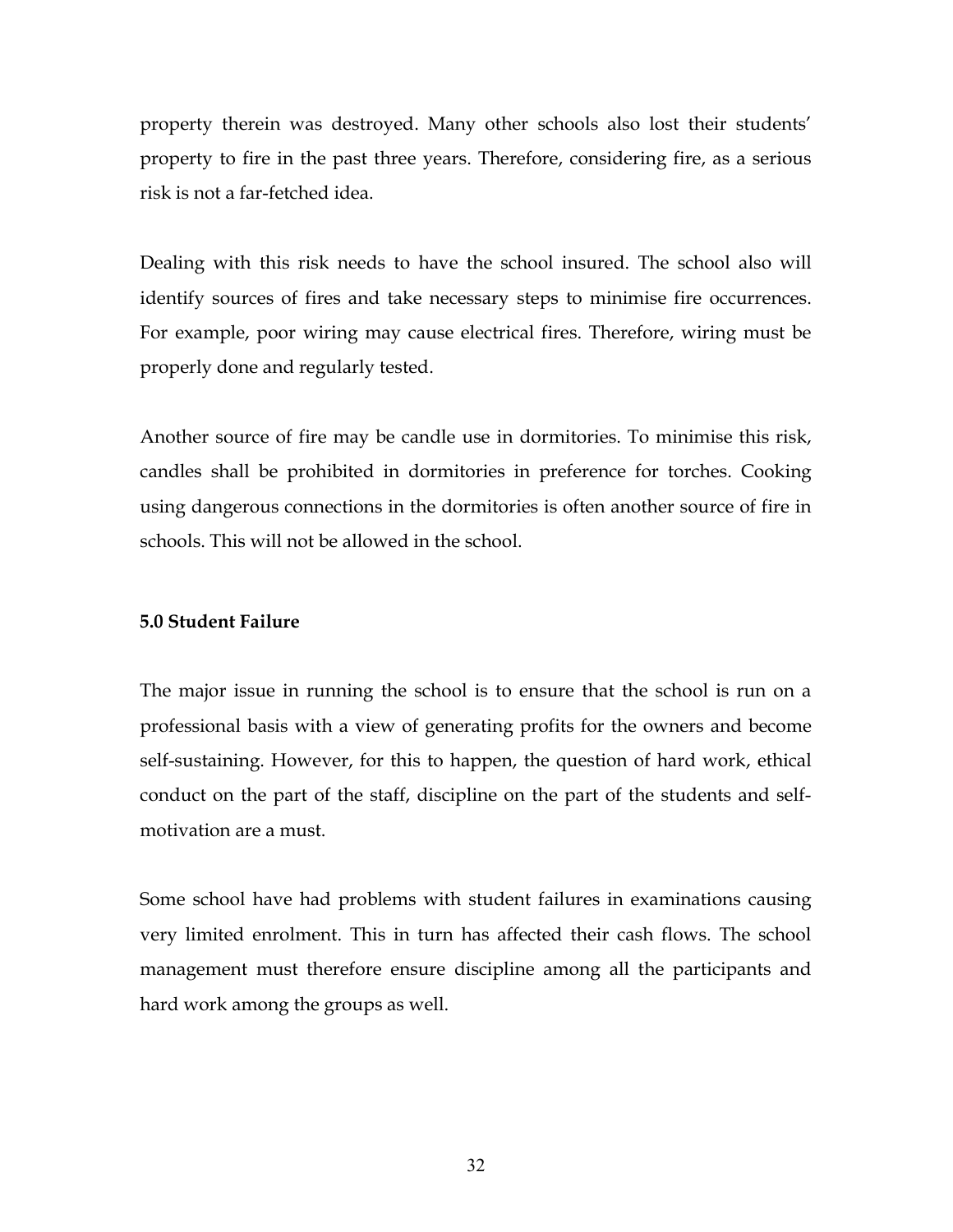#### 6.0 Burglary And Thefts

Other risks include burglary. Students as well as people from the neighbourhood may involve in burglary of the property of the school. To deal with the risk of burglary just like fire one has to take insurance of all school fixed assets.

The Director shall take steps to ensure that as far as possible, all insurable risks on the School's Fixed Assets are covered by adequate insurance policies. Each Departmental head shall be required to notify the Bursar promptly of the extent and nature of all new risks and any alterations affecting existing insurable risks. The Accounts Department in turn shall provide on a yearly basis to the Heads, a detailed statement of all insurance in force for checking and reviewing and adequacy of otherwise of insurance cover. Fencing the school and hiring guards will also guard against burglary and thefts.

## 7.0 Environmental Risks

Environmental risks constitute another broad category of risks that the school management will have to guard against. Environmental risks in this thesis are used in a generic sense to include mainly three areas: the political environment, physical environment and the socio-economic environment.

## 7.1 Political Environment:

In the context of this study, political environment refers to the political situation pertaining at the time of establishing the school. Uganda for a long time suffered political turbulence and instability without any certainty of serious investment. Establishment of a school entails heavy capital investment in facilities. Therefore, one has to continuously gauge the political environment.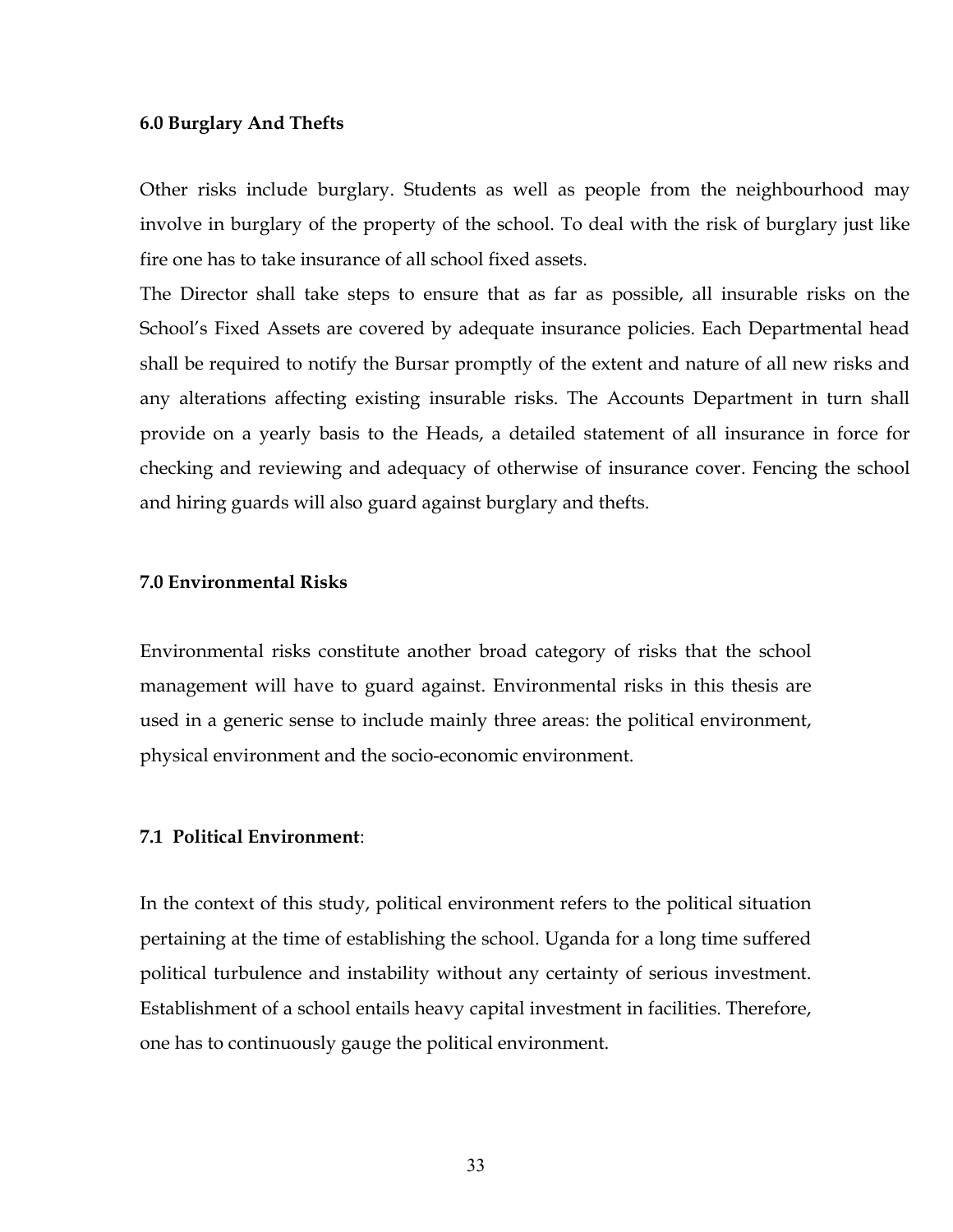In the past Uganda and her neighbours such as Rwanda, Democratic Republic of Congo and The Sudan experienced a lot of instability that led to the destruction of many investments and structures.

However, in the past 19 years, the situation has changed tremendously in Uganda for the better. Hence, serious capital investment has been made. Otherwise, it would be worthless to invest massively in infrastructural facilities without some fair certainty of continuity. Presently there has been a relatively stable political atmosphere but just in case there is a hostile change, there is need for insurance to cover such a risk.

## 7.2 Physical Environment:

The terrain of the place in which the school is to be built poses a number of risks. Basically, the major risk is that if the terrain is very hilly or mountainous, then a lot of work involving heavy machinery will have to be done. This may involve using more funds than was originally planned.

The construction may also destroy the natural environmental arrangement to the detriment of the population around. These may negatively affect the returns to the school in the final analysis. In this case, the school in question is to be built on a site that is gentle slopping and will not need to spend funds on destroying nature.

The National Environmental Management Authority (NEMA) requires that before any project that may have an effect on the natural environment is implemented, an Environmental Impact Assessment must be done. If accepted the project should be implemented in line with the National Environmental Management Authority (NEMA) guidelines. The Kampala city Council (KCC)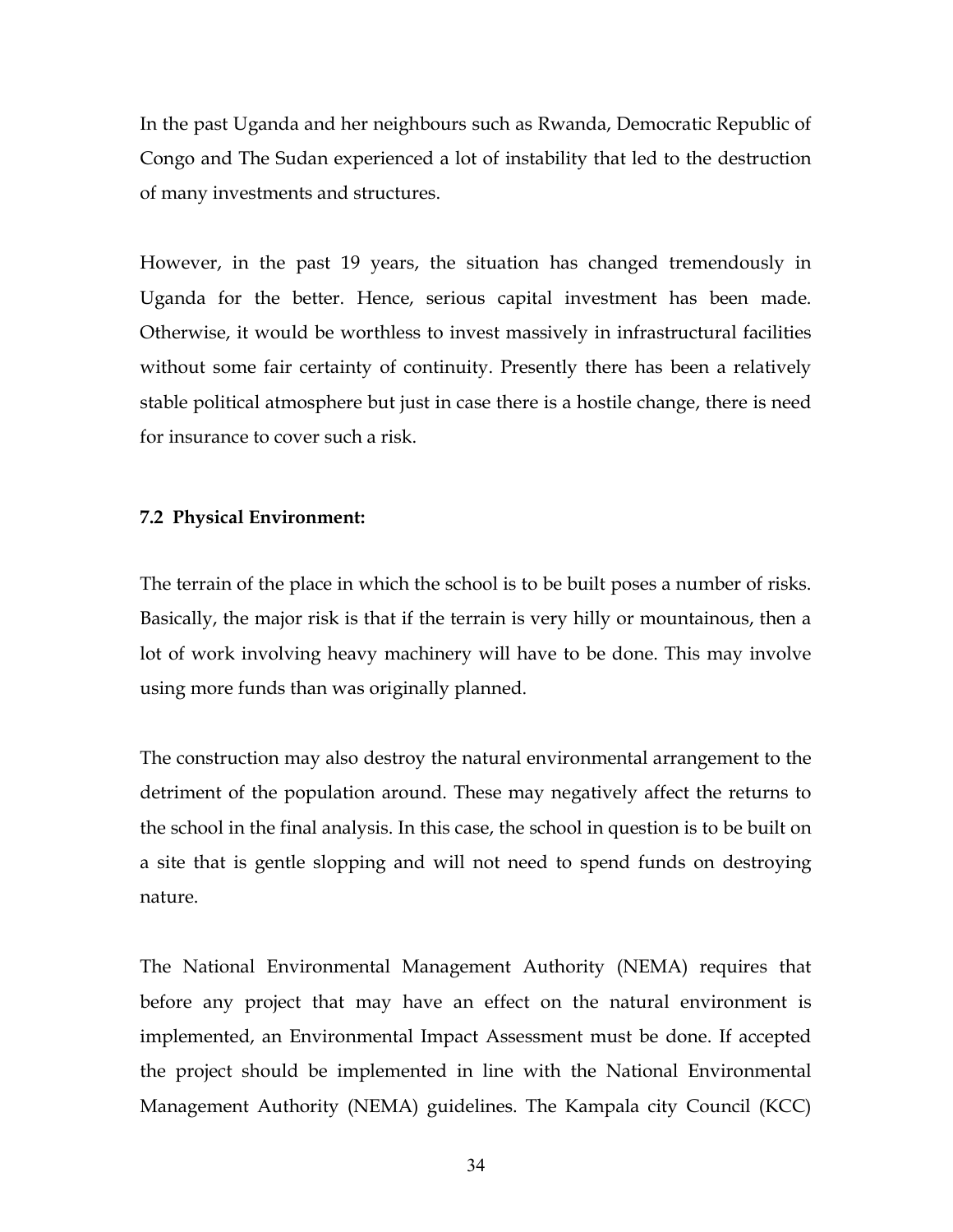authorities also demand that before any development is carried out on land, the plans should be approved.

Failure to conform to the conditions of both NEMA and (KCC) can result into serious losses because they move in by force to destroy the structures that have established. The developer is also forced to meet the financial cost of the destruction. This results into financial losses as well as interruption of the school business if already in operation. Worse still, the school could be closed down and deregistered altogether.

Before construction therefore a good plan should be drawn, conforming to the requirements of the relevant authorities to avoid conflict and minimise risks.

#### 7.3 Surrounding Population

The physical environmental risks also relate to the surrounding community of the school. The surrounding Community around the school is very critical since it is expected to be the primary source of customers for the school. Even casual labourers will be drawn from the neighbourhood. Positioning of the school in an averagely well-settled environment provides a great potential source of students especially in the beginning stages of the school.

Hence, one risk we shall have to avoid is the one of establishing the school project in an area that is sparsely populated. The surrounding population is very important in contributing to the self-sustainability of the school project in the initial stages.

On the contrary, if the population in the surrounding environment is sparse, some complications may arise and the entrepreneurship of the school will have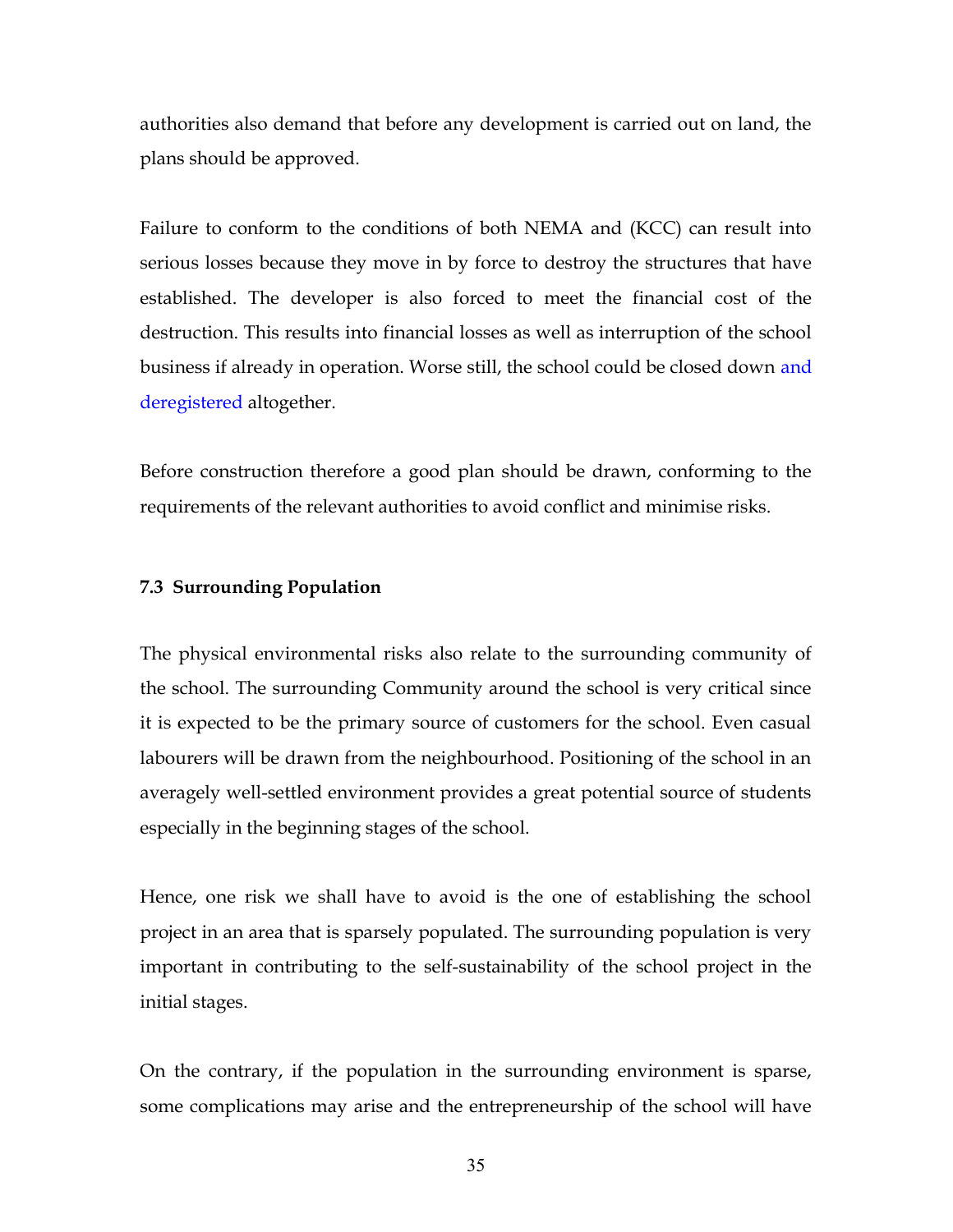to do a lot of advertising to publicise the school before it opens if the school is to break even. Therefore when beginning a school it is important to carry out intense advertising, charge low school fees, and some times offer discounts and concessions to people who bring in say more than five students to enable the school break through the market for a reasonable cash flow

## 7.4 Economic Environment

The economic environment poses a number of risks that the school shall have to guard against. The risks to be considered when looking at the economic environment include identification of competitors and their actions, inflationary tendencies, interest rates and business failure.

The presence of un-known competition in the business poses a big risk of failure to realise one's potential. The entrepreneur ends up with difficulties in breaking into the market which he is not conversant with. So, there is need to find out one's business competitors especially in a particular locality.

Understanding the actions of the competitors creates the ability to beat their actions. What is important is not only to break into the market but also increase and maintain the market share of the school. However, for one to achieve this he/she must be well conversant with the market dynamics.

## 8.0 Financing Decision

At the level of investment decision and administrative capital budgeting decision, the school will have to deal with balancing equipment. The important value drivers are investment in working capital and long-term assets. However, the most critical decision in this case will be the financing decision, which "deals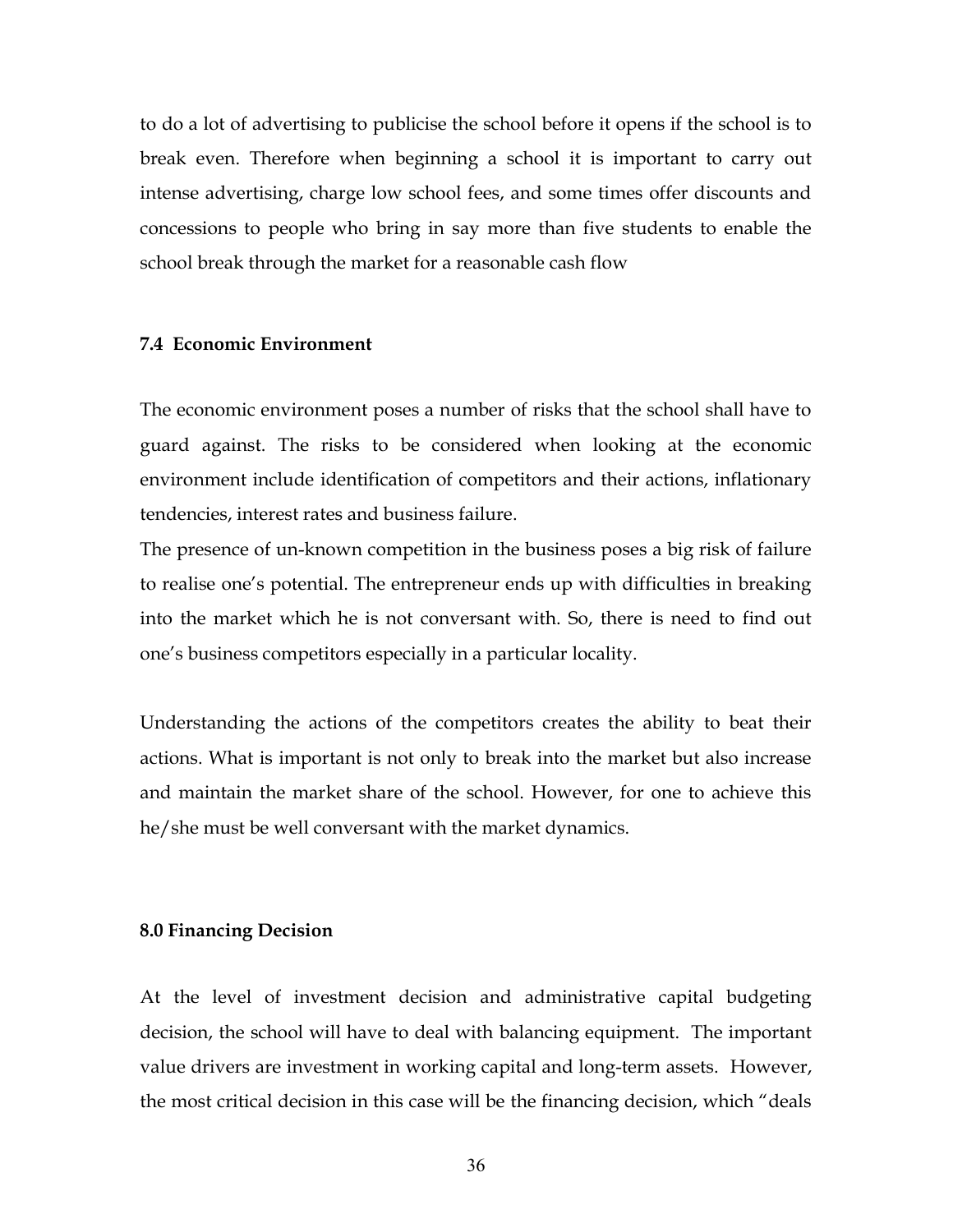with the firm's optimal capital structure in terms of debt and equity". (Dayananda, et al 2002, P.1). Once again the important value driver is the cost of capital.

Incorporation of risk will be factored in the project at its inception to ensure that even with the possible risks occurring, the project will still generate profits.

Pay back as used in this context will refer to the recovery and repayment of the funds that were invested and the interest on them. For any investor to undertake all the risks involved and put his money in a particular business there must be hope that the cost of the investment will be recovered. It is because of such credibility that financial institutions are willing and able to lend businesses the resources needed to finance these investments. However, the entrepreneur has to remember that at one time he/she has to pay back the resources that were borrowed with an interest and that is were pay back comes in.

As shown in the preceding discussions there are so many risks that one encounters when an investment is undertaken. These risks greatly affect the cash flow depending on how they are handled but summed up they create a bigger risk - payback risk. Any investor that sets up an investment cannot be sure of the definite result of the investment. One can only project the outcomes of the investment. Despite the lack of concrete certainty, one risks in investing big sums of money some of which may be borrowed.

To minimise such risk therefore, before risking investing any amounts of money in a business one must carry out thorough research to be conversant with the industry he/she is joining. Surveys have to be done to determine what is in the market, what the competitors offer, and what is lacking so that you can have an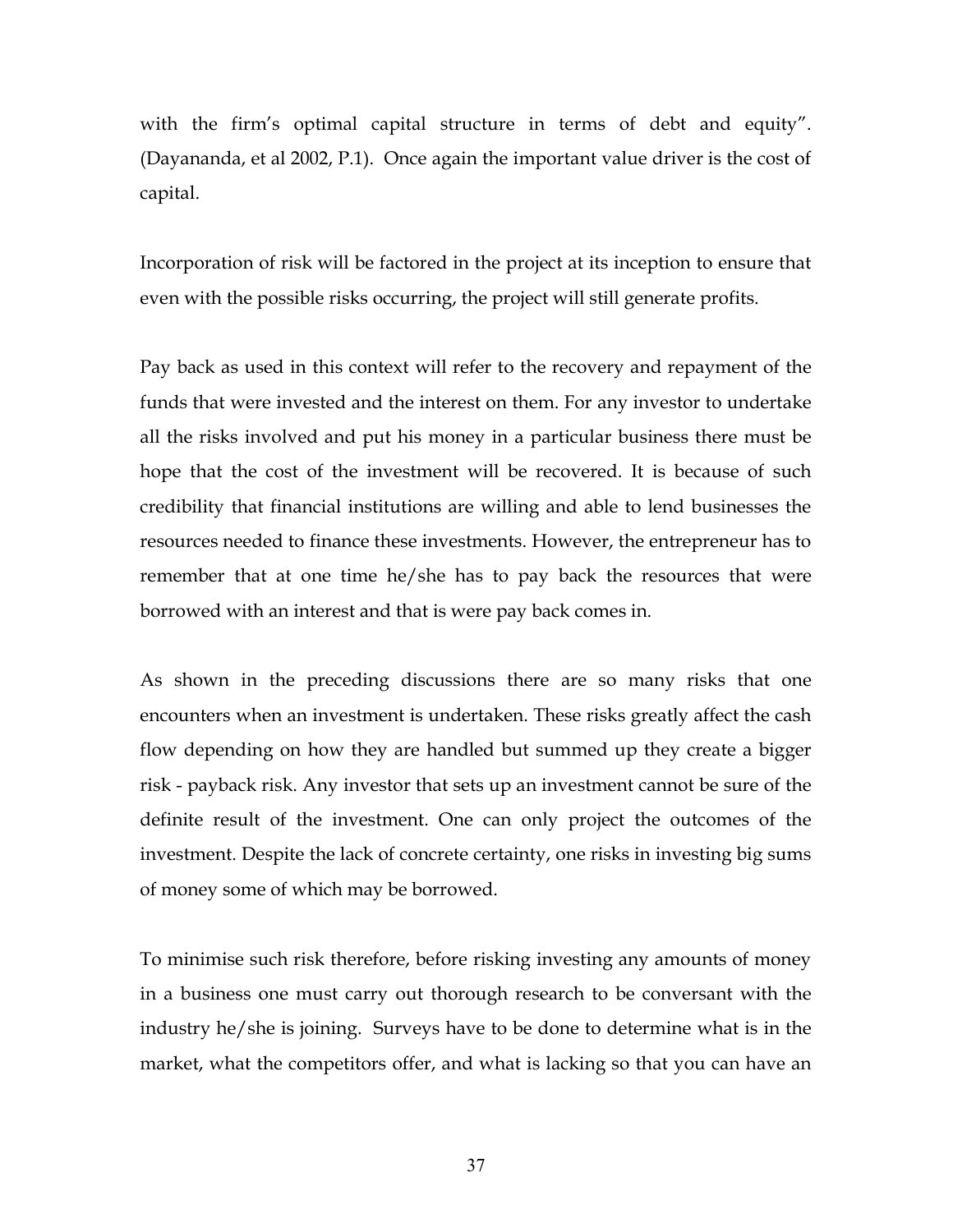advantage over them. An observation of the state of the economy has to be done to be able to foresee all the possible risks and seek solutions in advance.

## 9.0 Strikes

According to Collins English dictionary and thesaurus, "a strike is a cessation, as a protest against working conditions or low pay". In essence for this thesis, a strike occurs when either students or staff members as the case may be, take positive steps to demonstrate dissatisfaction with the state of affairs in a school.

Strikes take different forms. Some are "simple" and involve such civil actions as sit-downs and non—violent demonstrations. Others however are violent involving the use of force, vandalism and burning of school property. A look into the history of strikes in Ugandan schools reveals the causes of the strikes to be various. This also depends on the particular section of the school engaged in the strike.

The commonest cause of strikes among students is dissatisfaction with the levels of welfare touching on such matters as food, shelter, sanitary facilities and others in this line. Some however, emerge merely out of indiscipline of students. School staff strikes have among others been attributed to dissatisfaction with the pay, dissatisfaction with schools' top management and disagreeable school policies. This thesis looks at strikes, from an investor point of view attempting to discern the risks posed by potential strikes so as to find ways of minimising these risks.

## 9.1 The risks portended by a strike:

The risks portended by a strike differ depending on the form that it takes. Here, I shall classify the forms into two: violent and non- violent strikes.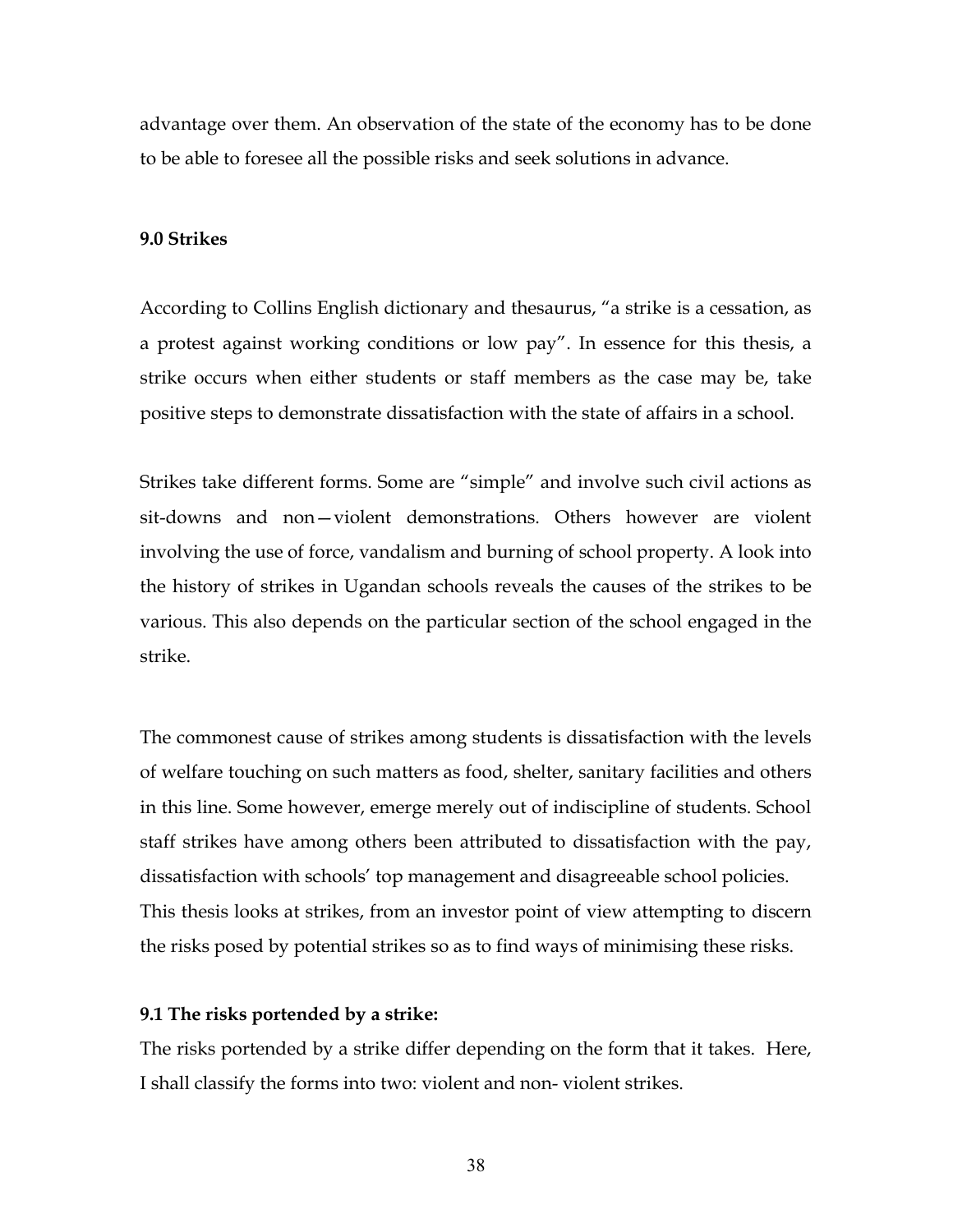### 9.1.1 Violent Strikes

Violent strikes normally involve vandalism of school buildings and other fixed and moveable property. This quite clearly involves costs in the destroyed property. If the school is to carry on after the strike like they normally do, immense costs are incurred, in terms of repairs and replacements.

Through violent strikes, a number of deaths have been registered across the history of Ugandan schools. These normally arise from police intervention in a bid to quell strikes. The most vulnerable in such circumstances are the students especially the younger ones and the girls. Because of the anarchy resulting from violent strikes, many criminal acts are carried out. These include in the case of mixed schools: rape, thefts, destruction and batteries. The consequences that flow from the above are costly to the schools.

There emerges lots of legal action by the school against the students and in some cases by government against the school. In other cases, the parents also take action by removing their children from the school. Others may be cases where the school administration, board of governors or staff may be required to give evidence. The cost of such legal processes is in itself monetarily expensive, painstaking and takes a long period of time. The situation is exasperated when the school is in some cases found liable and ordered to pay costs.

Whichever the action, the school loses money through litigation or reduced enrolment or both.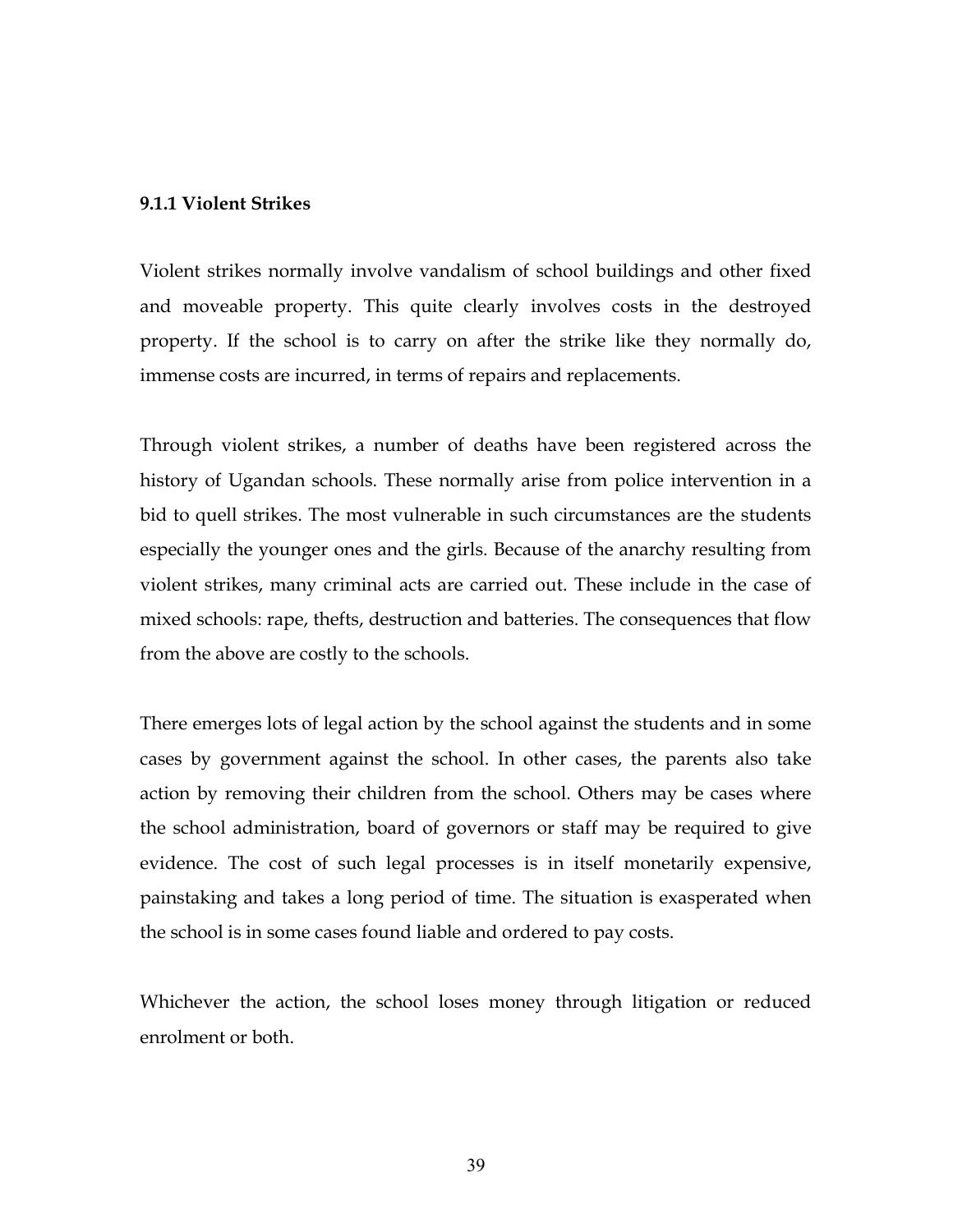Strikes are also notorious for attracting bad publicity for the schools in which they occur. Considering the moral fibre of the Ugandan parent age group, this is sufficient to serve as a put off for those that might have brought their children to the school. A good number of parents with children in such a school may also withdraw them because of past experience. This has a negative connotation on the cash flow of the school.

Schools in Uganda are considered not only as centres of instruction for formal education, but also centres for the moulding and grooming of students into disciplined, responsible, good mannered and cultured citizens. The general tendency has been for parents to shun schools whose students have shown bad disciplinary records. The financial impact of this in a government- funded school may not be really felt. In a privately owned and funded school such as this thesis envisages, the impact falls with a thud! The negative publicity makes the school less marketable. Anticipated increase in student numbers are most likely not to be realised. In any case and almost certainly, the numbers reduce hence the failure to realise the targeted returns.

Strikes also make statements about the abilities of the school administration. If the cause of a strike is related to poor management, the school is bound to lose the confidence of its stakeholders. These may include government, teaching and non-teaching staff and most importantly the students and their parents who are potential customers.

In order to curb the negative publicity, the school may have to counter it through damage repair. This involves expenses in electronic media, air and newspaper advertising. Experience also shows that countering such negative publicity is complicated and expensive.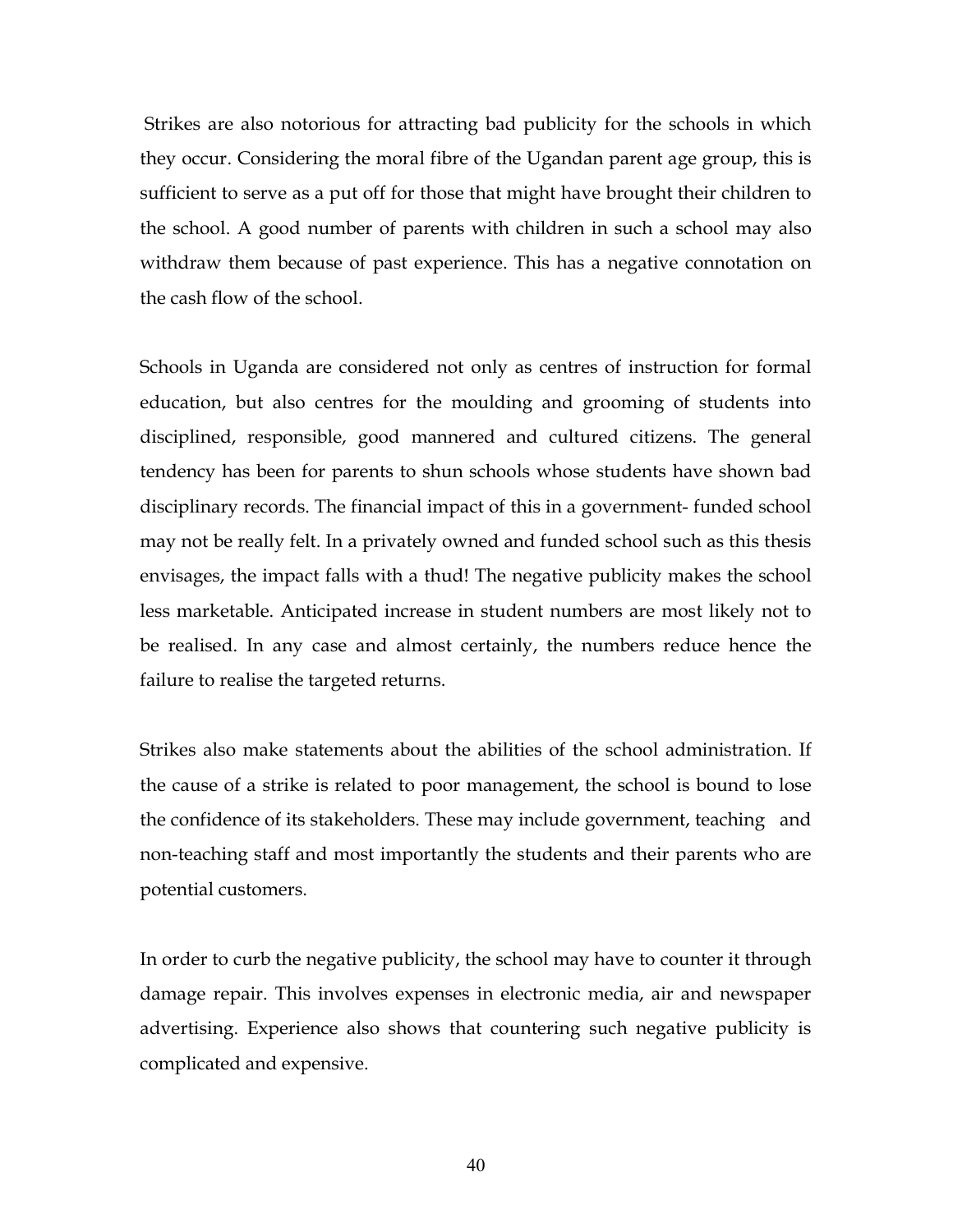#### 9.1.2 Non-Violent Strikes.

As earlier mentioned above, non-violent strikes take on more civil forms than the violent ones. These take forms such as: sit-downs, non-violent demonstrations and boycotts of certain school functions. In case of staff, this may also involve what is commonly referred to as 'laying down of tools'.

The nomenclature involved in the classification of strikes in this thesis might cause one to imagine that the impact of non-violent strikes is minimal as compared to violent ones. However, this is not necessarily true. Here below is an examination of the impacts of these strikes depending on who undertakes them:

- $\Box$  Staff withdrawal of services may, as they often do cripple the functioning of the school. When the student pays school fees and the school accepts it, it impliedly promises to supply to the payee services for which he paid. Therefore, failure to teach or supply meals arouses discontent among the students. Often times, this is expressed in form of a strike. It ought to be noted here that the genesis of the strike was the staff withdrawal of their services. Students may take violent means to demonstrate their dissatisfaction, which is more harmful than the originally intended peaceful strike.
- Although such strikes among staff members may not be violent in themselves, they often spark off a violent reaction from the students. The impact of such violence has already been elucidated above.
- $\Box$  A strike among the staff of a school definitely creates a rift between the administration and the staff. It is often said that this is cured in subsequent meetings to forge an understanding but in reality, the "wounds" caused by such strikes take a long time to heal. Working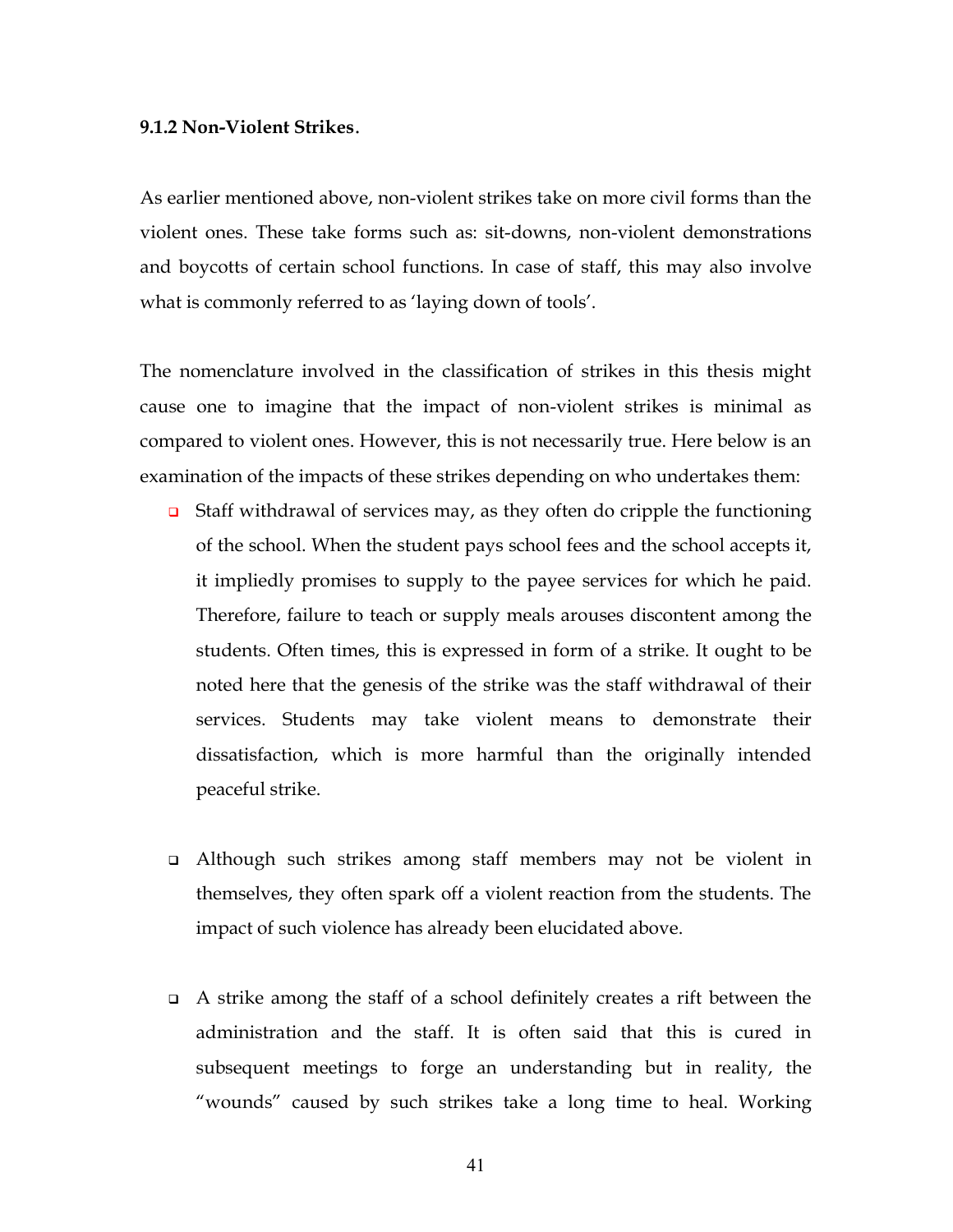relationships are severely damaged, a few of the staff are always and inevitably dismissed and others are henceforth viewed with suspicion by the school administration. The future working of a school after a strike by staff is always indeed strained. It takes a lot of skill and good policies by management to get the school to function as before.

Like the strikes of students, strikes by staff also attract negative publicity. They also raise questions on the ability of the school management especially as employers. Perhaps and even more often than student strikes, strikes by members of staff are always followed by legal battles between estranged former members of staff and the school administration. The costs of this, are not any different from what we have already dealt with above.

Sometimes students also stage non-violent strikes. These often result in paralysis of school functioning and bad publicity for the school. This form of strike is however, only employed by students as a means of bargaining for a concession from the school administrators.

## 9.2 Minimising The Risks Portended By A Strike:

"Fore warned is fore armed" is an old English adage. Now that we have looked at the risks associated with strikes, what may one do to minimise them or better still to avoid them all together? The following are measures thought to give answers to the above question.

Communication is defined by Collins English dictionary and Thesaurus as "the imparting or exchanging of knowledge, ideas or feelings". Poor or total lack of communication between the various stakeholders of schools is one of the major causes of strikes in Ugandan schools. A communication of say, a constraint to the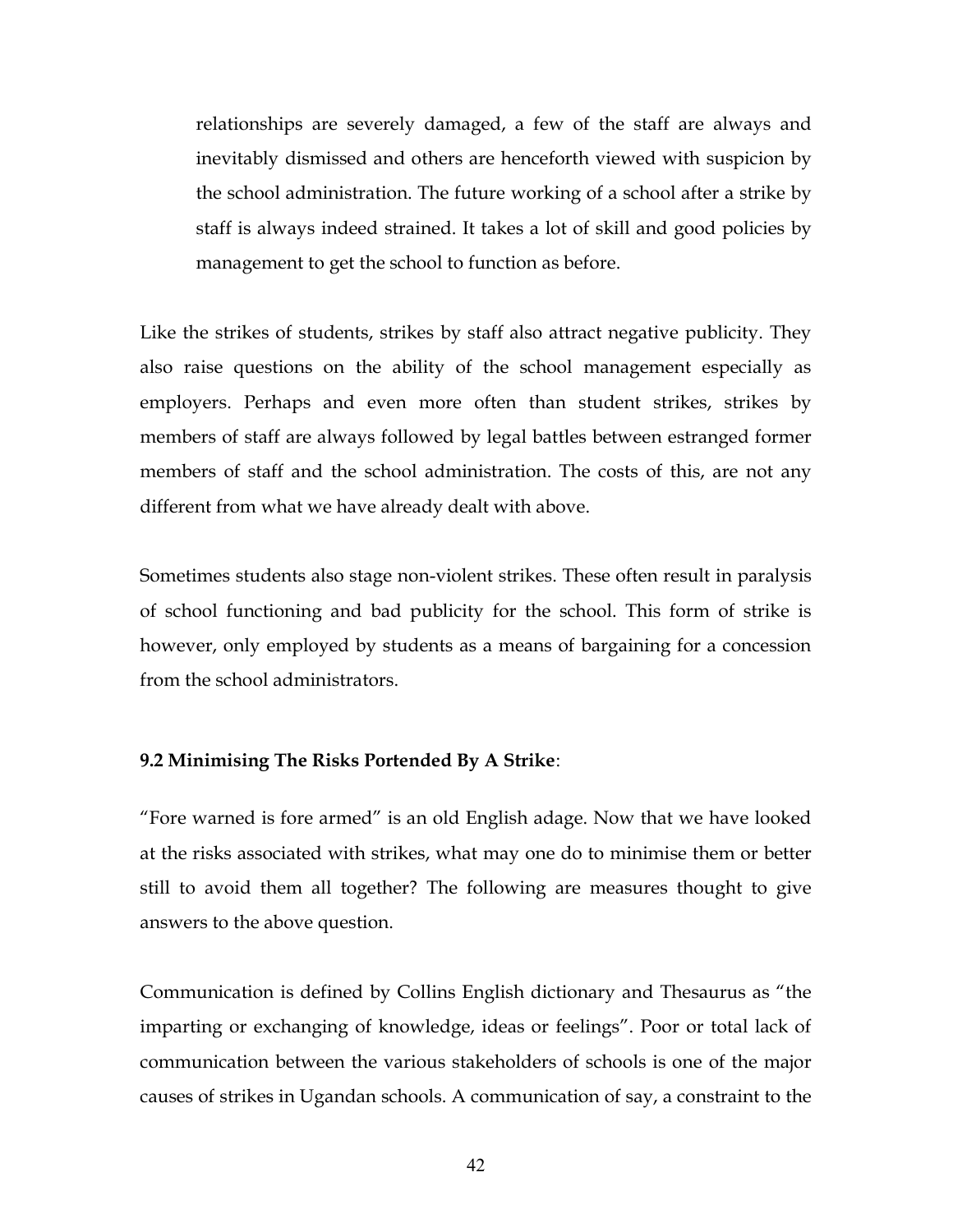provision of a certain service or the meeting of a certain standard of a service may avert many would be strikes. If, for instance a school administration is not in position to pay the wages of its staff on a specified day but after a little longer, communication to this effect, is very likely to avert a strike over pay.

Secondly, the various stake holders such as the students, parents and the staff should have avenues through which to communicate their grievances or even merely give opinions on the various affairs of the school. This way, strikes would only be a matter of last resort after failure to attend to the various complaints and suggestions. It should be noted that communication is a very strong pillar in the success of any organisation.

From the administrative point of view, a strike in whatever form is a sign of indiscipline. Therefore, to minimise strikes the school administration must emphasise discipline amongst its staff and students. Disgruntled students and staff must utilise some other avenues to have their grievances addressed rather than a strikes. In its code of conduct both for the students and members of staff, school administration needs to clearly communicate a zero tolerance for strikes. It also follows that there must be set stiff penalties for those that go against the code.

Being aware of the losses that may accrue from violent strikes, the school must take up insurance against all insurable risks that may be orchestrated there from.

Whereas one may take out steps to ensure that strikes do not occur, they may nevertheless occur. This may be so especially if the cause is related to indiscipline. The school therefore ought to take security measures to pre-empt or failing to do so, to minimise the destruction caused by violent strikes. This may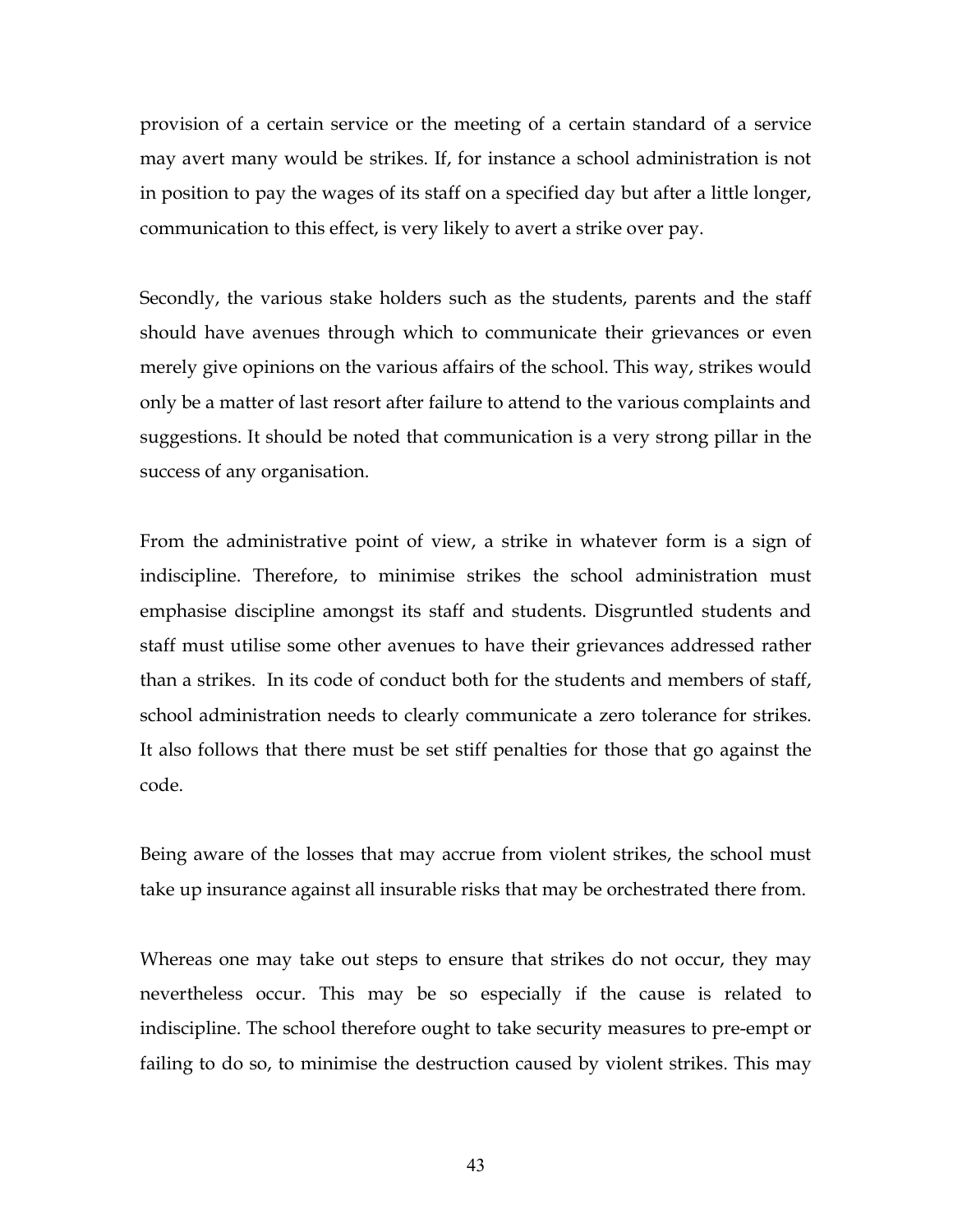entail such measures as employing school guards at all times and keeping in contact with government security agencies especially the police.

Prevention shall always be better than cure. The better way to minimise the risks portended by strikes is to internally minimise their causes than to wait for them to occur and the attempt to minimise their losses and count ones' damages. The school administration should also keep a watch over the school administration to ensure that it is efficient. This is to the effect that the school programmes run and that all the stakeholders are fairly happy. The school administration ought to engineer the necessary cohesion between all the school departments to avoid such undesirable disagreements demonstrated in strikes.

### 10.0 Integrity Of The School

For any business to succeed over a long period of time, it needs a name. This means that it should command respect, trust, reliability and predictability. For the purposes of Muhwezi-Murari academy, it ought to guard against malpractices. These may be in both its business dealings and its day to-day operations.

The school ought to be a lawful body carrying out its business lawfully. It ought to steer clear of all forms of malpractice that may adversely affect its integrity. Here below, are a few of the common malpractices among private schools in Ugandan, which have impacted them negatively.

#### 11.0 Examination Malpractices:

Since the acceptance of private schools by government, the number of private schools has dramatically shot up. These private schools co-exist with the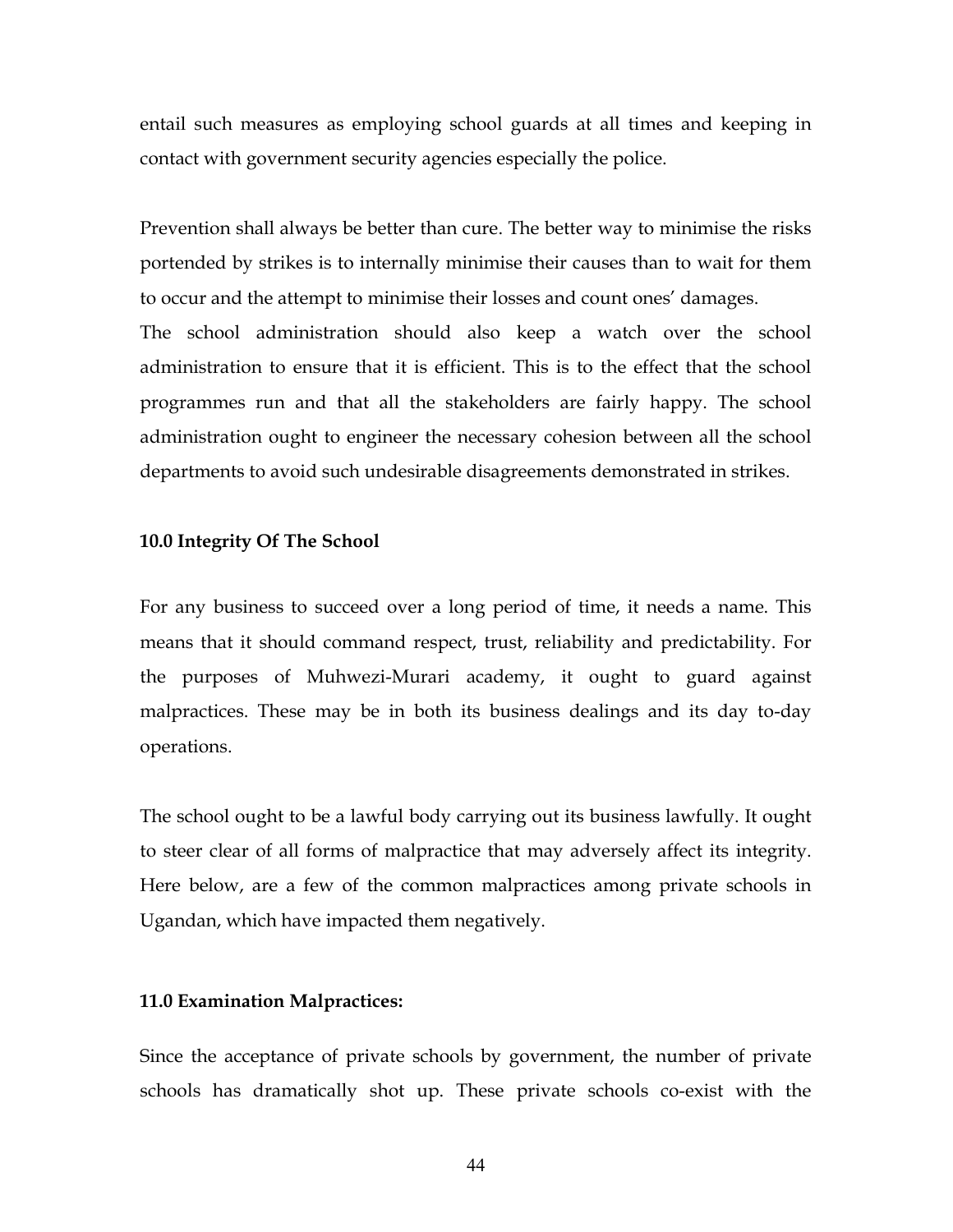government funded ones. In terms of the market, the implication is that the private schools, which are generally newer than the government funded ones, must attract students from the government ones while at the same time, attracting new secondary school entrants.

One of the ways of attracting these students is through excellent academic performance. The resulting competition and desire to excel has seen to an increase in examination malpractices at National examinations. This takes on many forms, prominent among which are: leaking of examinations, hiring of mercenaries to sit in place of students and supplying of answers to the students.

The authorities have caught up with some of the cheating schools. The impact of this to the financial performance of the schools has been negative. Heavy punishments designed as deterrents have been mated out unto the culprits. These range from warnings, financial fines, cancellation of results of either all or some of the students to total withdrawal of the defaulting school operating license. The publicity and subsequent punishments accruing from such conduct does not augur well with the good Name and subsequently, the financial success of the school.

## 12. Health Risks

In situations where there are large numbers of people, health risks are eminent. For example, in May this year, an epidemic remerged in one Primary school in the rift valley in Kenya where all the children behaved like they were possessed with evil spirits. It took so much time and money from the school management and the government to handle the case. When they failed to successfully solve it to the end, the school was temporarily closed.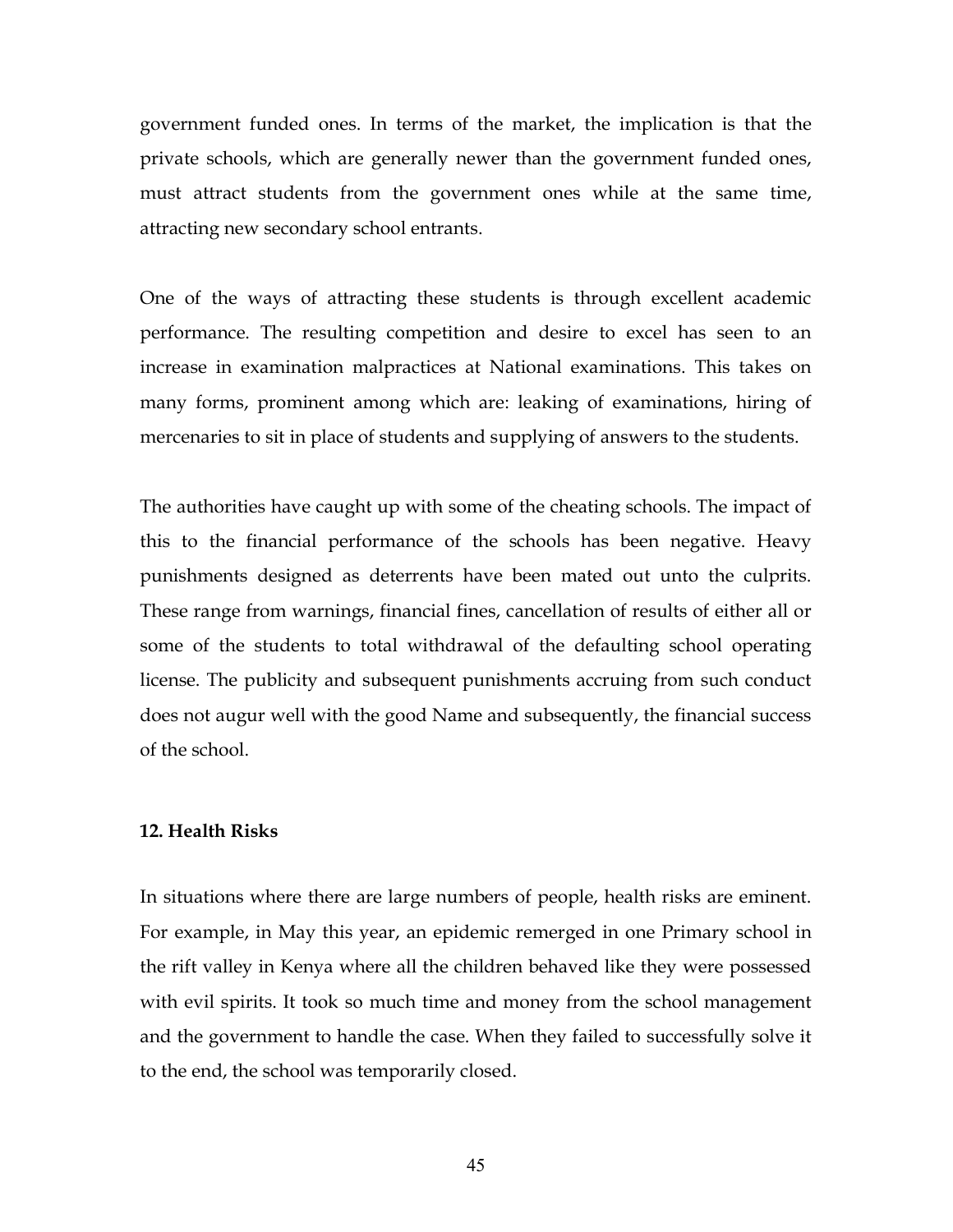Malaria, dysentery and other pandemics have occurred and caused problems to school in Uganda. For example, in 1980, more than half of Kihanga Secondary School developed hysteria and caused total confusion to the school. Some of the students were admitted in Kabale district hospital and the rest in dispensaries around. In mosquito-infested areas, malaria is very common and dangerous.

In dealing with these epidemics, the management of the school will ensure safety measures. These include, but are not limited to the following:

- i) Every student must report at school with a mosquito net. Not only will they bring the nets, but also they will have to use them. This will help in preventing malaria.
- ii) All drinking water must be treated or boiled to avoid dysentery or cholera.
- iii) Sanitary conditions will be made very well and properly maintained to avoid any contamination that may lead to cholera of dysentery.
- iv) Health education and counselling will also be emphasised in school to avoid relying only on policy to be followed mechanically. Health education will be part of the training in the school.
- v) At the same time, no food will be allowed in dormitories. When students are allowed to eat from dormitories, it becomes difficult to ensure the hygiene of the places.
- vi) The school must be clean all the time. Hiring cleaners will ensure this. Students will also be involved in cleaning their dormitories.
- vii) Provision for a sick bay has been made. Some doctors and nurses will be employed to man the sick bay. They will be fully stocked with drugs and equipment to treat the various ailments. Arrangement will also be made with the National referral hospital at Mulago to handle cases that may not be competently handled at the sick bay.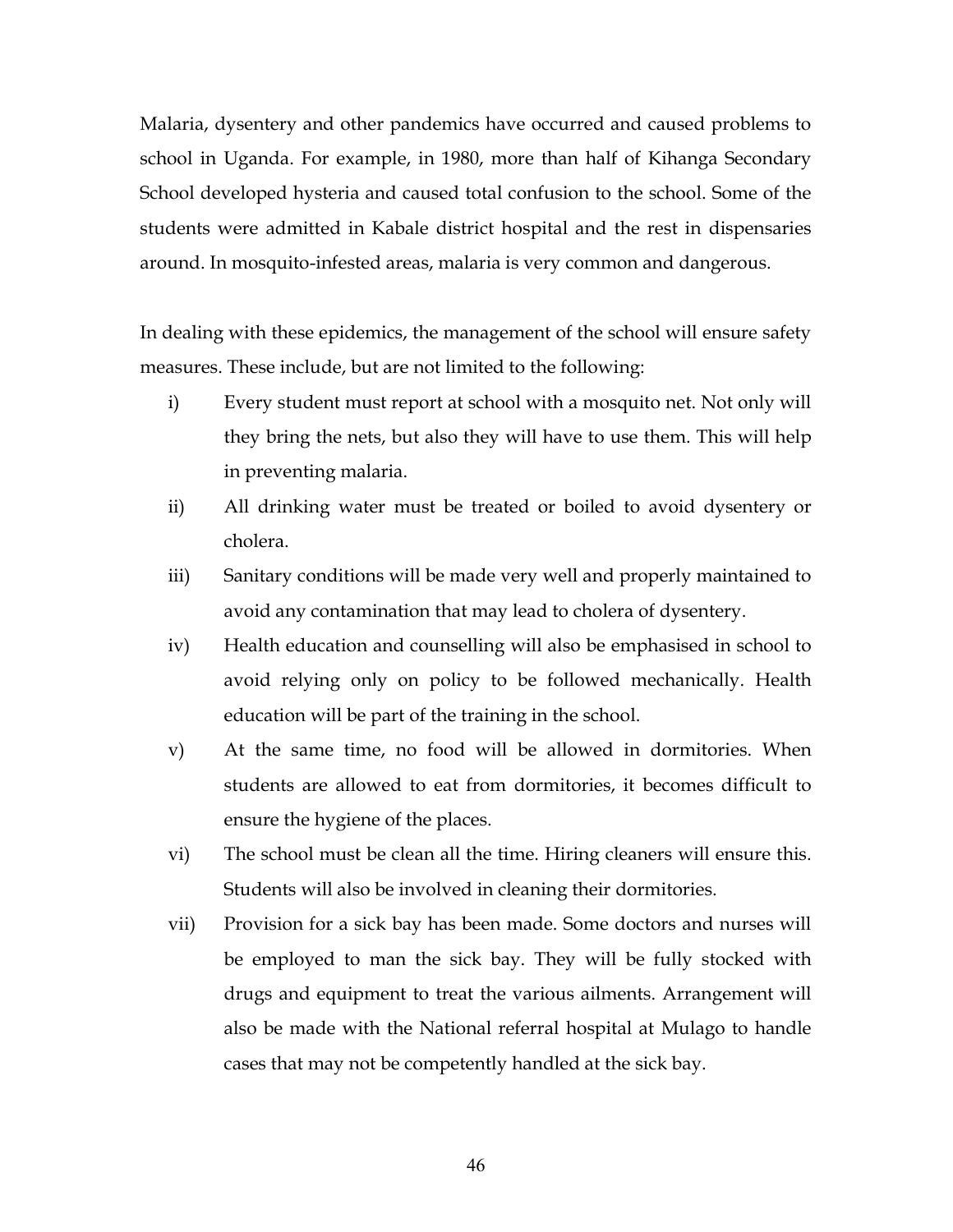- viii) Given the fact that HIV/AIDS is a pandemic that the population has been fighting for some time, the school administration will have to ensure that sexual relations are eliminated. This will also require talking seriously to teachers, other staff and students.
- ix) It has also been established that the practice of homosexuality exists in some schools. This certainly is one of the worst ways of transmitting HIV/AIDS. Secondly, no parent in Uganda would allow his son to join a school where homosexuality is practised, as it is abhorred. There will be established a clear policy guideline for this.

## 13.0 Sexual Harassment

Sexual harassment has of late become an important issue both in institutions of learning and work places. For example, in Makerere University, a policy on sexual harassment has been enacted. The enactment followed rumours and late on evidence that some male lecturers and students were asking female students for sexual favours.

Without a sexual policy, one can have a lot of problems with female workers. This is well expounded by Christopher Eiben (2005); It pays to be paranoid, from page 145.

At the same time, the students of Muhwezi-Murari will be young teenagers, between 13 and 17 years. In other words, they will be minors according to the laws of Uganda. Therefore, any relationship between a teacher and a student will amount to a criminal offence. For that matter, such relationship must be properly provided for in the school policies. This policy will be properly displayed in all corners of the school so that no one claims he/she was not aware of them.

The government of Uganda under the Ministry of Education has also developed guidelines about sexual harassment that schools must adhere to. However, there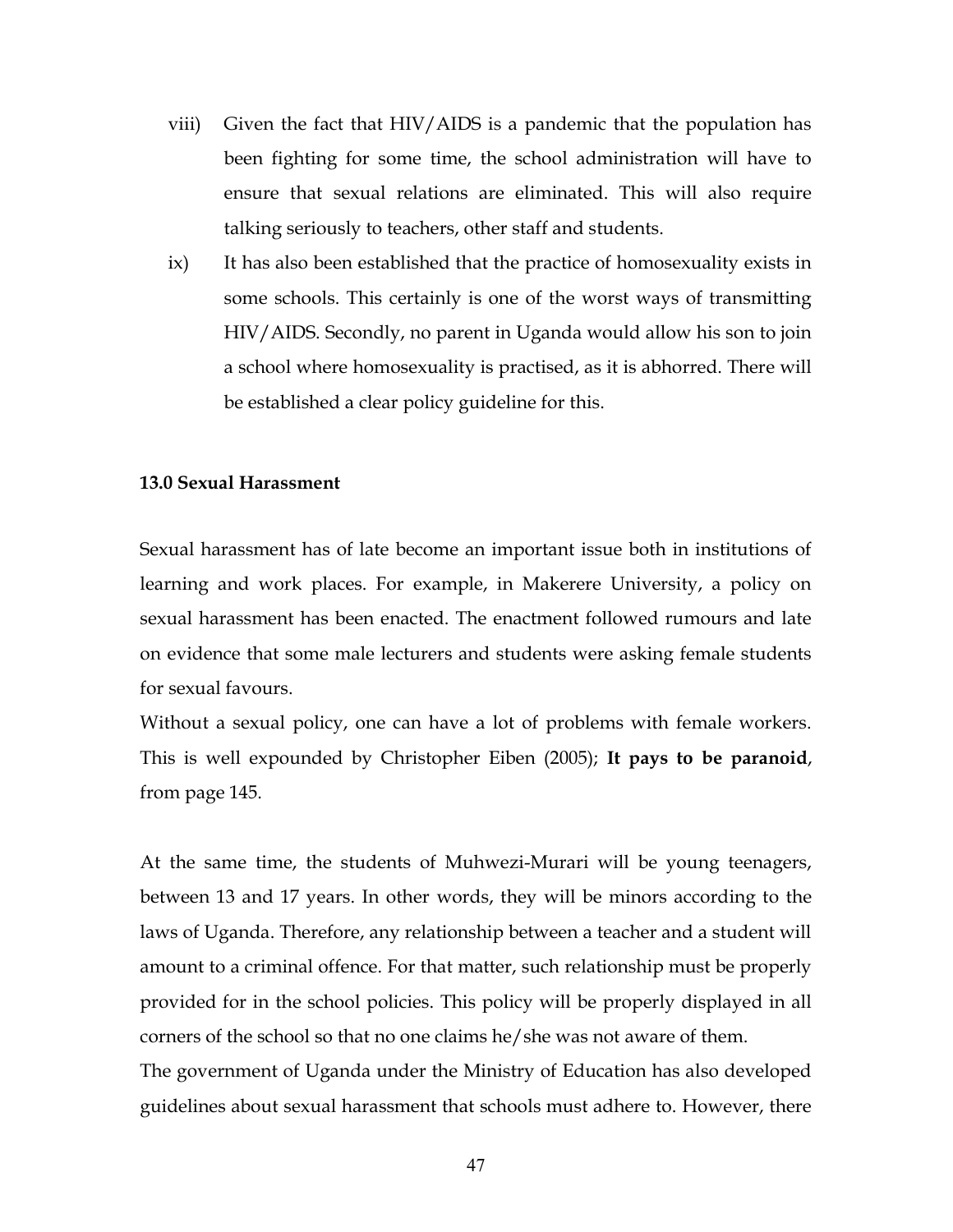have occurred some cases of defilement in some schools in the country. The perpetrators have been booked, prosecuted and sentenced, but the victims have suffered lifetime damage.

## 14.0 Alcohol And Drug Policy

Another problem that is emerging of late is the alcohol and drug abuse in some institutions including secondary schools. This practice has been one of the causes of severe strikes in schools. Secondly, parents would not like to send their children to schools where their children will have access to drugs and alcohol.

Secondly, drug abuse affects the amount of work the teachers can do. Those who are drug or alcohol addicts most times absent themselves from duty. Even when they report for duty, their out put is very low. This applies to students who either abuse alcohol or drugs. Therefore, this is a risk that must be eliminated.

It is evident that people who abuse drugs and or alcohol are prone to accidents and hurting themselves. This in most cases results in workman's compensation claims. The business loses money through those kinds of claims. In some cases, such people have sued for accident claims. All this reduces the financial liquidity of the business.

They also exhibit limited immunity and are therefore prone to diseases. They also have little time to think about good feeding and therefore have little energy to concentrate on their work. In such circumstances, they cause a cost to the business in terms of treatment and medical care.

Students involved in drug and alcohol abuse also do not concentrate on their academic work. The consequence of this is that the school becomes prone to students failure risk. It also increases chances of indiscipline in the school.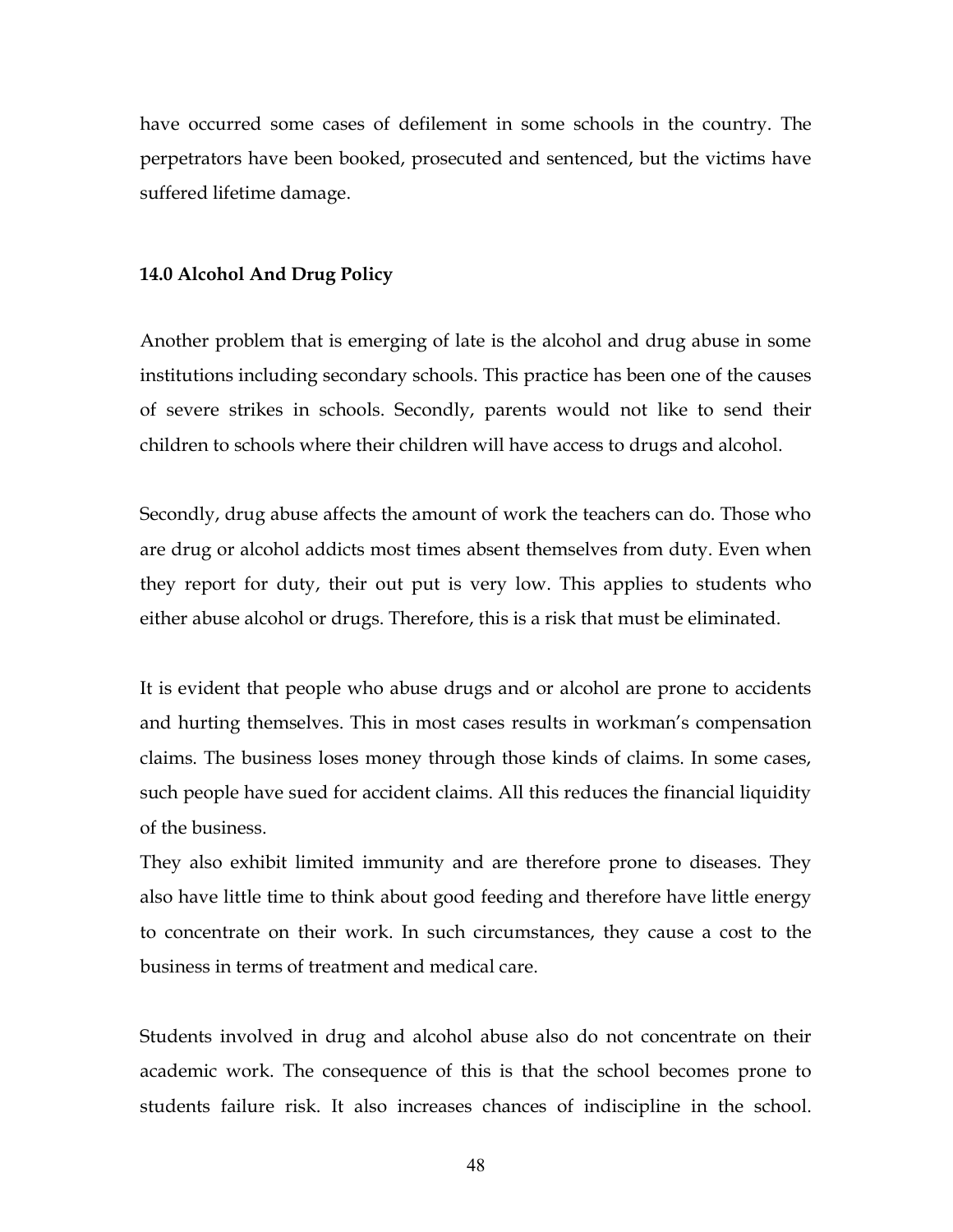Indiscipline usually affects student performance negatively and subsequently affects the interest of parents to send their children to the school.

A written policy on drug and alcohol abuse spelling out expulsion as the only remedy will be displayed on all notice boards. It will also be spelt out in the instruction notes for every student entering the school.

Members of both teaching and non-teaching staff will also be given copies of the policy document. At the same time, history of the behaviour of members of staff will be thoroughly investigated before hiring them. Any one known to have a record of alcohol or drug abuse will not be selected however good they may be academically.

#### 15. 0 General Security Risks

Like any other undertaking security is always a risk. This includes the security of the persons in the school and the property thereon. Students must be protected from all sorts of risks that may affect them physically or psychologically.

The solution to this matter lies in carrying out anti risk auditing. This will limit the possibility of misuse. At the same time, the officers in charge of finances have to be kept busy to ensure they follow the financial regulations strictly.

## 16.0 Conclusion

Muhwezi-Murari Academy is a secondary school that is to be established in the neighbourhood of Kampala city. This is a conceived private venture where risks must be clearly understood before it is put up. In this thesis, dealt to a great detail the various risks that the Muhwezi-Murari Academy is likely to encounter.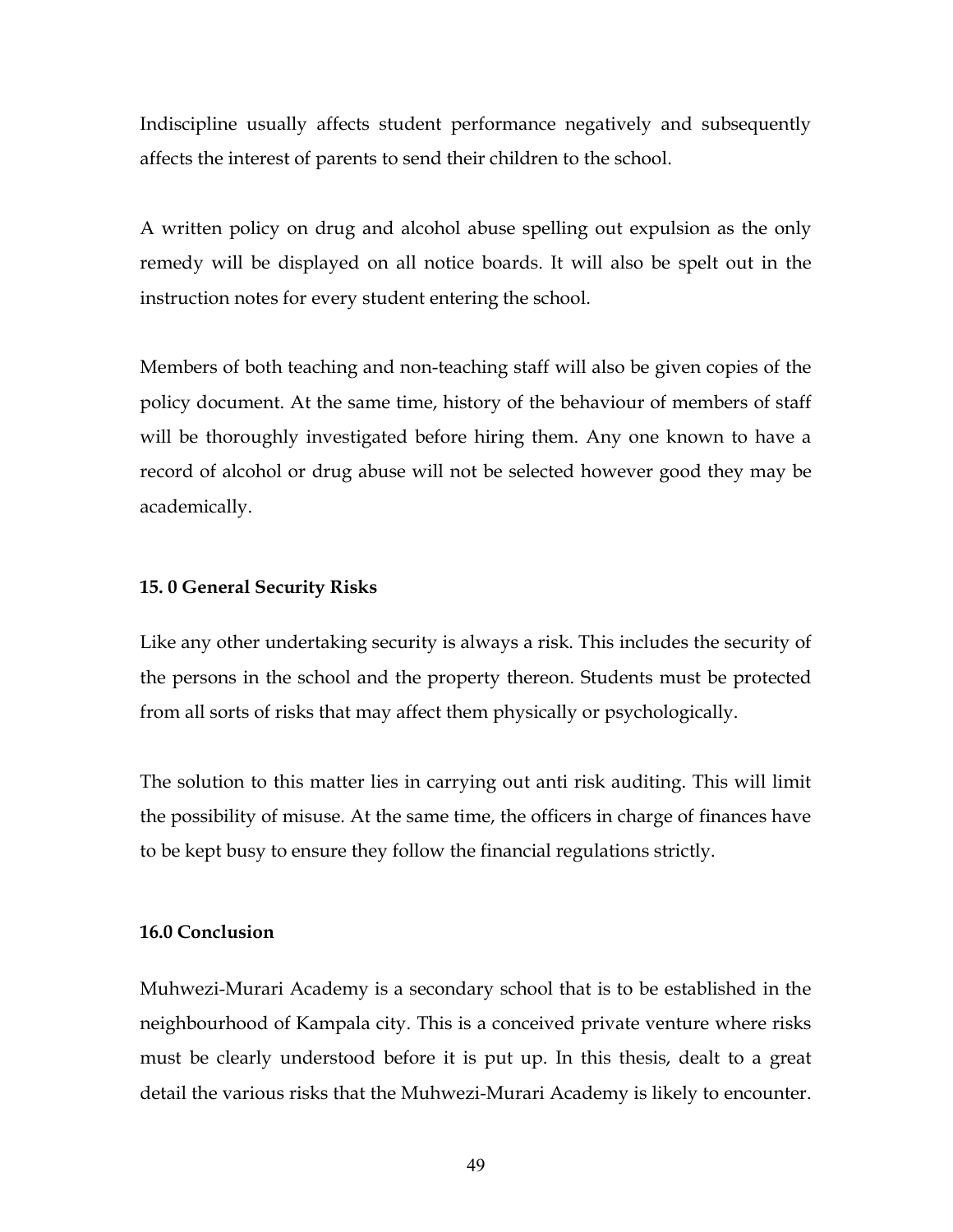The risks include: managerial risks, financial management risks, and student failure risks. The other risks dealt with are fire, strikes, thefts and burglary, strikes, bad publicity and environmental risks.

The major risks involved in school establishments include both business and financial risks. The decisions therefore must be made after very careful considerations. This thesis has explained in details how the risks can be dealt with.

The conduct of students and the risks it generates were dealt with as well. Strikes for example are a major risk that faces schools. They affect the popularity and hence the capacity to develop good cash flows by the schools.

Each of these risks has been dealt with in terms of how it will be prevented. The most critical of these risks are the managerial, financial, student failure and environmental risks. Therefore, this thesis has given them very serious attention by proposing serious measures to counteract them. The understanding espoused in this thesis is that the school in question is to be run as a business venture to generate financial returns to the owners. Hence, the risks must be incorporated in the business appraisal right from the point of planning and execution.

Policies on various ills such as sexual harassment, homosexuality, drug and alcohol abuse will be put in place and strictly enforced. Health issues will be provided for to avoid calamities befalling the school.